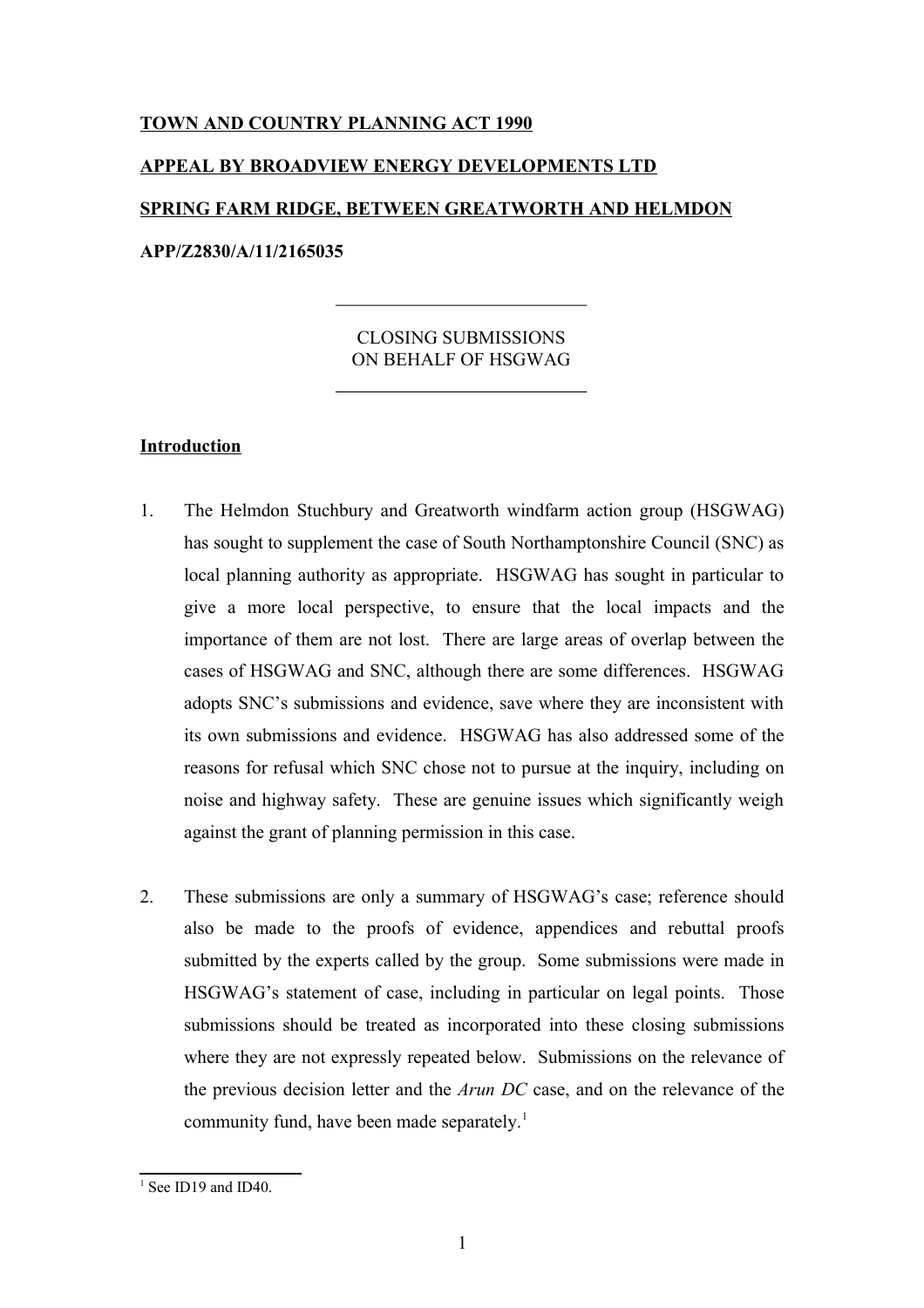3. As stated in the pre-inquiry meeting note, it will be necessary for a view to be formed on the adequacy of the environmental information at the end of this inquiry. Reference has been made to HS2 but it is common ground that HS2 is irrelevant for the purposes of the assessment of the implications of the appeal scheme,<sup>[2](#page-1-0)</sup> because it is so remote it should not be taken to be part of the baseline for assessment or a cumulative effect.

## **Planning policy**

4. This appeal must be determined on the basis of s38(6) of the Planning and Compulsory Purchase Act 2004: the decision in this case will have to be made in accordance with the statutory development plan, unless material considerations indicate otherwise. As Mr Muston explained in his proof, it is necessary to look at the development plan as a whole and discern the overall thrust of the plan in relation to the appeal proposals. The overall picture is of a permissive plan, which allows development to take place except where the harm caused by doing so would be unacceptable.

# **Local policy**

- 5. The statutory development plan is the SNC Local Plan. However, the Appellant argues that the second bullet point in the second part of paragraph 14 of the NPPF should be applied. This is not correct. First, there is a complete answer to this argument in paragraph 14 itself, because this is a case where "specific policies" in the NPPF "indicate development should be restricted". As footnote 9 states, such policies include those related to "designated heritage assets". Those restrictive policies are paragraphs 132 and 133 (and 139) of the NPPF.
- 6. Paragraph 134 of the NPPF does not "indicate development should be restricted" and so does not engage this exception.<sup>[3](#page-1-1)</sup> Paragraph 135 relates to

<span id="page-1-0"></span><sup>&</sup>lt;sup>2</sup> Agreed by both Mr Stevenson and Mr Arnott. See also eg JS para 8.7 and SA para 4.14.

<span id="page-1-1"></span><sup>&</sup>lt;sup>3</sup> DB only said in XIC that para 134 of the NPPF has the potential to be restrictive (whatever that means).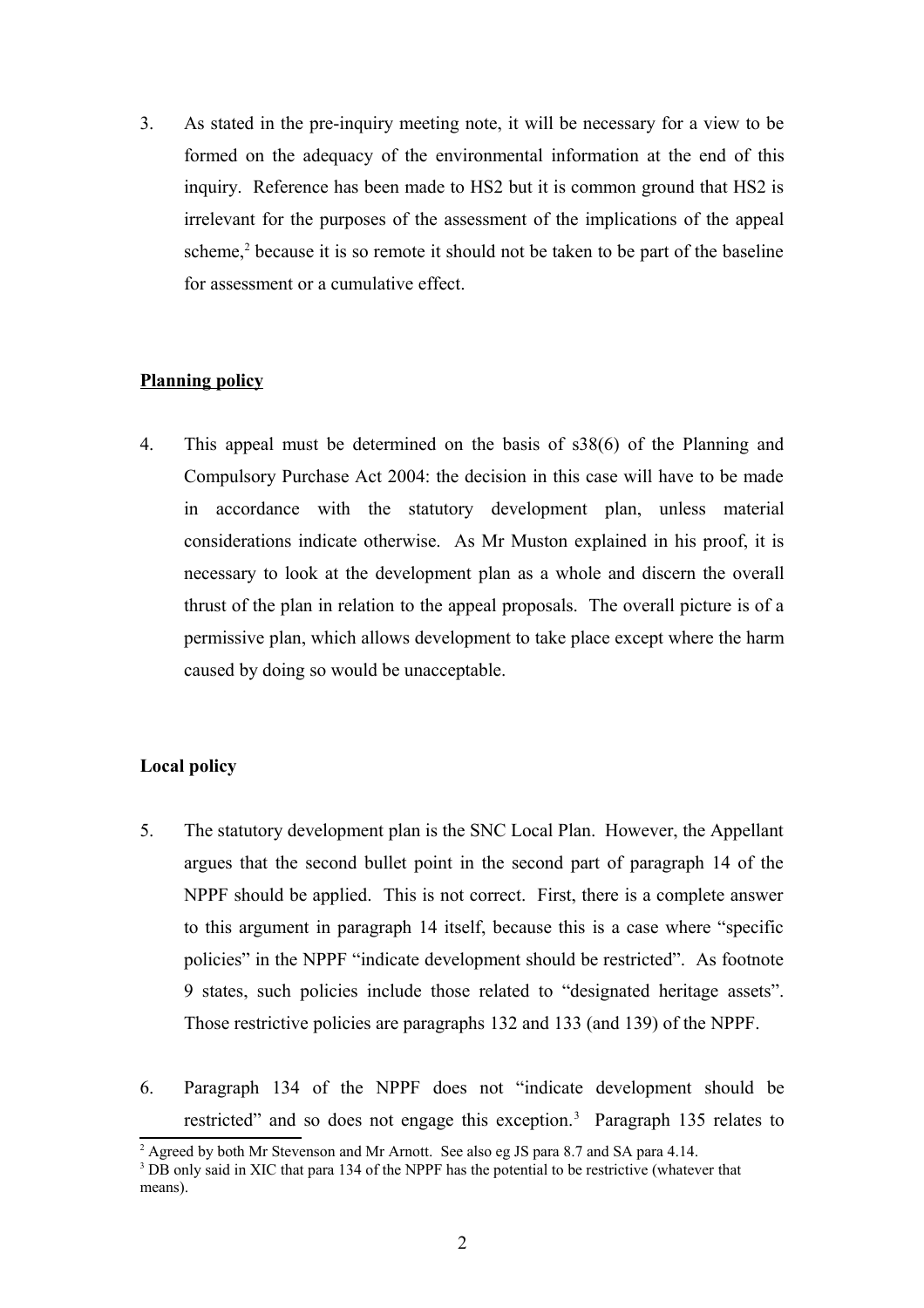non-designated heritage assets and so also does not engage this exception. That is why this appeal is different from that in Treading. At Treading, the cultural heritage impacts were limited and did not engage the restrictive policies on designated heritage assets (DL para 20). This appeal does.

- 7. Secondly and in any event the Local Plan is not silent or the relevant policies out-of-date.[4](#page-2-0) This is explained in considerable detail in Mr Muston's proof of evidence. The Local Plan is not silent because there is not an obligation for it to contain a policy specifically on renewable energy and the absence of such a policy cannot be said to amount to 'silence'. It is not reasonable to expect a plan to contain specific policies on every type of development. That is why nowadays we have general and criteria-based policies in local plans on general land use topics. As Mr Muston explains, all the aspects of the development can be assessed in light of the policies in the Local Plan. Mr Muston considers both the Local Plan and the NPPF policies in detail, and then undertakes a comparison of the two (as well as the SPD). His conclusion is that the Local Plan policies are consistent with the NPPF and therefore should be regarded as being up-to-date and should be given full weight.
- 8. If there is a need to match the development up to a particular policy in the Local Plan then that can be done with policy  $EV31<sup>5</sup>$  $EV31<sup>5</sup>$  $EV31<sup>5</sup>$  as Mr Muston explains in his proof (paras 4.8 and 4.37).
- 9. The Treading decision does not set a precedent which would affect this appeal in this particular respect, because the point was not argued in that appeal. It is recorded in the Inspector's Report that there was no dispute that the local plan there was silent (para 16). There is a dispute in this case and it needs to be addressed on its merits.<sup>[6](#page-2-2)</sup> Moreover, in Treading, the three FLP policies were

<span id="page-2-0"></span><sup>&</sup>lt;sup>4</sup> MM in XX made it clear that para 14 of the NPPF asks whether "relevant policies are out-of-date" meaning policies plural.

<span id="page-2-1"></span><sup>&</sup>lt;sup>5</sup> Mr Bell lists EV31 as a relevant policy in his Table 3.1 (para 3.1.3). It is also listed in the Statement of Common Ground as one of the "most relevant" policies in the Local Plan (para 5.4).

<span id="page-2-2"></span><sup>6</sup> The Culworth Grounds Farm decision (CD6.25) should not be taken to have pre-determined the question of whether the Local Plan meshes with the NPPF in relation to renewable energy developments. It needs to be considered in the context of this case, not least because the two different technologies in two different locations will have materially different interactions with the Local Plan. Even then, in that decision the Local Plan was not set aside but its policies were simply given reduced weight (IR para 120, DL para 22).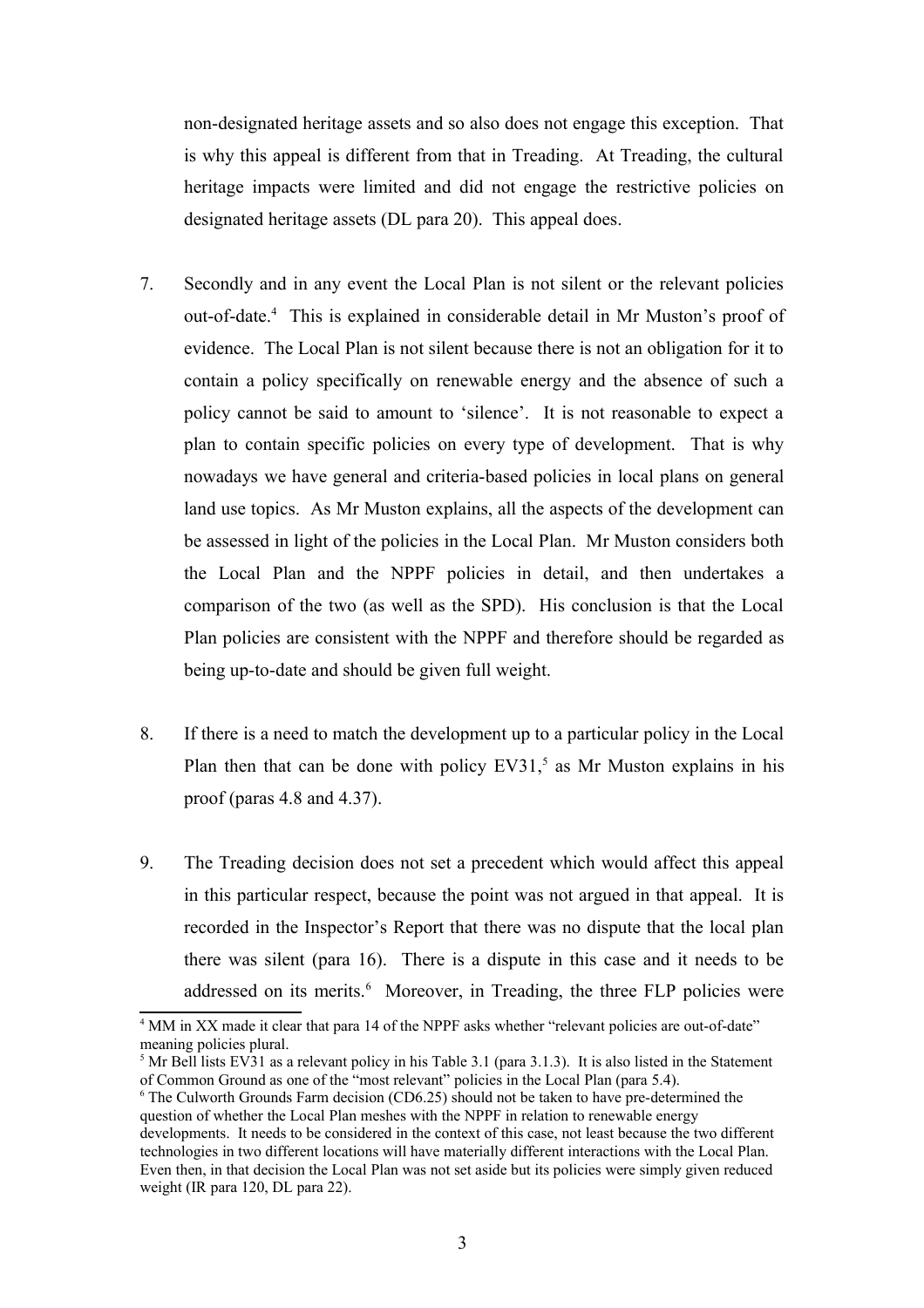inconsistent with the NPPF, and therefore out-of-date, whereas the policies in this case are consistent.<sup>[7](#page-3-0)</sup> The SNC Local Plan policies are akin to those in the SHLP which were not criticised in the Treading decision (IR para 19).

- 10. It should be recalled that in the 12 July 2012 decision letter, Inspector Fieldhouse found that the Local Plan policies were consistent with the NPPF and also that in its statement of case the Appellant said that the development plan was compliant with the NPPF (para 10.1).
- 11. Even if the Local Plan is judged to be silent, or that relevant policies are out-of-date, that does not mean that all policies of the Local Plan must be set aside.<sup>[8](#page-3-1)</sup> That would be inconsistent with the statutory duty in s70(2) of the Town and Country Planning Act 1990 which requires the Secretary of State to have regard to all the material provisions of the statutory development plan. Only policies which are judged individually to be out-of-date could legitimately be left out of account in the exercise in s38(6) of the Planning and Compulsory Purchase Act 2004. Moreover, to leave out of account all policies of the Local Plan would be inconsistent with the provisions of the NPPF itself. Paragraph 215 of the NPPF requires that due weight should be given to policies according to their degree of consistency with the NPPF. It would only be if all material policies of the Local Plan were judged to be out-of-date that no weight could be given to them in the s38(6) exercise in accordance with the NPPF. $9$
- 12. Moreover, if the Local Plan is held to be silent and out-of-date in relation to renewable energy development, it is not the case that the NPPF is the only relevant document to which regard could be had. Although the NPPF is adopted policy, it is national. The draft Core Strategy policy S11 is not yet adopted<sup>[10](#page-3-3)</sup> but it is local. Both the NPPF and policy  $S11$  have the status of 'other material considerations' in terms of s38(6). The appeal proposals can still be

<span id="page-3-0"></span><sup>&</sup>lt;sup>7</sup> MM in RX. That is why the policies were not mentioned further in the Treading IR and DL after IR para 16.

<span id="page-3-1"></span><sup>&</sup>lt;sup>8</sup> This proposition appears not to be in dispute. It was put to MM in XX by DH on 22.10.13 and also articulated by DB in XIC on the same day.

<span id="page-3-2"></span><sup>9</sup> As was the case with the FLP policies in the Treading decision.

<span id="page-3-3"></span> $10$  MM explained fully in XX and RX (in addition to his proof and rebuttal) why draft Core Strategy policy S11 was consistent with the NPPF, including particular because the wording made it clear that there was an allowance inherent in the policy, eg in the phrase "significant adverse impact".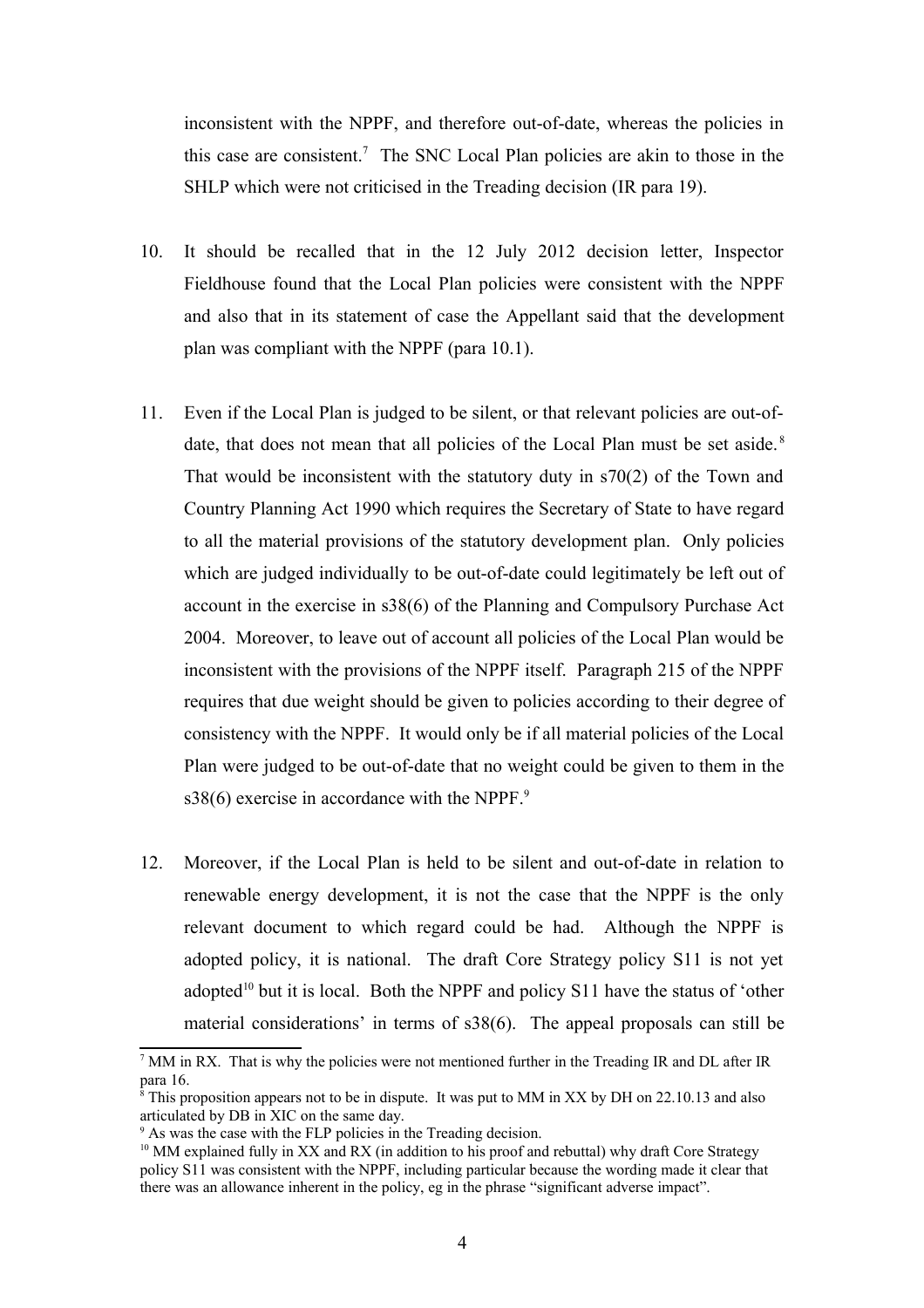tested against policy S11 without having to fall back only on policy in the NPPF and paragraph 14 in particular.<sup>[11](#page-4-0)</sup> The thrust of Government policy is to the effect that locally-formulated policy is to be preferred generally. As in Treading (DL10), weight can be given to the draft Core Strategy policies given their progress through the examination process. The Core Strategy is significantly further advanced than it was at the time of the previous inquiry and the weight to be given to it has increased since then (see MM para 4.11).

13. Finally, even if paragraph 14 is to be applied in lieu of local policy, for the reasons given in HSGWAG's submissions and evidence this is a case where the adverse impacts of permitting this development would significantly and demonstrably outweigh the benefits, when assessed against the policies in the NPPF taken as a whole,  $12$  as was the case at Treading.

# **National policy**

- 14. In addition to paragraph 14, which has been considered above, the NPPF contains core planning principles in paragraph 17. Weighing in favour of the development is the encouragement given to renewable energy developments. On the other side, as far as this case is concerned, are the following principles:
	- i. to secure a good standard of amenity for all existing occupants of land and buildings; $^{13}$  $^{13}$  $^{13}$
	- ii. to recognise the intrinsic character and beauty of the countryside;<sup>[14](#page-4-3)</sup>
	- iii. to conserve and enhance the natural environment;

<span id="page-4-0"></span> $11$  See MM paras 4.14-4.15.

<span id="page-4-1"></span><sup>&</sup>lt;sup>12</sup> Which is the definition of sustainable development in the NPPF (see para 6).

<span id="page-4-2"></span><sup>&</sup>lt;sup>13</sup> JS accepted in XX by AR that "good standard" meant more than just adequate or satisfactory.

<span id="page-4-3"></span><sup>&</sup>lt;sup>14</sup> JS accepted in XX by AR that this was not dependent on designation.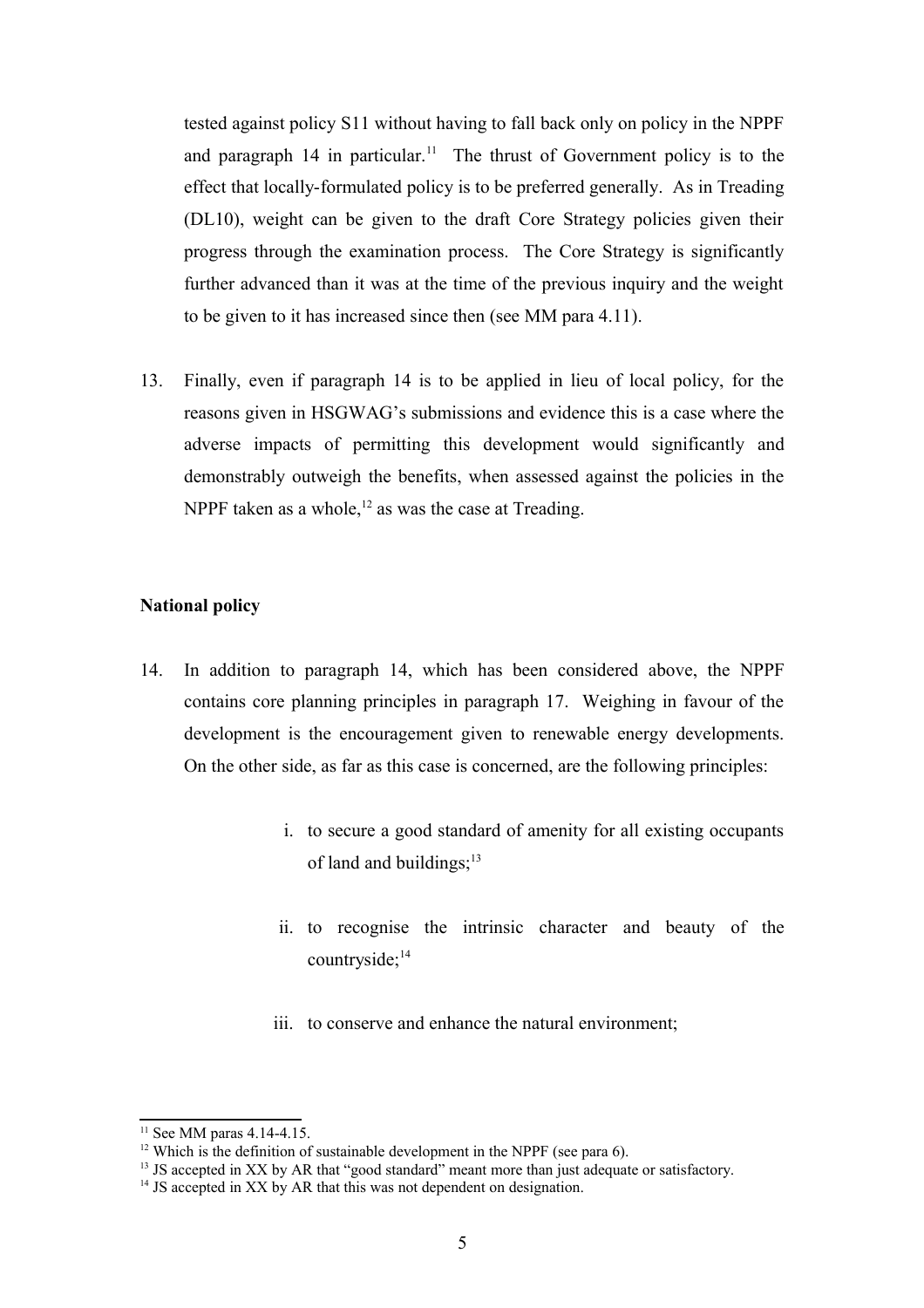- iv. to conserve heritage assets in a manner appropriate to their significance, so that they can be enjoyed for their contribution to the quality of life of this and future generations.
- 15. In more detail, the NPPF is supportive of renewable energy developments (eg para 93), subject to the caveat that the application should be approved only if the "impacts are (or can be made) acceptable" (para 98). This must apply to all the impacts taken collectively together. The ultimate question of whether the impacts are acceptable or not would fall to be judged by the Secretary of State.
- 16. Paragraph 109 of the NPPF requires that the "local environment" should be enhanced including by protecting "valued landscapes". The landscapes here are valued, as is explained in the evidence of Ms Farmer, and was accepted by Mr **Stevenson**
- 17. Noise impacts are covered by the NPPF in paragraph 120 (effects on general amenity) and paragraph 123 which requires that decisions should aim to:
	- i. avoid noise from giving rise to significant adverse impacts on quality of life as a result of new development;
	- ii. mitigate and reduce to a minimum other adverse impacts on quality of life arising from noise from new development, including through the use of conditions;
	- iii. protect areas of tranquillity which have remained relatively undisturbed by noise and are prized for their recreational and amenity value for this reason.
- 18. By reference to the Noise Policy Statement for England (ID31), Mr Arnott said in answer to a question from the Inspector that the noise from the development would fall within the ambit of the second point. Mr Davis's evidence is consistent with the noise effects being above the level at which significant adverse effects on quality of life occur, ie within the first point. In terms of the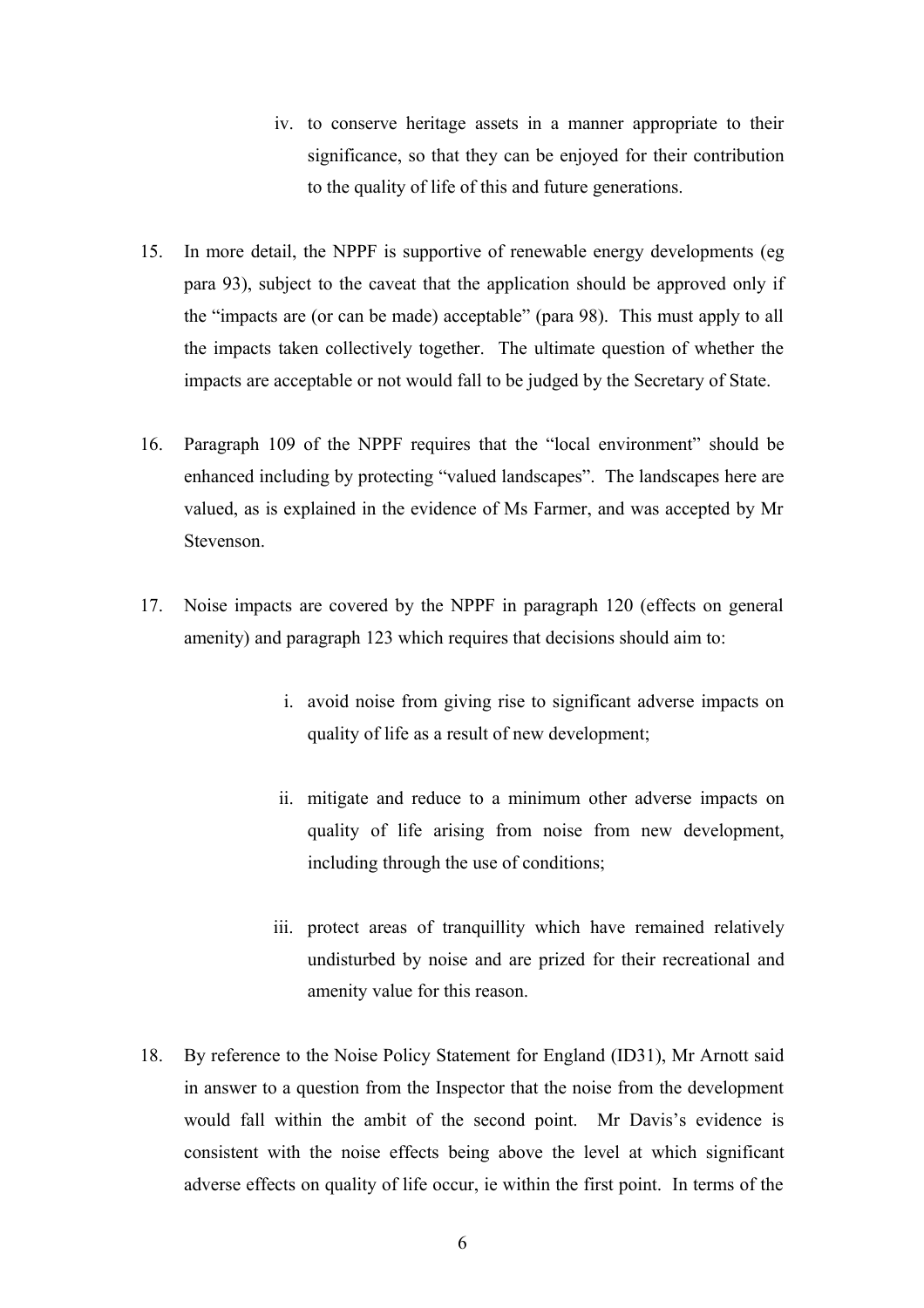NPSE, it is not accepted that ETSU-derived noise limits represent SOAEL.<sup>[15](#page-6-0)</sup> As was noted by the Inspector in questions, NPSE contains the precautionary principle which applies when there is scientific doubt. This is relevant to the noise position in this case, as is explained further below. A precautionary approach in relation to consideration of noise, and noise conditions, ought to be adopted in the circumstances of this case.

- 19. The evidence of the witnesses of HSGWAG and SNC, and the members of the public who addressed the inquiry, shows that the local environment here falls within the ambit of the last point in paragraph 123 of the NPPF.
- 20. NPPF policies on the historic environment are considered below.
- 21. The July 2013 planning practice guidance for renewable and low carbon energy ("PPG", CD2.5) explains that planning is important to ensure that renewable developments are permitted "in locations where the local environmental impact is acceptable" (para 3). Using the word "critically" to highlight this importance, the PPG says that "the potential impacts on the local environment" should be taken into account (para 8). Similarly, paragraph 15 states that "local topography is an important factor" and that "protecting local amenity is an important consideration".<sup>[16](#page-6-1)</sup>
- 22. The focus in the PPG on "local environmental impact" is notable, as is the wording used to draw attention to the importance of this impact. This is illustrated in the Treading decision where, although there was no landscape case advanced by the local planning authorities, the Secretary of State said that he was nonetheless "sympathetic to the local concern" and gave weight to the local landscape impact (para 19). In this case, the local environmental impact is very far from being acceptable.

<span id="page-6-0"></span><sup>&</sup>lt;sup>15</sup> As RD explained in answer to questions from the Inspector. He noted that NPSE does not contain any numerical values and also notes that the significant effect level would be different for different noise sources.

<span id="page-6-1"></span><sup>&</sup>lt;sup>16</sup> Local amenity in this context would include residential amenity: MM in XIC. It has been applied in this way by the SoS in the Treading decision (para 15).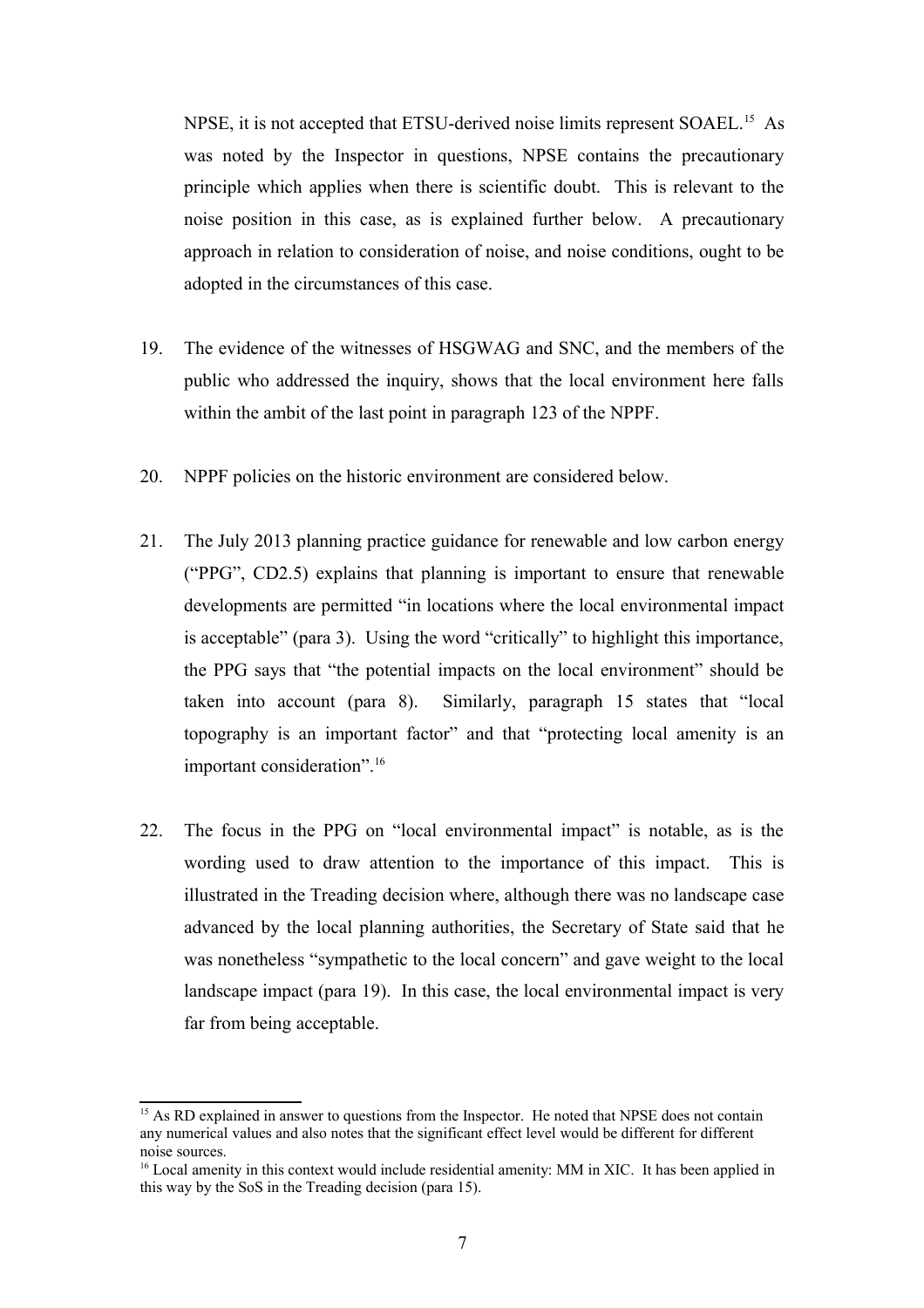- 23. The Appellant has argued that the Written Ministerial Statement (WMS) of 6 June 2013 (CD2.3) and the PPG do not constitute a change and do not require decision-makers to do anything more or different.<sup>[17](#page-7-0)</sup> Mr Bell wrongly says that the WMS has been "overtaken" by the PPG (para 4.4.2). He also says that the WMS and the PPG advocated no change (para 4.4.9) and repeats the point that "the PPG does not require the Appellant or decision-maker in this case to do anything more or different" (para 4.5.28).
- 24. The suggestion that business as usual should continue with renewable energy developments is untenable. The WMS made it clear that there was dissatisfaction with "current planning decisions on onshore wind" and that "action is needed to deliver the balance expected". The Secretary of State said in terms "we need to ensure that protecting the local environment is properly considered". In the Treading decision letter, the Secretary of State said that "the main intentions" of the PPG were described in the WMS (para 7).
- 25. In the subsequent Written Ministerial Statement in October 2013 (ID15) the Secretary of State made it clear that the PPG was published "to help ensure the planning concerns raised by local communities are given proper weight in planning decisions on onshore renewable energy". The approach by both the Secretary of State and the Inspector in the Treading decision to the WMS and the PPG was telling (see eg IR para 68). A clear change was signalled. It is entirely untenable to suggest that the PPG was nothing more than a streamlining of guidance in accordance with the Taylor Review. The two written ministerial statements, let alone the other documents, show that is not the case.
- 26. Appeals, including this one, were recovered by the Secretary of State this month so he could give "particular scrutiny" to "the extent to which the new practice guidance is meeting the Government's intentions". There can be no clearer indication than this that the PPG was intended to bring about a change.<sup>[18](#page-7-1)</sup>

<span id="page-7-0"></span> $17$  Opening, paras 4.2, 4.3.

<span id="page-7-1"></span> $18$  AB accepted in XX by AR that it was a fair reading of CD2.3 that the Government thought that things had gone wrong previously and that they need to change.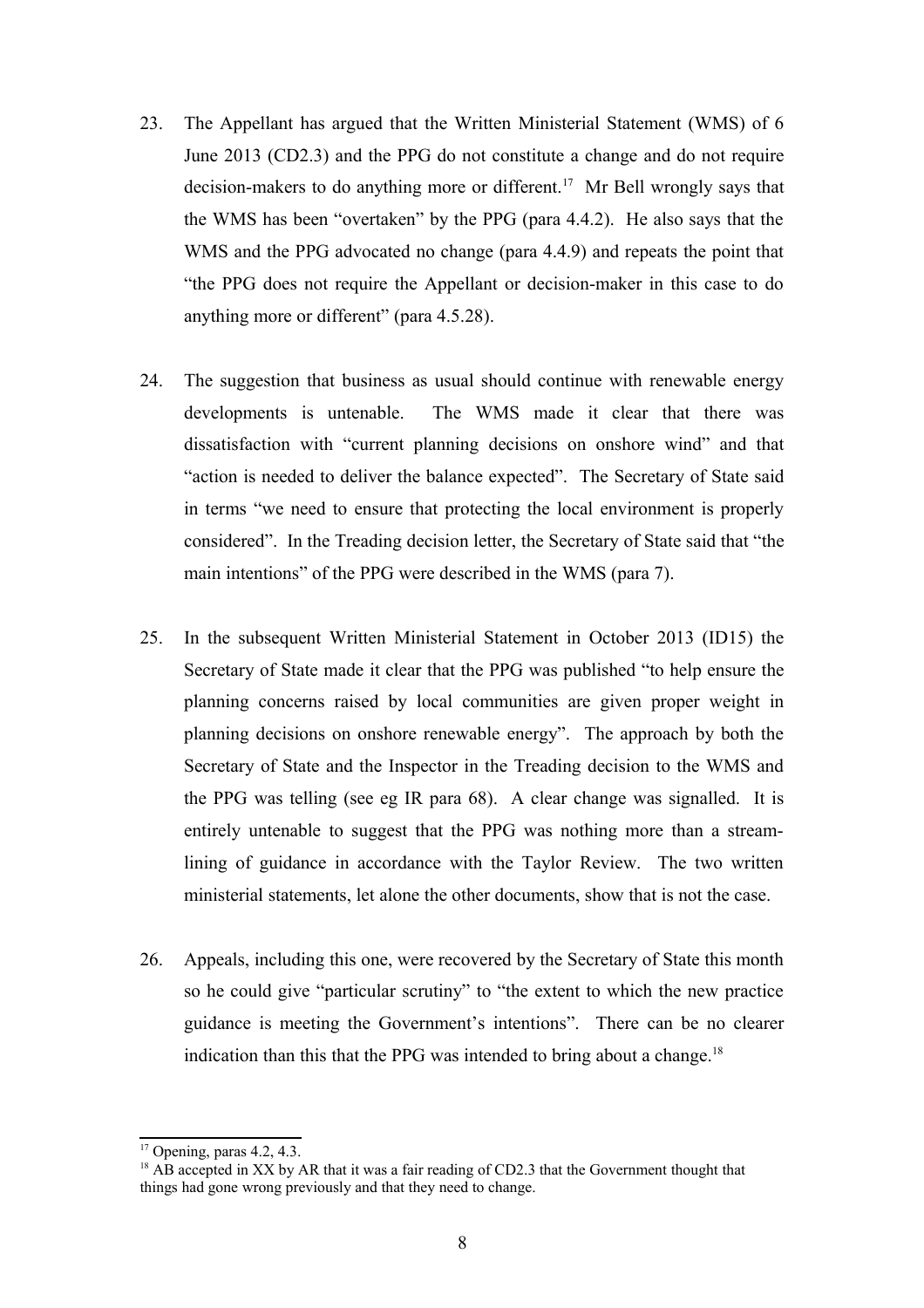- 27. Despite this, Mr Stevenson commented in relation to the WMS that he always thought that the proper balance was taking place before.<sup>[19](#page-8-0)</sup> This shows the difference in outlook between the Appellant's consultants and the Secretary of State. It is apparent that it is because of the attitude of developers like the Appellant that business as usual should continue, notwithstanding the June 2013 WMS and July 2013 PPG, that the Secretary of State has felt it necessary to recover a number of appeals, including this one.
- 28. It is disappointing that the Appellant felt the need to suggest repeatedly that the Secretary of State had acted unlawfully in reaching his decision in Treading, not least because the main point, about ETSU, was entirely misplaced.<sup>[20](#page-8-1)</sup> To the extent that Mr Hardy suggested errors they were all matters which favoured the appellant in that case and therefore would have made absolutely no difference to the outcome. The decision would never in practice be quashed even if Mr Hardy was right with his allegations.
- 29. The importance of community engagement is highlighted in the NPPF (paras 188-189).<sup>[21](#page-8-2)</sup> The objective is to secure improved outcomes. The WMS (CD2.3) drew attention to this and said that "early and meaningful engagement with local communities" should assist "in improving the quality of proposed onshore wind development". This is a case where there was no meaningful engagement with the local communities, as was said repeatedly during the public session,  $2^2$ leading no doubt in part to the poor quality of the development. There was in this case no real attempt to engage with the local community, as opposed simply to providing information. As the design process progressed it became increasingly evident that the site was too constrained to allow the re-positioning of turbines to meet the many concerns of local people and effective community engagement became impossible. This is both a material consideration weighing

<span id="page-8-0"></span><sup>&</sup>lt;sup>19</sup> In XX by AR.

<span id="page-8-1"></span> $20$  DH put it to RD in XX that there was "a clear mistake" and that the SoS had got it "completely" wrong" with that was said in the Treading IR at para 49. It was in fact an almost direct quote from **ETSU** 

<span id="page-8-2"></span><sup>&</sup>lt;sup>21</sup> See also the DECC response to the Onshore Wind Call for Evidence (CD7.21) at 3.1.

<span id="page-8-3"></span><sup>&</sup>lt;sup>22</sup> See in particular the statement from Roger Miles. MM said in RX that what was done did not meet para 3.1 of CD7.21.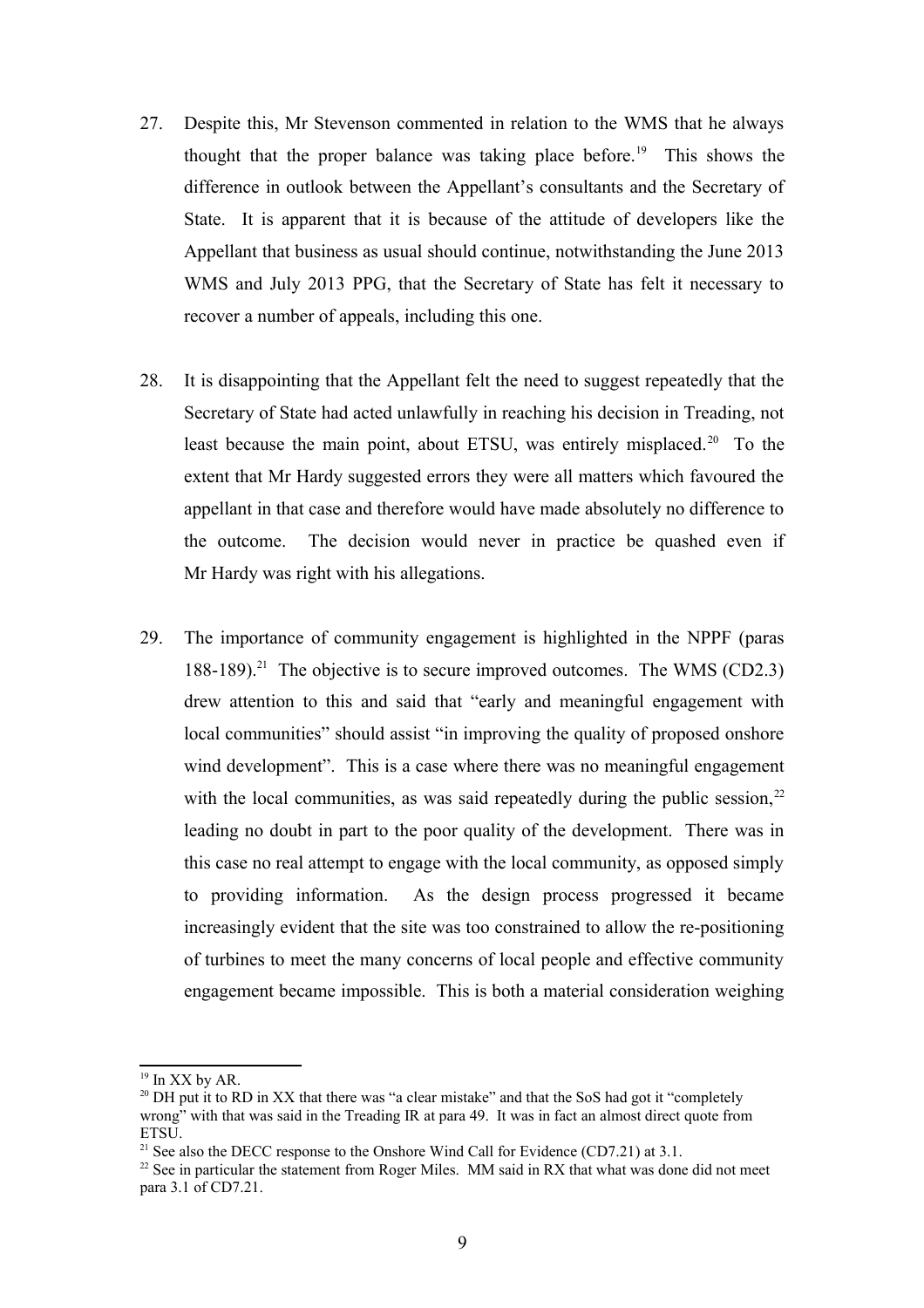against the grant of permission and a reason why the development is also unacceptable in pure land use planning terms.

30. As in the Treading decision, little weight should be attributed to the beta test web-based guidance resource (para 12).

## **Landscape impact**

- 31. It is common ground with the Appellant that the local landscape is highly valued by the local community.<sup>[23](#page-9-0)</sup> It must be remembered that Mr Stevenson rejected the suggestion that the local landscape was developed countryside<sup>[24](#page-9-1)</sup> and said that it was predominantly rural, as Ms Farmer had described it.<sup>[25](#page-9-2)</sup> And that Mr Stevenson accepted that the development would lessen the rural character of the countryside and the sense of tranquillity.<sup>[26](#page-9-3)</sup>
- 32. From the regional LCA, the landscape has been described as a rural landscape retaining a tranquil and historic character, with only limited evidence of change and development from recent decades (CD8.12, p168). It goes on to say that the area has a strong agricultural character, where areas possess an empty and tranquil character (p171). This is a description which applies to the area around Greatworth, Sulgrave and Helmdon. From the county LCA (JS App 3), key characteristics include wide panoramic views, as well as historical aspects of the landscape (pp72-73). The description of this area includes reference to prominent church spires providing local landmarks and punctuating the horizon (p78).
- 33. The characteristics of the local landscape include: $27$

i. sparse settlement patterns with limited modern development;

<span id="page-9-0"></span> $23$  JS in XIC.

<span id="page-9-1"></span><sup>&</sup>lt;sup>24</sup> Despite what he said in his proof at para 4.5,  $7<sup>th</sup>$  bullet.

<span id="page-9-2"></span> $25$  In  $\overline{XX}$  by AR.

<span id="page-9-3"></span> $26$  In XX by AR.

<span id="page-9-4"></span><sup>&</sup>lt;sup>27</sup> See CD8.12, p167, and JS App 3, pp72-73. As agreed with JS in XX.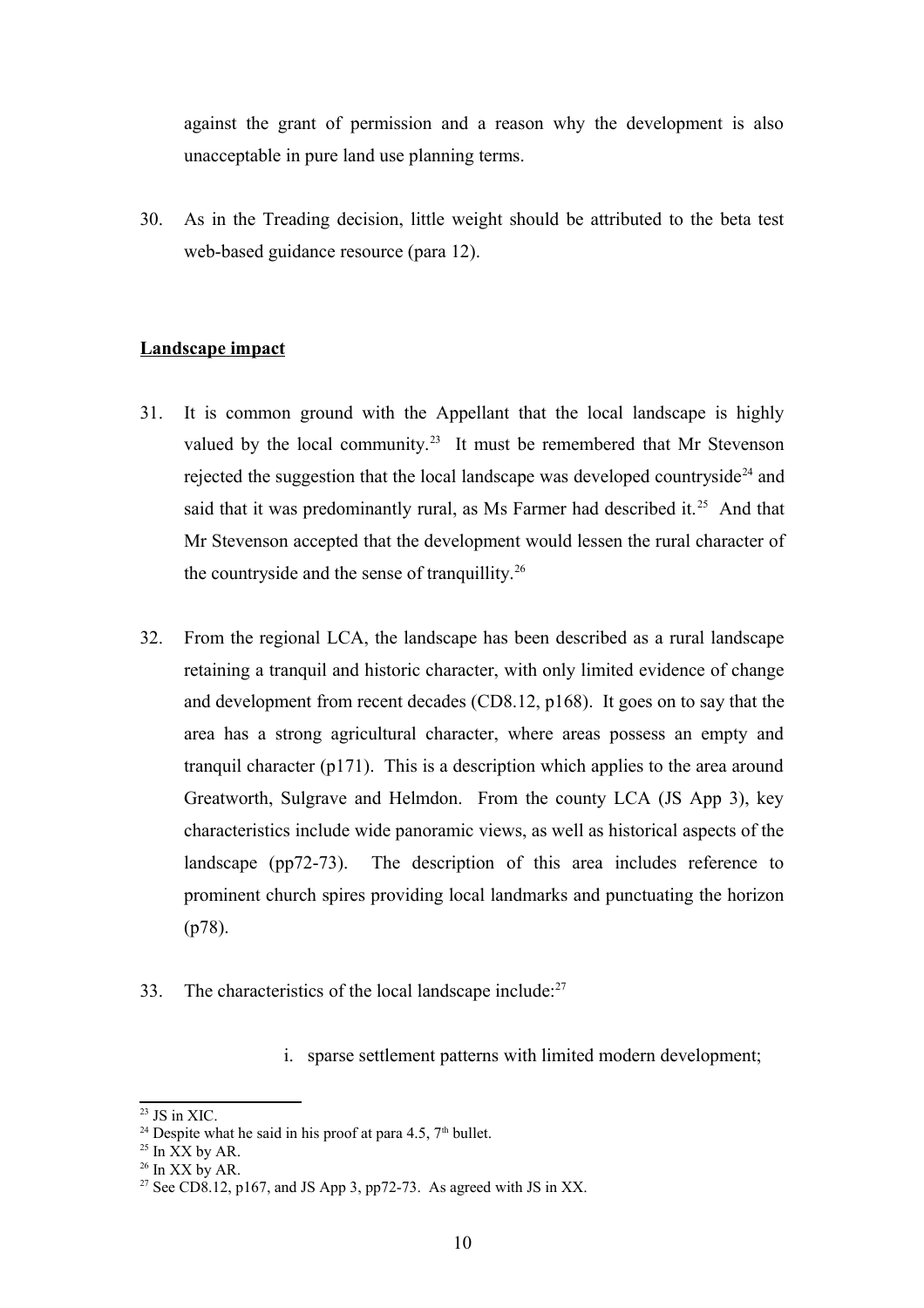- ii. remote, rural and sometimes empty character;
- iii. views across elevated areas; and
- iv. churches providing local landmarks and punctuating the horizon.
- 34. Characteristics to be considered are not just taken from LCAs; they must be present in the surroundings but can also include characteristics not identified in LCAs (CD8.13, 5.16).
- 35. To consider landscape effects it is necessary to ask whether the addition of new elements will influence the character of the landscape (CD8.13, 5.35). It is necessary to take into account the degree to which perceptual aspects of the landscape are altered, for example whether tall structures alter open skylines (CD8.13, 5.49), and also the extent of effects (5.50). Mr Stevenson agreed that the extent of characterising effects is the extent where the wind farm is prominent and contributes to the perception of the landscape character.<sup>[28](#page-10-0)</sup> It is not just based on visibility and turbines do not have to be visible all the time from a location to alter the perception of it.<sup>[29](#page-10-1)</sup> Decreasing influence is not just about distance but also includes other factors such as elevation, topography and orientation of views.
- 36. In this case in particular, as Ms Ahern explained, it is important to understand how the local topography works. Ms Farmer's Appendix B map will be invaluable in that exercise. She explained in her evidence-in-chief the sequence of valleys and ridges, including the height and curve of the northern ridge of the Sulgrave valley. Although there is an intermediate ridge between Sulgrave and the appeal site, from Sulgrave and around the turbines would appear to be sited on that intermediate ridge, because perception is influenced by topography, making the effect on the landscape around Sulgrave greater.

<span id="page-10-0"></span> $28$  See also JS para 4.13.

<span id="page-10-1"></span><sup>&</sup>lt;sup>29</sup> Agreed by JS in XX. See eg AF para 41.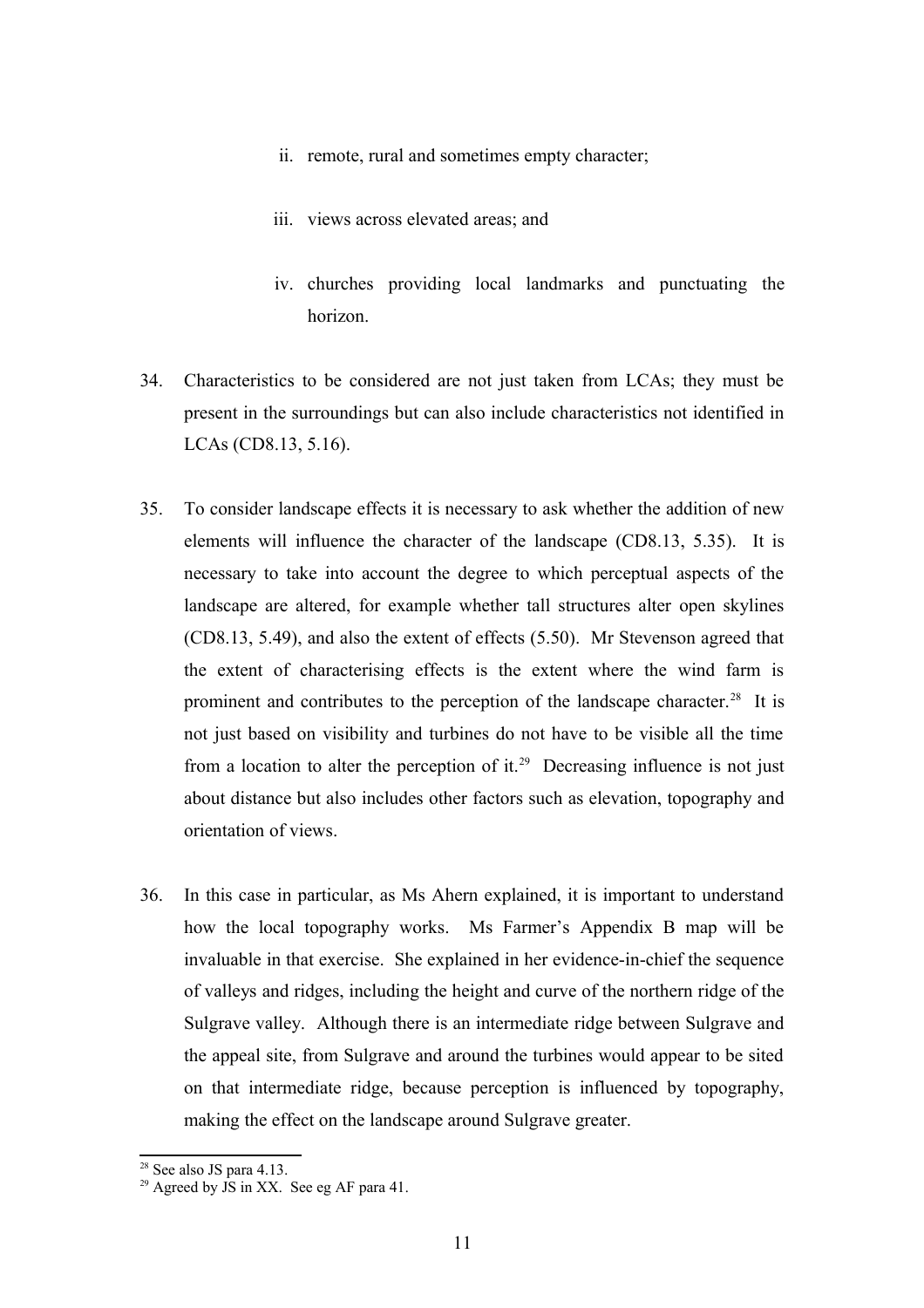- 37. In the landscape the ridges are quite narrow and form skylines, so that they are an important local feature.<sup>[30](#page-11-0)</sup> They form the valley crest, skyline and backdrop in the local landscape. This is especially the case with the Helmdon valley and the other land to the north of the B4525.
- 38. It is important to bear this in mind when considering Mr Stevenson's description of the local landscape. He described in his oral evidence as a medium to large scale landscape which was exposed and elevated.<sup>[31](#page-11-1)</sup> It will be obvious to anyone who does more than simply walk from the B4525 to the turbine site and back again that that description is not at all appropriate. Mr Stevenson's assessment of the sensitivity of the local landscape does not ring true when properly tested. That is why both Ms Ahern and Ms Farmer take a different view of the description and the sensitivity of the local landscape.
- 39. As Ms Ahern said in cross-examination, the local landscape sensitivity is what provides the variable in landscape impact from wind turbine development, and what makes some locations unacceptable, despite the general support for wind turbines in the planning system.
- 40. Mr Stevenson's evidence is that there would be landscape character effects "within a few kilometres" of the appeal site (paras 4.34, 4.37). Whilst Mr Stevenson said in his oral evidence that characterising effects would extend as far as the village of Sulgrave, he did not accept that they went further than Sulgrave, for example to Ms Farmer's Views 1 and  $2^{32}$  $2^{32}$  $2^{32}$  However, in crossexamination, Mr Stevenson accepted that views out from this location are focussed towards the wind farm and that the four characteristics identified earlier were all engaged in this location (sparse settlement patterns with limited modern development; remote, rural and sometimes empty character; views across elevated areas; and, churches providing local landmarks and punctuating the horizon). Whilst Mr Stevenson accepted that the wind farm would

<span id="page-11-0"></span> $30$  KA XIC.

<span id="page-11-1"></span><sup>&</sup>lt;sup>31</sup> This was drawn from JS's Table 4.2 in his proof. JS para 9.16 uses the phrase "open, wind-swept,

reasonably exposed, medium-large scale" etc.

<span id="page-11-2"></span><sup>&</sup>lt;sup>32</sup> JS said that reference to his re-run of View 2 in his App 12 was not necessary.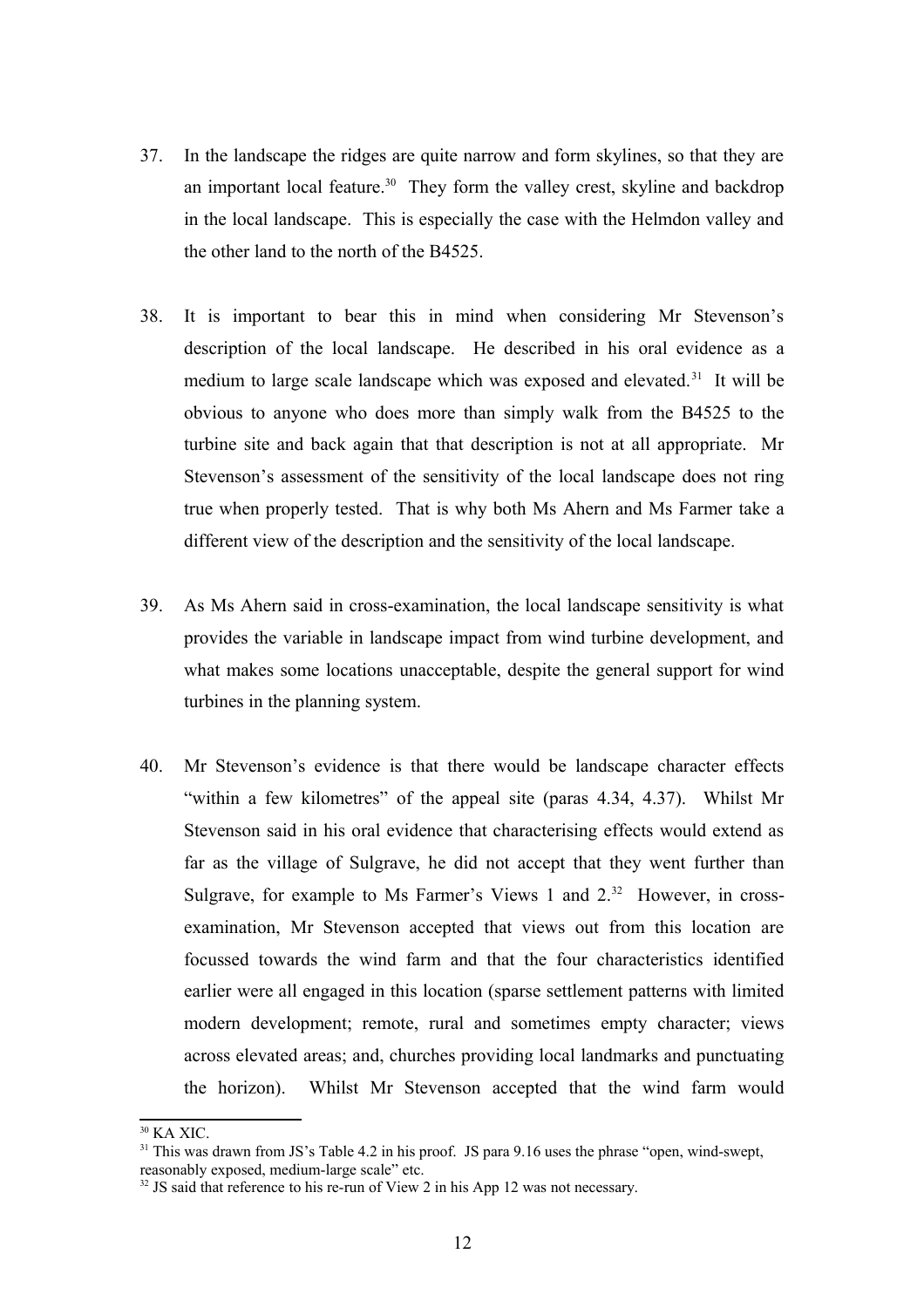contribute to the perception of landscape character in this location, he said that it was not co-dominant. However, co-dominance is not a requirement even on Mr Stevenson's approach. He confirmed in his oral evidence that a contribution towards the perception of the character was enough.<sup>[33](#page-12-0)</sup>

- 41. It is in any event clear from Ms Farmer's evidence, as it will be on the site visit, that the characterising effects extend north of Sulgrave. Ms Farmer explained in her evidence-in-chief that from Views 1 and 2 north of Sulgrave the turbines are prominent on the skyline and have a characterising effect, despite the distance, due to their scale and appearance on the skyline in relation to the small patterns in the landscape and its orientation southwards towards the turbines.
- 42. The whole of the Helmdon valley is within the wind farm landscape as the turbines characterise the valley. This was explained by Ms Farmer in examination-in-chief by reference to Views 9 and 10 (Greatworth), where the turbines would be dominant features in the landscape due to their close proximity and scale in relation to other landscape elements. At Supplementary View 4 (Grange Farm), Ms Farmer explained that similarly the scale and dominance of the turbines in the landscape meant that they would be dominant and defining features, making it a wind farm landscape.
- 43. Mr Stevenson accepted that the Helmdon valley was perceived in the real world as a single piece of landscape. It is artificial to use an 800m cut-off for the wind farm landscape within the Helmdon valley; the whole valley will be characterised by the turbines and become a wind farm landscape. At Stuchbury Hall Farm, for example, the 800m distance would be half way up the valley side. But the dominant, characterising effects would continue up the lane to the road junction. Even Mr Stevenson finally accepted that the effect would just fall short of the road. This would be more than 1km, rather than 800m. Characterising effects also reach as far as Helmdon itself, with for example the

<span id="page-12-0"></span><sup>33</sup> See also JS para 4.13.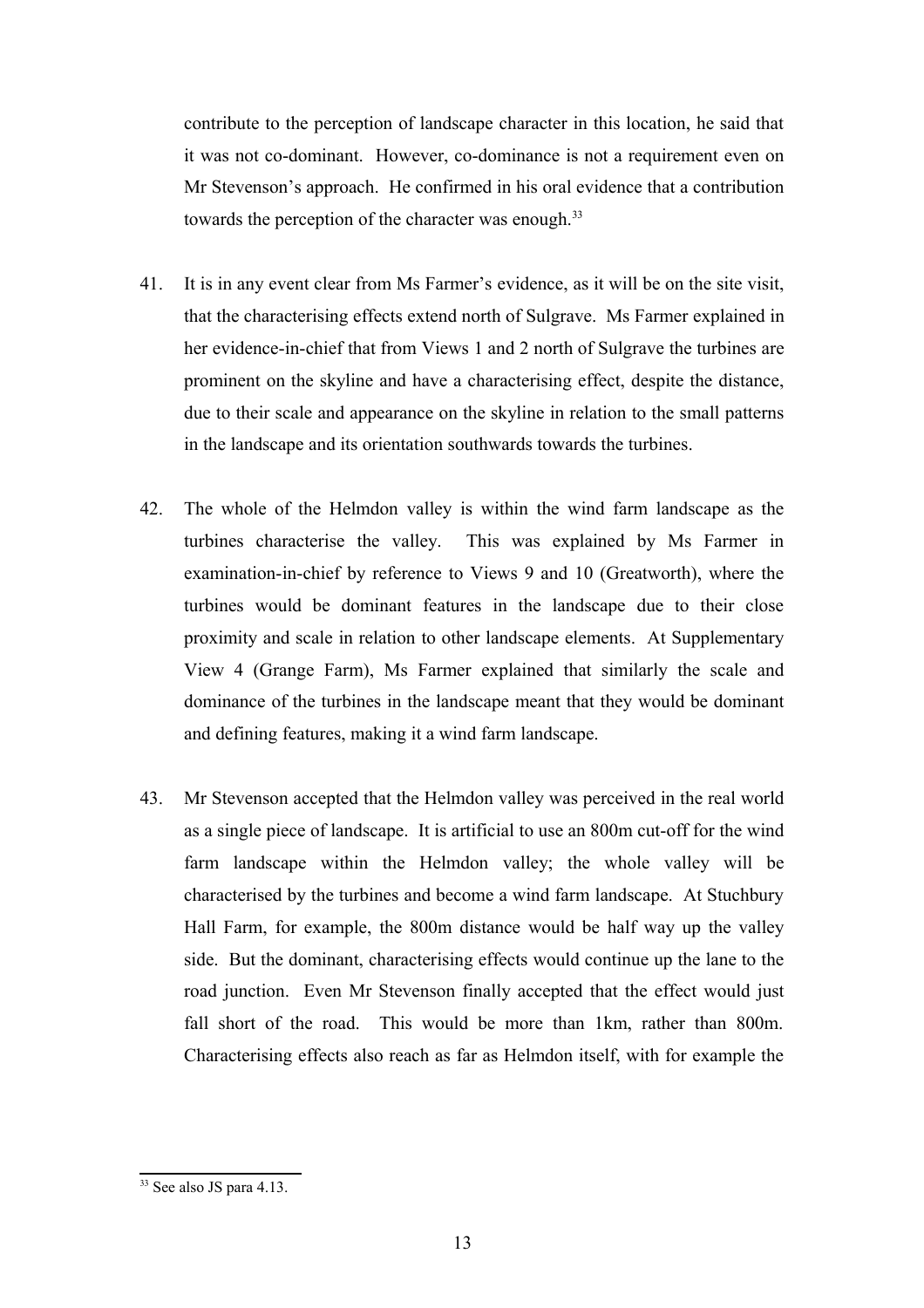position of Ms Farmer's Supplementary Views 5 and 6 being within the wind farm sub-type. $34$  In other directions, such effects reached around 900m. $35$ 

- 44. It is necessary also to bear in mind (without in any way double-counting the impacts of the development) the strong links between landscape character on the one hand and cultural heritage and historic landscape character on the other (CD8.13, 5.7-5.9). Mr Stevenson accepted that the historic character of the landscape is relevant to landscape impact assessment. Drawing on the characteristics identified in the county-level LCA and  $HLLCA$ ,<sup>[36](#page-13-2)</sup> the area around the appeal site has ridge and furrow, a deserted medieval village, a defended medieval site and the remains of the railway. The HLCA describes in particular the importance of Stuchbury in landscape terms, as well as other assets and relict landscapes. Historic landscape features make a real contribution to landscape character in the local landscape around the appeal site. The HLC strategy for this area includes the recommendation that inappropriate large-scale development in the open countryside should be avoided.
- 45. Mr Stevenson's highly unusual approach to historic landscape matters was demonstrated by his opinion that the wind turbines would have positive effects in terms of the historic landscape and that landscapes should only be preserved if they were representative of one particular period in history.<sup>[37](#page-13-3)</sup> It is to be doubted whether these are opinions which would be shared by the Secretary of State. In any event, Mr Stevenson accepted that the landscape around Stuchbury Hall Farm was a relict landscape,  $38$  with ridge furrow and the deserted medieval village, and that there would be a direct character effect on that relic landscape from the development.
- 46. In relation to landscape effects more generally, it is telling that Mr Stevenson said in his oral evidence that for the Sulgrave valley one would "not lose sight of the character of that valley" and "not lose sight of the adjacent topography".

<span id="page-13-0"></span><sup>&</sup>lt;sup>34</sup> AF said in XIC that from these viewpoints the turbines were prominent but not dominant in the landscape and had a characterising influence due to their proximity and scale. <sup>35</sup> See Views 9 and 10 and Supplementary View 4.

<span id="page-13-2"></span><span id="page-13-1"></span> $36$  JS App 3 and 7.

<span id="page-13-3"></span><sup>&</sup>lt;sup>37</sup> JS accepted that this was his personal opinion and there was no policy basis for it.

<span id="page-13-4"></span><sup>&</sup>lt;sup>38</sup> Despite what was said in his proof at para 4.66.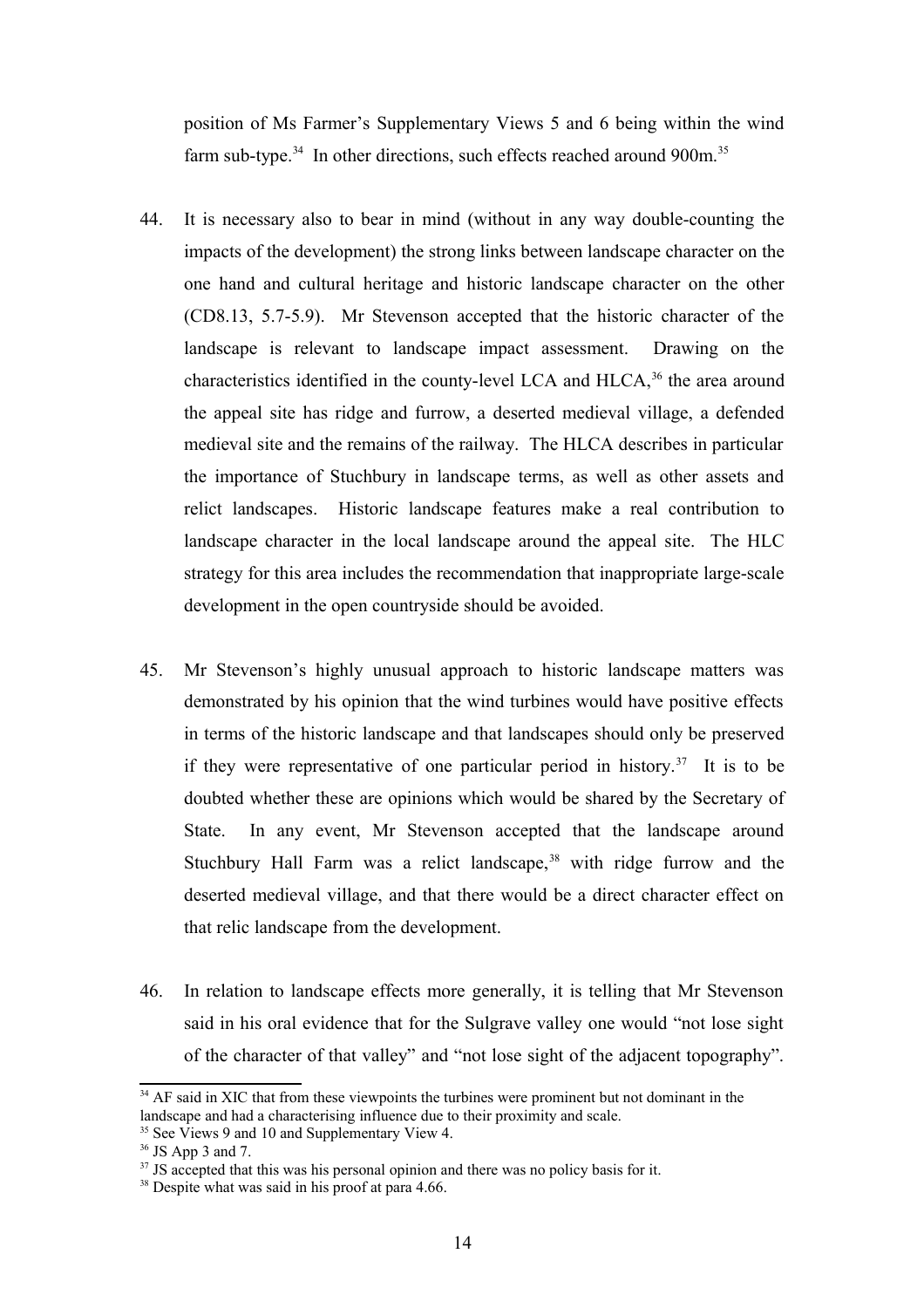That is setting the bar for recognising adverse effects far too high. Any reasonable person would recognise that serious adverse effects can occur which fall short of eradicating the character of the valley and its topography.

- 47. The scale and number of turbines cannot have anything other than a major impact on the landscape as it currently exists. The turbines would be conspicuously out-of-scale with, and dominate, the local landscape. They would be at odds with the landscape's present composition, especially the almost total absence of tall, man-made features. In particular, the pattern of valley and ridges which extends to the north of the appeal site is sensitive to the proposed development and cannot satisfactorily accommodate the proposed turbines. The effect may be confined only to the local landscape, but this is still an important consideration, as the PPG highlights. The quality of the local landscape around and between the villages of Helmdon, Greatworth and Sulgrave would be destroyed for a generation.
- 48. The landscape effects in this case would be contrary to various elements of Local Plan policy G3, policy EV1, policy EV31, draft Core Strategy policy S11, and the provisions of the NPPF and the SPD.

#### **Cultural heritage**

49. The first point to note is that the most recently stated position of English Heritage in relation to the appeal proposals is in the letter of 16 June 2011 (ID10). At that stage EH's "significant concerns" remained. Although EH asked to be consulted further, it was not.

## **National Planning Policy Framework on the historic environment**

50. The NPPF contains the concepts of significance and substantial harm. Significance is defined as "the value of a heritage asset to this and future generations because of its heritage interest". The NPPF notes that "that interest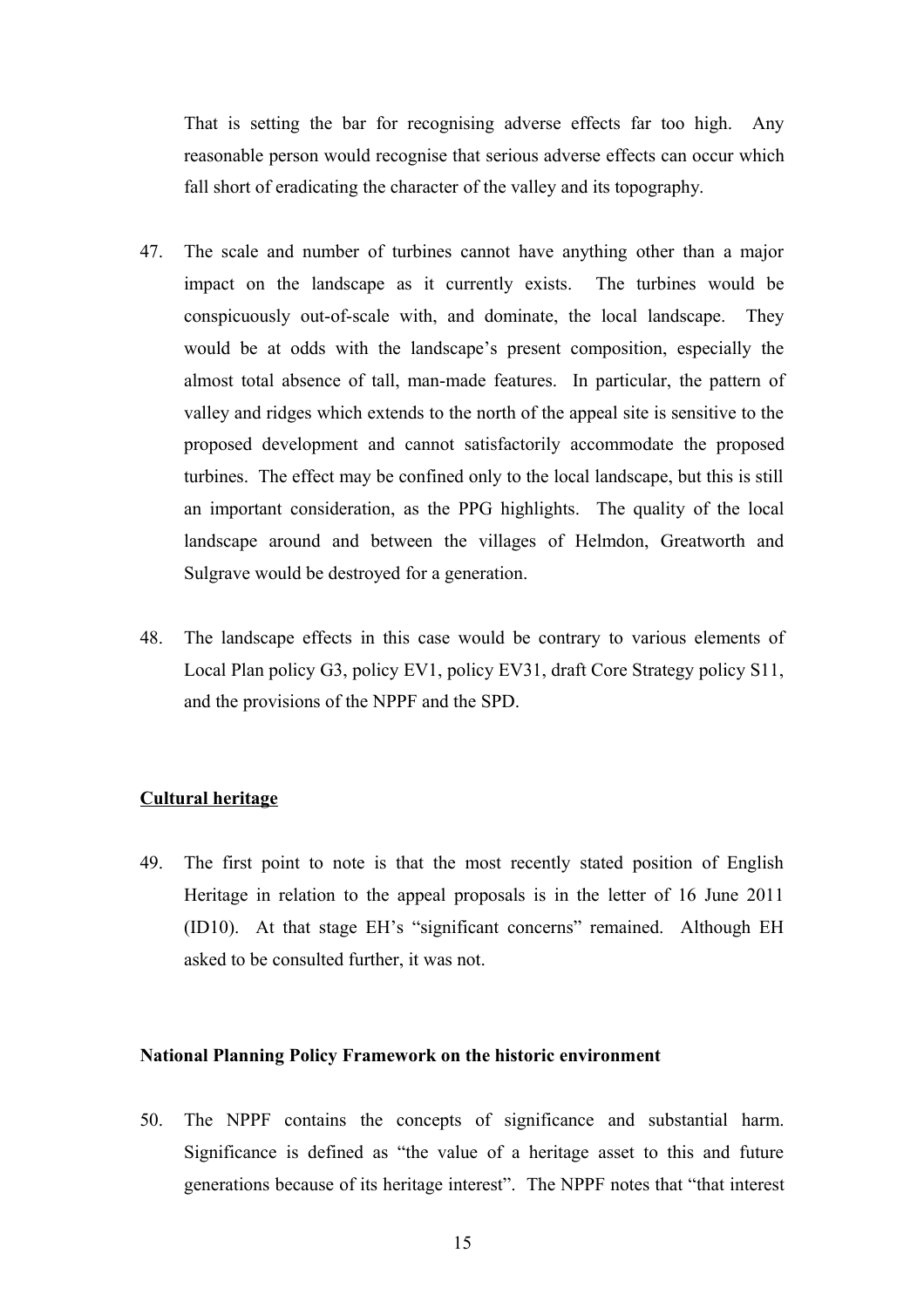may be archaeological, architectural, artistic or historic" and confirms that "significance derives not only from a heritage asset's physical presence, but also from its setting".

- 51. It is clear that significance can be affected by a development affecting the setting of a heritage asset (see eg NPPF para 129). In relation to significance, the PPG draws attention to the impact of proposals on views important to the setting of heritage assets (para 15, CD2.5). It requires that "careful consideration" is given to the impacts of wind turbines on heritage assets (para 34).
- 52. The NPPF defines the setting of a heritage asset as the surroundings in which a heritage asset is experienced.<sup>[39](#page-15-0)</sup> The reference to "experienced" is an important one, as it shows that the experience of an asset is at the heart of the idea of setting. This is echoed in the reference to effects on "the ability to appreciate" significance. The effect on a setting can affect the ability to appreciate the significance of a heritage asset and therefore harm that significance. In this case there is little dispute about the contribution setting makes to the significance of the heritage assets, save in a few cases.
- 53. Setting contributes to significance through perceptual and associational attributes (CD10.1, p7), including quiet and tranquillity (p8). It is necessary to consider the way the heritage asset is appreciated and experienced (CD10.1, pp18-19). It is clear that a whole raft of setting factors which can make a contribution to significance<sup>[40](#page-15-1)</sup> can be affected by wind farm development.<sup>[41](#page-15-2)</sup> These factors are affected by the development in this case, to a greater or lesser extent in particular cases. It is notable that Mr Brown accepted that he had not factored into his assessment a number of matters which plainly are relevant in

<span id="page-15-0"></span><sup>&</sup>lt;sup>39</sup> See also CD10.1.

<span id="page-15-1"></span><sup>40</sup> From CD10.1, p19: topography, landscape scale, openness, functional relationships, degree of change over time, surrounding landscape character, views, visual prominence, intervisibility, noise, tranquillity, cultural associations, traditions, etc. See also CD10.5, p8: visual dominance, vistas and sightlines, and unaltered settings.

<span id="page-15-2"></span><sup>&</sup>lt;sup>41</sup> By (from CD10.1, p21): proximity, extent, position in relation to landform, position in relation to views, prominence, competition, distraction, scale, movement, change to surroundings, change to skyline, noise, change to general character, etc. These were accepted by AB in XX as relevant considerations and matters which may affect significance in this case.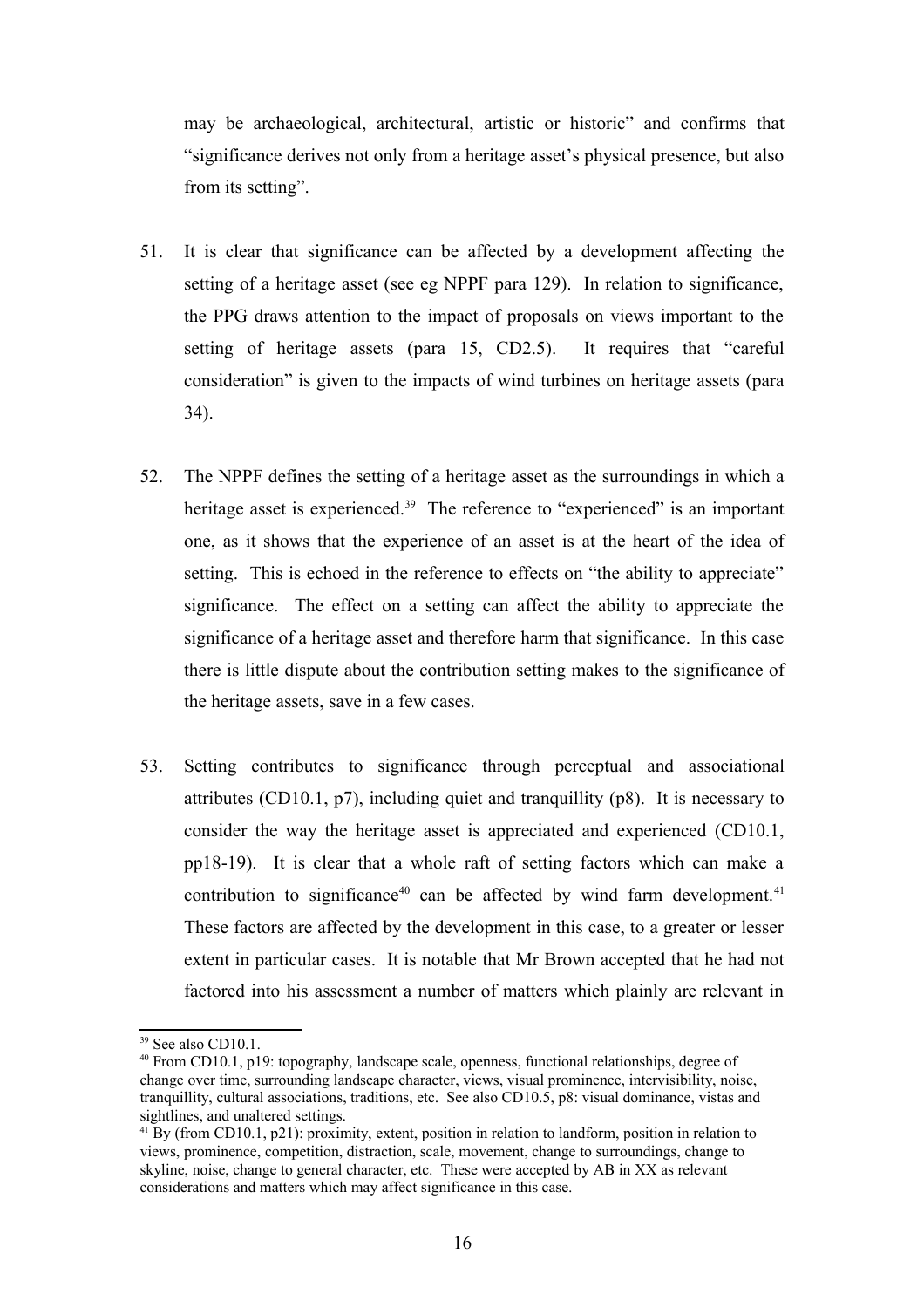this case.<sup>[42](#page-16-0)</sup> These factors are engaged in relation to the Sulgrave castle ringwork or Stuchbury earthworks, for example.

- 54. The reference to this generation in relation to the value of heritage assets is important given to the duration of this development. It shows that harm for the 25 year duration cannot be dismissed on the basis that the effects on the significance of the heritage assets would be reversed in 25 years time, when a generation would already have been affected. Mr Brown said that an equal weight must be given to effects on this generation as for effects on future generations.<sup>[43](#page-16-1)</sup>
- 55. As to substantial harm, the NPPF provides no definition. The recent *Bedford BC* case (ID3) confirmed that 'substantial' and 'serious' are synonymous (paras 21, 26) and that the "yardstick" to be applied for substantial harm is where significance is "very much reduced" (para 25). That judgment post-dated the proofs of evidence in this case, so it could not be referred to in terms by the experts. But Ms Farmer was clear that the threshold that she had applied was in line with that indicated by the Judge.<sup>[44](#page-16-2)</sup>
- 56. It is important to remember in this case that both Ms Farmer and Mr Brown took the same approach to substantial harm. It cannot therefore be said that Ms Farmer took any more relaxed approach to the threshold than the Appellant has done in its evidence. The same approach was taken. Mr Brown agreed that his approach was to equate substantial harm to a major impact in ES terms (AB para 3.10), and that this was the same as the proxy cited by Ms Farmer in her proof (AF para 64). The words used by Ms Farmer to describe the threshold in her paragraph 64 were almost identical to the words used in the ES (p148, 8.6.2). Mr Brown accepted that effectively the same approach to the substantial harm threshold had been taken by both experts. He also confirmed that

<span id="page-16-0"></span><sup>42</sup> Sightlines, sound, light and unaltered settings.

<span id="page-16-1"></span> $43$  In  $XX$  by AR.

<span id="page-16-2"></span><sup>44</sup> Refer to the answers given by AF in XX on 11 October 2013 (Day 4) around midday. Ms Farmer was clear that she had approached the matter on the basis that there had to be substantial and serious impacts to significance, and that there was no difference between the "very much reduced" formulation and what she had applied.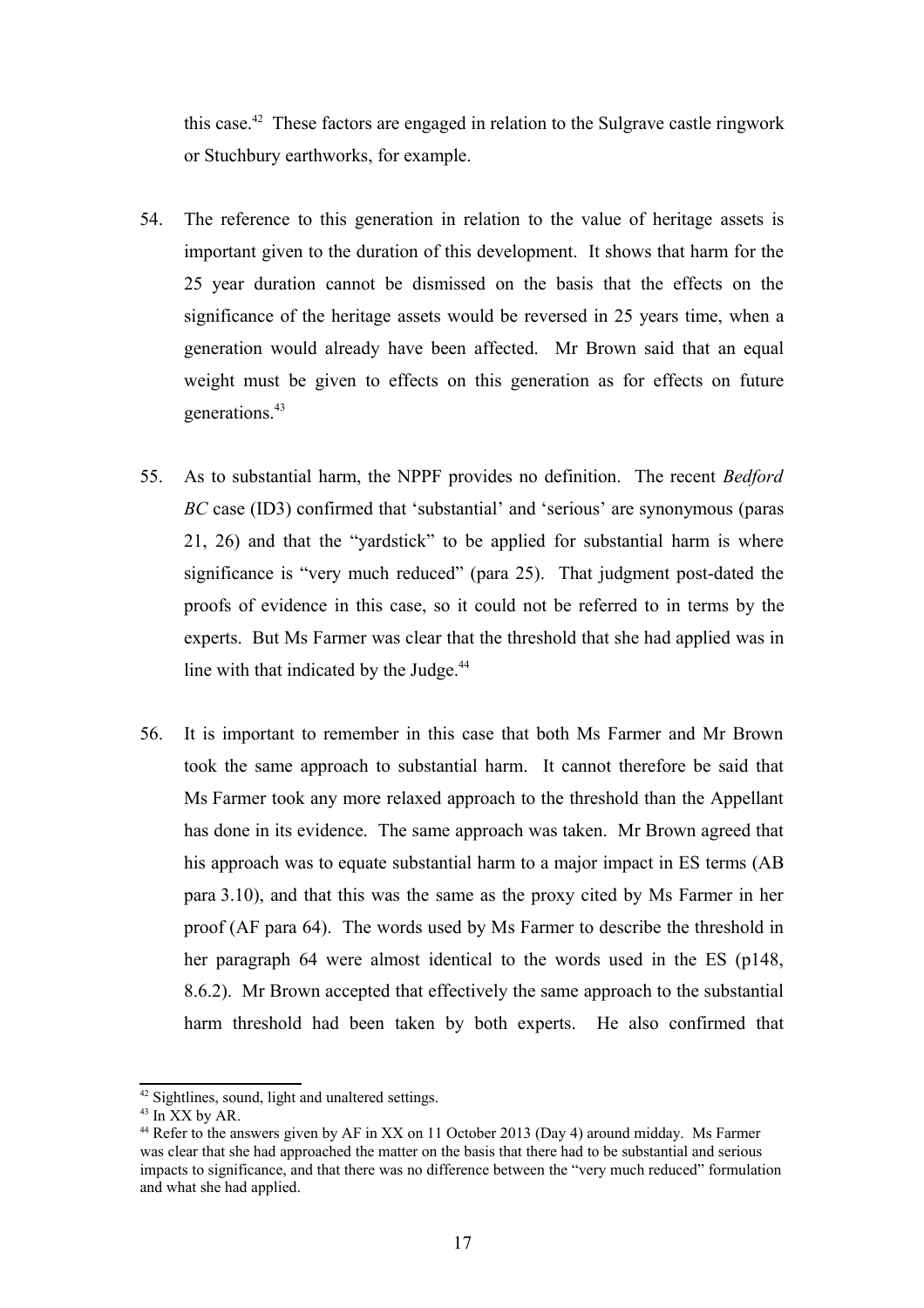notwithstanding *Bedford BC* he was not seeking to change from the methodology he had adopted in his proof on substantial harm.

- 57. The PPG notes that the siting of wind turbines within the setting of heritage assets "may cause substantial harm to the significance of the asset" (para 34). This is important clarification that the Secretary of State sees it as a distinct possibility that in terms of the NPPF wind turbines could cause substantial harm to the significance of a heritage asset through setting. It is notable that the PPG post-dates the hearing in the *Bedford BC* case<sup>[45](#page-17-0)</sup> and is not referred to in the judgment. It is also notable that the Secretary of State was not represented in that case to put forward his own submissions on what his policy in the NPPF meant. The Secretary of State will no doubt give consideration in deciding this appeal to the extent to which the judgment in the *Bedford BC* case reflects his intended approach to wind turbines in the setting of heritage assets causing substantial harm to the significance of those assets in terms of the NPPF and the PPG.
- 58. Listed buildings are encompassed within the definition of designated heritage assets in the NPPF. Conservation areas are expressly protected by paragraph 133 as a designated heritage asset.<sup>[46](#page-17-1)</sup> The substantial harm threshold therefore has to be applied to conservation areas.<sup>[47](#page-17-2)</sup> Although not within the ambit of paragraph 132, Mr Muston's opinion is that substantial harm to a conservation area should only be allowed exceptionally. That must be right. It cannot be anticipated that the Secretary of State expects substantial harm to the character or appearance of conservation areas to be commonplace. That would not be consonant with the statutory duty which applies in conservation areas.
- 59. No argument has been made by the Appellant in this case that the tests in paragraph 133 of the NPPF would be met, if they were engaged as HSGWAG submits. Nor could such an argument succeed even if it was made. The harm in this case is not "necessary to achieve substantial public benefits that outweigh that harm". The benefits in this case are not substantial, even if they could be

<span id="page-17-0"></span><sup>&</sup>lt;sup>45</sup> The hearing was on 26 July 2013 and the PPG was published on 29 July 2013 (see CD2.10).

<span id="page-17-1"></span><sup>46</sup> See eg NPPF para 138 which makes this clear. Accepted by AB in XX.

<span id="page-17-2"></span><sup>&</sup>lt;sup>47</sup> Accepted by AB in XX.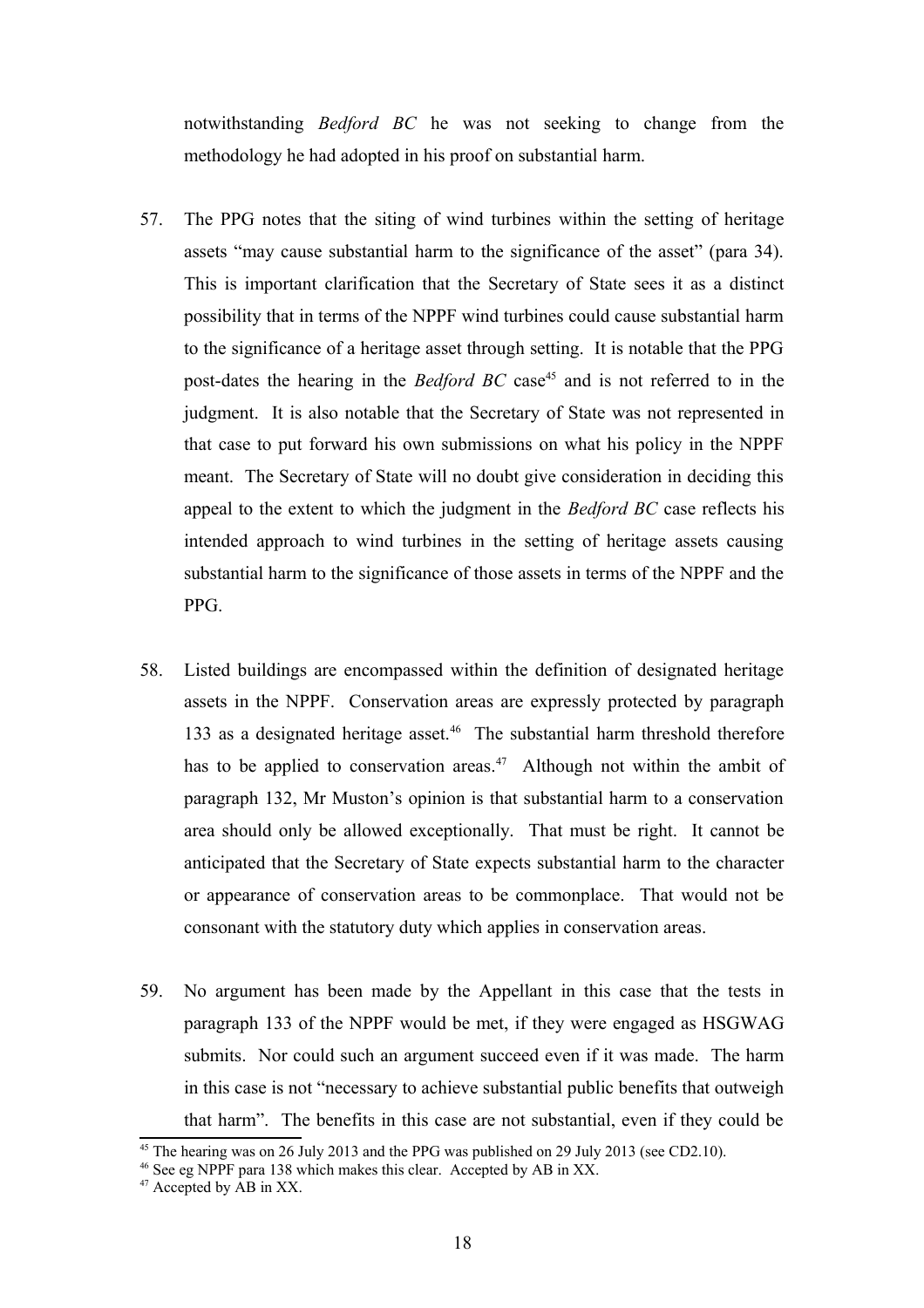described as public, but in any event it is not *necessary* that they be achieved by this development. The bullet point exceptions in paragraph 133 clearly could never apply in this case. If substantial harm is found to either Sulgrave Conservation Area or Stuchbury earthworks (via paragraph 139) then paragraph 133 directs that permission should be refused.

- 60. It was accepted by Mr Brown, and indeed by Mr Hardy in questions, that the requirement in paragraph 134 of the NPPF to weigh less than substantial harm against the benefits was to be discharged in the overall planning balance. Mr Brown said it was perfectly consistent with the NPPF to undertake the balance as part of the overall planning balance rather than as an inherent part of a policy. That is common ground.<sup>[48](#page-18-0)</sup> What it means, however, is that Mr Bell's argument that the Local Plan policies are inconsistent with the NPPF because they do not include a balancing provision in the policies themselves is obviously wrong.<sup>[49](#page-18-1)</sup> The policy does not have to have the balance written into it, because the balance is done subsequently, in the overall conclusions.
- 61. Paragraph 139 of the NPPF provides that "non-designated heritage assets of archaeological interest that are demonstrably of equivalent significance to scheduled monuments, should be considered subject to the policies for designated heritage assets". This applies in relation to Stuchbury earthworks, for the reasons given later. The effect of this is that the earthworks are treated for the purposes of the NPPF as if they were a scheduled monument, so that paragraphs 132 and 133 would apply, including in relation to the substantial harm tests.
- 62. It is clear in this case that the requirement in paragraph 129 of the NPPF to "avoid or minimise conflict" between heritage assets and development proposals has not been satisfied in this case. This applies to all heritage assets, regardless of designation. The "great weight" requirement in paragraph 132 applies in relation to all designated heritage assets (and those to be treated as designated heritage assets). And the requirement in paragraph 135 applies to all

<span id="page-18-0"></span><sup>&</sup>lt;sup>48</sup> This proposition was also put to NA in XX by DH (the para 134 harm just goes into the planning balance).

<span id="page-18-1"></span><sup>49</sup> MM Reb para 4.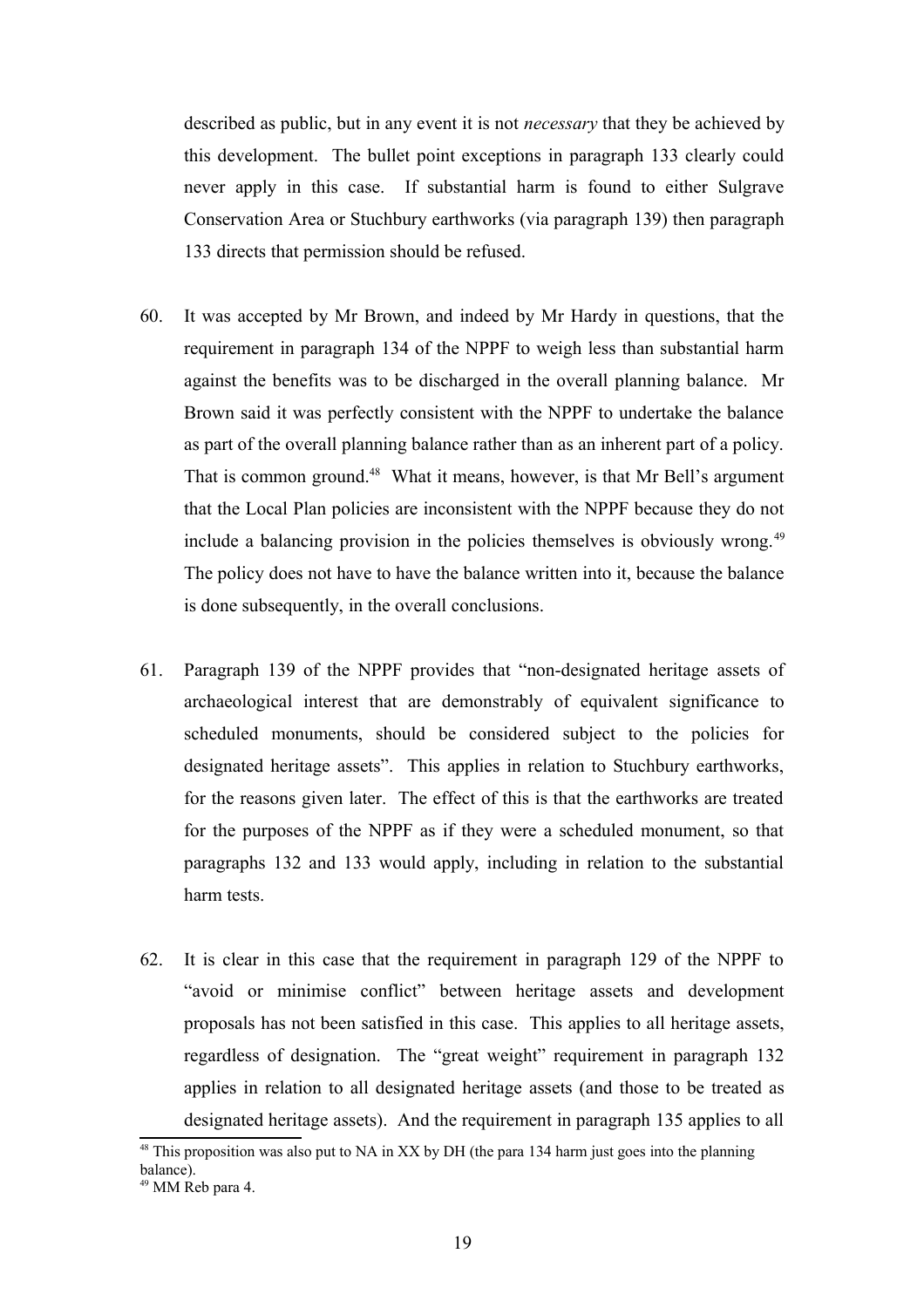non-designated heritage assets. As to the PPG, it is notable that the Secretary of State advises that in relation to wind turbines and the historic environment, that this is a topic which requires "great care" and "careful consideration" (paras 15 and 34).

## **Sulgrave Conservation Area**

- 63. As Mr Brown accepted, almost all the village of Sulgrave is in the Conservation Area (CA); the CA contains a collection of heritage assets which form a significant group and give the village an historic feel. He agreed that the assets in Sulgrave have a collective value as a group, where each gains from the others,<sup>[50](#page-19-0)</sup> and said that the assets had congruent settings.<sup>[51](#page-19-1)</sup>
- 64. The Sulgrave Conservation Area is well described in the CA appraisal  $(CD10.7).$ <sup>[52](#page-19-2)</sup> This explains the village's origins around the church and the ringwork, with the bailey now Castle Green, the importance of views, and the role of the countryside in expressing the agricultural roots of the village. In particular, views are highlighted (at 4.6) as being of great importance to the ringwork and also to the understanding of the context and development of the village and its rural links, which were the foundations of the village. The notable views include those from the north of the village towards the appeal site (fig 40) as well as views out of the CA (fig 41) including at the ringwork. It was accepted by Mr Brown that key views from the main street, the ringwork and Castle Green would be affected by this development.
- 65. It is common ground that, as an agricultural settlement, Sulgrave has a functional relationship with the surrounding countryside (AB para 6.28). Mr Brown accepted that the setting of the village and the CA is the Sulgrave valley

<span id="page-19-0"></span><sup>&</sup>lt;sup>50</sup> NA said in XX that there was an important group of three heritage assets at Sulgrave which also played a part in the CA.

<span id="page-19-1"></span> $31$  AB para 6.28 explains what in his view the setting contributes to the significance of the Sulgrave CA (eg topography, land use, functional relationship, views, etc).

<span id="page-19-2"></span> $52$  AB said that the Sulgrave CAA (CD10.7) was a perfectly valid document. He had quoted from and relied upon it. NA explained in XIC that the CAA had been through full public consultation and was approved by SNC at committee.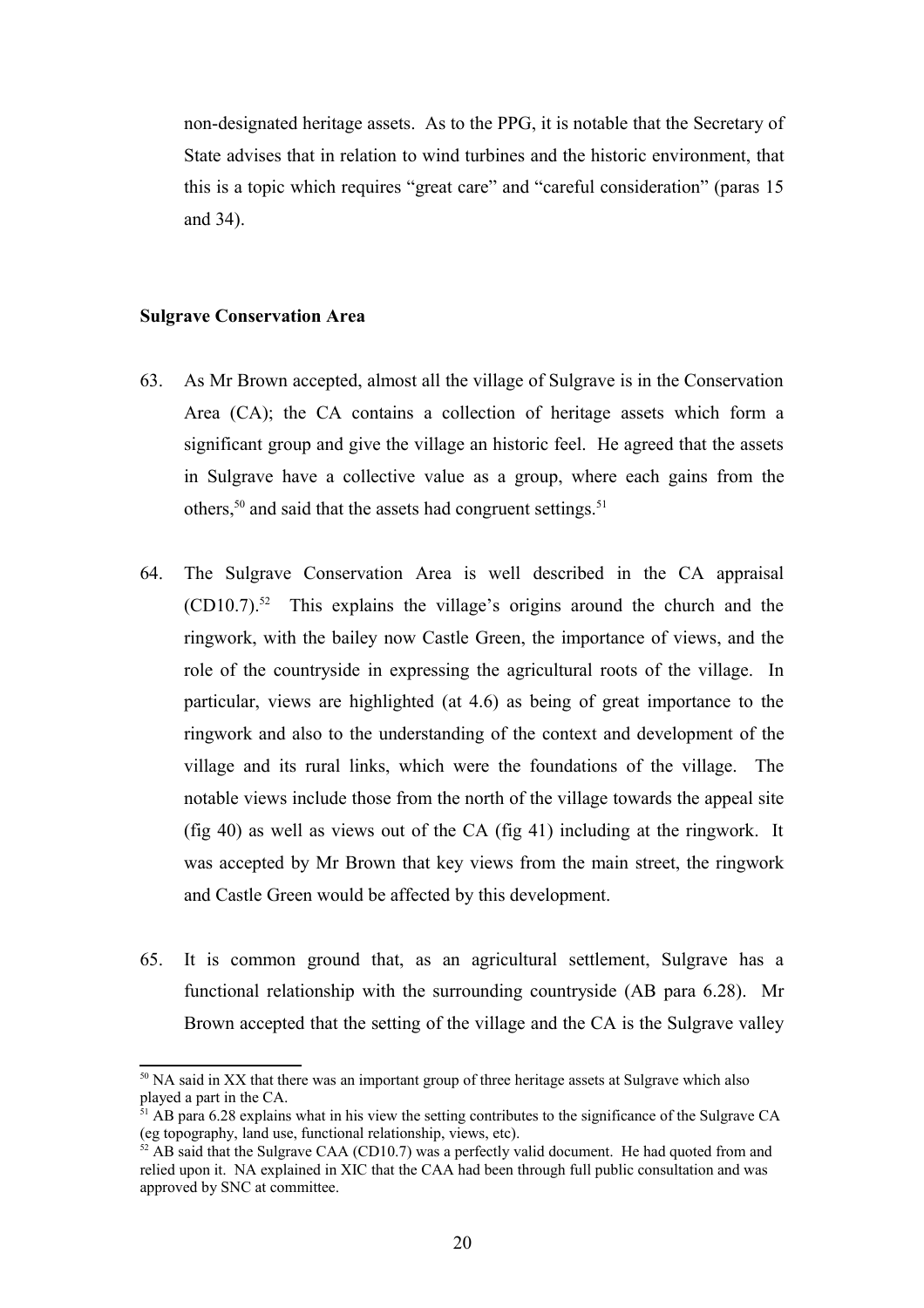and surrounding countryside. He also accepted that in some views at least the church tower forms a landmark in the local countryside, which highlights the important role played by the church in rural life.<sup>[53](#page-20-0)</sup> It was also common ground that the rural setting of the Sulgrave CA contributes to the significance of the  $CA<sup>54</sup>$  $CA<sup>54</sup>$  $CA<sup>54</sup>$ . This is echoed in the CAA, which refers to links back to rural beginnings, the agricultural roots of the village and a key to understanding Sulgrave. It was agreed by Mr Brown that the position of the ringwork (including Castle Green) and church were linked historically, forming a deliberate grouping which reflected medieval life. He accepted that appreciating the two together helps to understand that link.

- 66. At Sulgrave, the collection of heritage assets is particularly sensitive to this development, because of the visual dominance in the landscape of the castle and the church, and the importance of views out from the castle earthworks (see CD10.5, p8). In its letter dated 16 June 2011 (ID10), EH highlighted the impact on views from the north of Sulgrave on the setting of the church and the contribution the church tower made to the character of the CA. Mr Brown accepted that there could be effects where the turbines were prominent or conspicuous, even if they were not dominant (see CD10.1, p21).<sup>[55](#page-20-2)</sup>
- 67. The effect on the setting of Sulgrave Conservation Area (and the listed church) is demonstrated by the views from the north of Sulgrave.<sup>[56](#page-20-3)</sup> All the following was accepted or said by Mr Brown in cross-examination. The top of the Sulgrave valley forms the edge of the setting of the CA and the church. All five wind turbines would be seen on the skyline, with the broadest extent of the wind farm. The turbines would be prominent in the view, with moving blades, sitting behind the core of the village, taking-up a large part of the field of view, and

<span id="page-20-0"></span><sup>&</sup>lt;sup>53</sup> NA described this in XIC as expressing the dominance of church and its role in the community by the presence of the church tower in the landscape as the dominating feature on the horizon. <sup>54</sup> AB paras 6.28, 6.33; AF para 84.

<span id="page-20-2"></span><span id="page-20-1"></span><sup>&</sup>lt;sup>55</sup> Mr Brown accepted that a wind turbine and a heritage asset would always be "identifiably different" (AB para 6.29) but that nonetheless a turbine could still cause substantial harm through effects on setting (see CD2.5, para 34). This point does not help the Appellant at all. Nor does the conclusion that the turbines would not "surround" the CA. The turbines are in any event arrayed along one side of the village and CA. AR dealt with AB in XX on the "confusion" point. On this and the other generic points in AB's proof see AF's Rebuttal paras 11-15.

<span id="page-20-3"></span><sup>&</sup>lt;sup>56</sup> See Ms Farmer's Views 1, 2 and 3 and Supplementary View 1 (and Mr Stevenson's Appendix 12, View 2). Mr Brown also agreed that there would be views from other locations, such as the road north of Helmdon where Sulgrave and the wind farm would be seen together in the same view.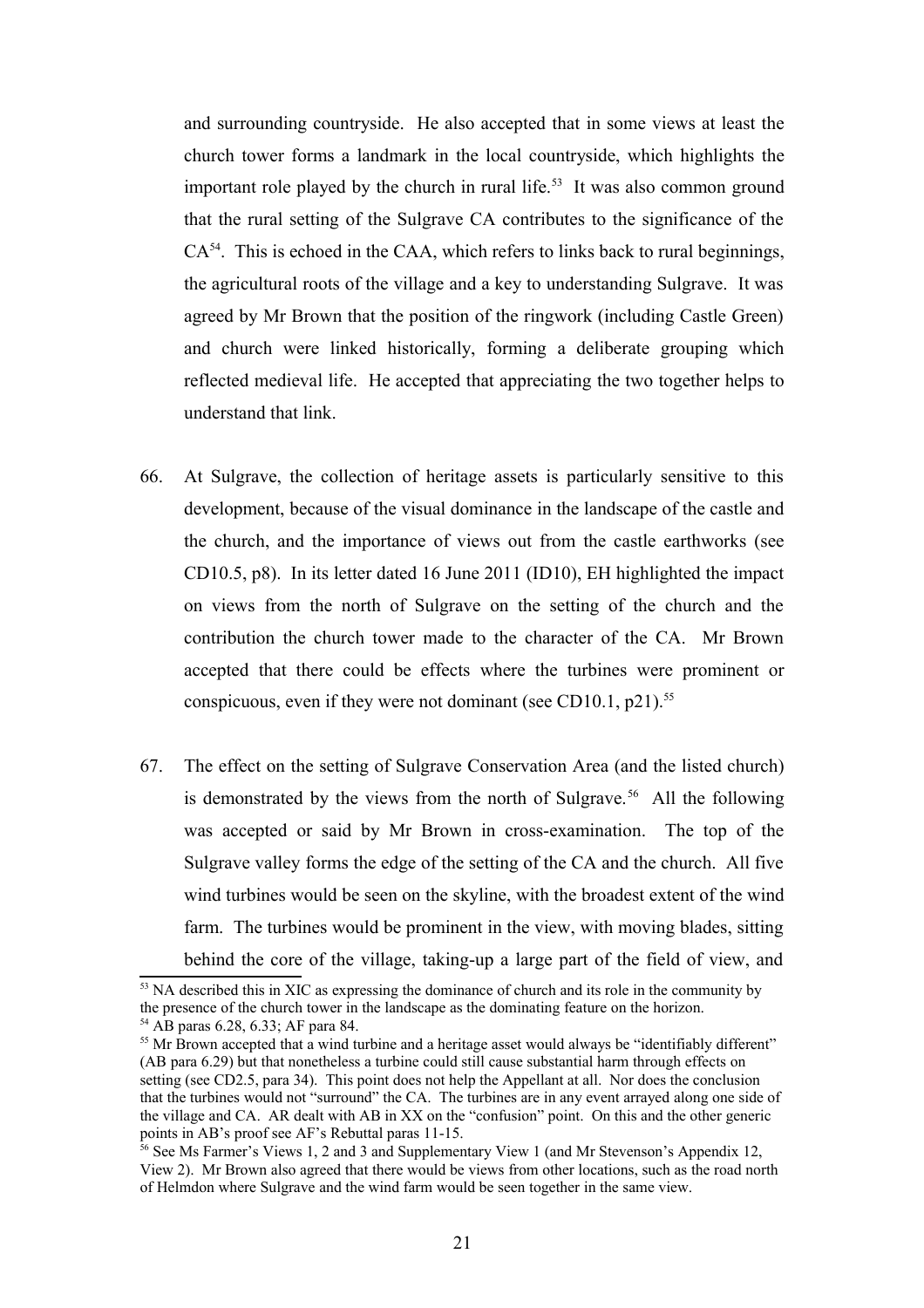would often be back-lit. They would appear to be sitting above and behind the village. The turbines would detract from the church's prominence on the skyline and take the place of the church as the main landmark in local views. The turbines would detract from the extent to which the countryside surrounding Sulgrave was perceived as being rural and having an historic character. There would be no other elements of modern life so prominent in the view. The development would change the perception of the CA's surroundings and affect the appreciation of the historic essence of Sulgrave.

68. With so much agreed as common ground, it is simply untenable for the Appellant to maintain that the effect on the CA would only be moderate adverse. Overall, the turbines would appear to be hanging over the village, intruding into its rural setting and undermining the character of Sulgrave as a rural village. It would also affect the relatively timeless character of Sulgrave, the sense that it is buffered against modern life to a large degree. And it would affect the appearance of the scale of the landscape, in relation to which the position and size of the church and ringwork is important. The development would affect the importance of the appearance of the village in the landscape. Overall, the development would undermine the intact character and rural context of the village which contributes so much to the Conservation Area's significance.

#### Sulgrave Castle Hill ringwork

69. Sulgrave ringwork is both an important part of the Sulgrave CA and an important asset in its own right. Hillforts were located to take advantage of their prominent locations with commanding views (CD8.12, p169). The GLVIA notes that visitors to heritage assets where views of the surroundings are an important contributor to the experience are in the most susceptible class of visual receptors (CD8.13, 6.33). Mr Brown's position is that views out of the ringwork are of great importance to the significance of the monument (AB para 6.33). This is in part why the effects on the views from the ringwork affect the significance of the asset (and its role in the CA) so much.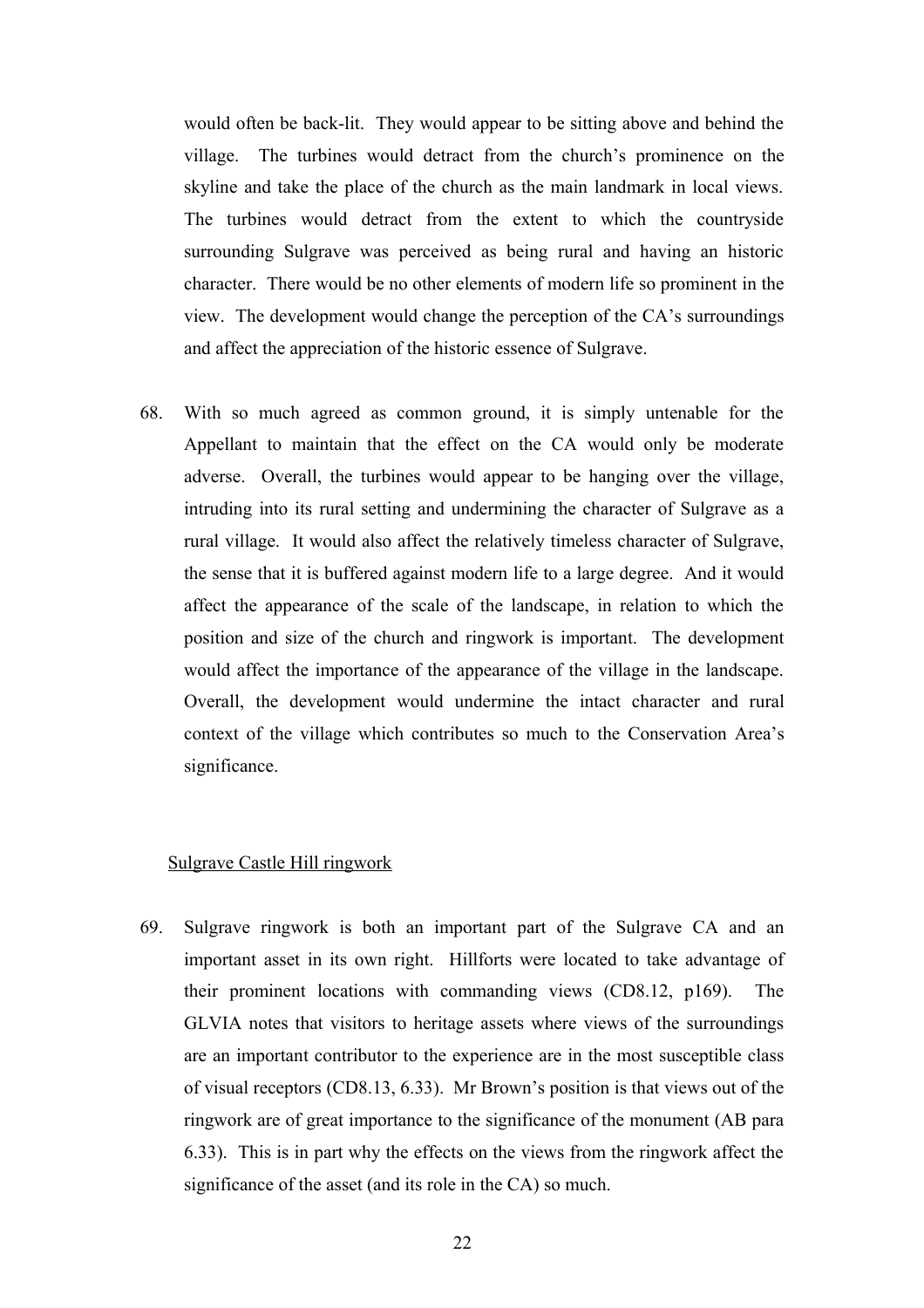- 70. The effect on the ringwork (and its role in the CA) is demonstrated by Ms Farmer's View 3. Again, all the following was accepted or said by Mr Brown in cross-examination. The ringwork occupies an important historical position, commanding views of the surrounding countryside.<sup>[57](#page-22-0)</sup> It was deliberately positioned so that occupants could see out from there. Views out reflect a key function of the ringwork.<sup>[58](#page-22-1)</sup> The elevated position and views out are part of the ringwork's significance.<sup>[59](#page-22-2)</sup> Views out over the countryside help understanding and appreciation of the ringwork's historic role. Currently, beyond the houses, there is nothing in the views out of the ringwork save for a view of the surrounding, undeveloped countryside beyond the village. Turbines would appear on the skyline to the south / south-west of the ringwork. They would appear on the horizon, moving, and would be prominent and a distraction in views out from the ringwork. They would affect the perception of the ringwork having a dominating position in the landscape, although not take it away entirely. For the part of the ringwork with the clearest view out, it would no longer feel like the ringwork had a dominating or commanding position in the landscape around Sulgrave. This would affect perceptions of the role and function of the ringwork, albeit not alter their nature, and to a degree affect perceptions of tranquillity and timelessness of the wider countryside.
- 71. In response to a question from the Inspector, Mr Brown said that, from the ringwork, the views south were the direction in which it was now possible to get an appreciation of the way the ringwork was designed, with views out, and that that direction was now the only direction in which it was possible to gain that understanding.

<span id="page-22-0"></span><sup>&</sup>lt;sup>57</sup> NA said in response to IQs that it was notable that as one climbed-up the ringwork one got a true sense of how elevated it was and the wider view, and a real sense of the command that the high gives you. NA also said that this would be diminished by a much higher and larger element in the landscape which would dominate it.

<span id="page-22-1"></span><sup>&</sup>lt;sup>58</sup> AB also accepted in XX by AR that for ringworks and churches views were important considerations and that the command of height was important. He also agreed that visual dominance of assets was of particular relevance in this case.

<span id="page-22-2"></span> $59$  AB para 6.33.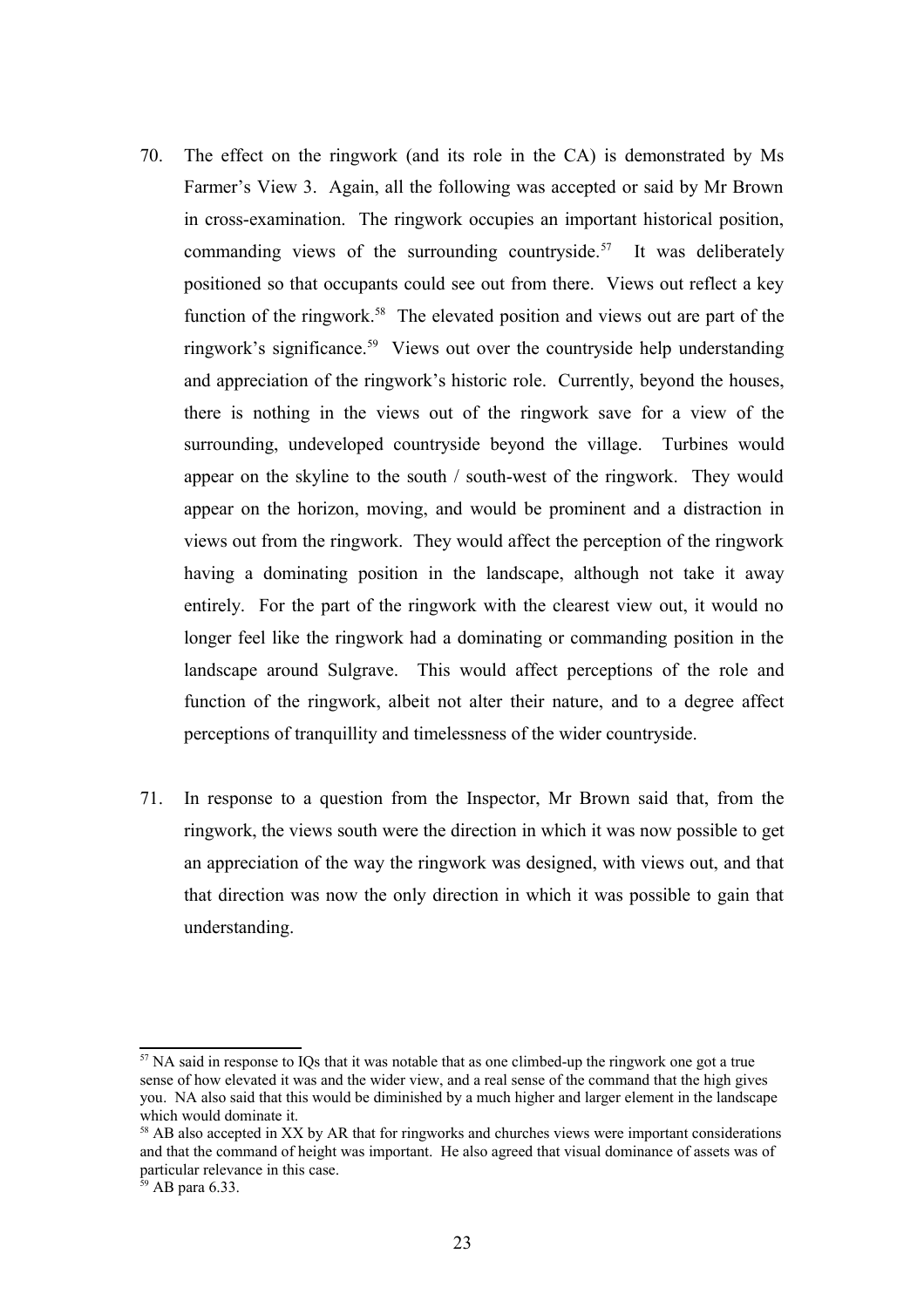72. Again, with so much agreed as common ground, it is untenable for Mr Brown to suggest that the development would not detract from the significance of the asset to any great extent.

#### Conclusion

- 73. Mr Brown accepted that it was not appropriate to take the heritage assets at Sulgrave alone and that it was necessary to stand back and consider the impact on all of them together. Given the congruent setting, and that each asset gains from the others, the impact on the Conservation Area is greater than the impact on each asset alone. Mr Brown was clearly correct to accept that the countryside surrounding Sulgrave would not be unaltered, as it would have within it the five wind turbines, and to accept that the development would affect perceptions about Sulgrave and its historic assets.
- 74. Given in particular the importance of views in and around Sulgrave for the significance of the heritage assets in the Conservation Area, Ms Farmer was clear in cross-examination that the effects on significance would be serious and would cross the line of substantial harm, albeit finely balanced (AF para 91).

## **Stuchbury earthworks / deserted medieval village and fishponds**

- 75. Although undesignated, at least currently, Stuchbury earthworks are to be treated as a designated asset in NPPF terms pursuant to paragraph 139. Mr Brown accepted that Stuchbury was a site of archaeological interest.
- 76. Paragraph 139 poses the question whether the earthworks are "demonstrably of equivalent significance to scheduled monuments". It was agreed by Mr Brown that "demonstrably" meant that the significance had to be demonstrated to the satisfaction of the Inspector (and the Secretary of State). It is necessary to consider whether Stuchbury earthworks are an asset of equivalent significance to scheduled monuments generally.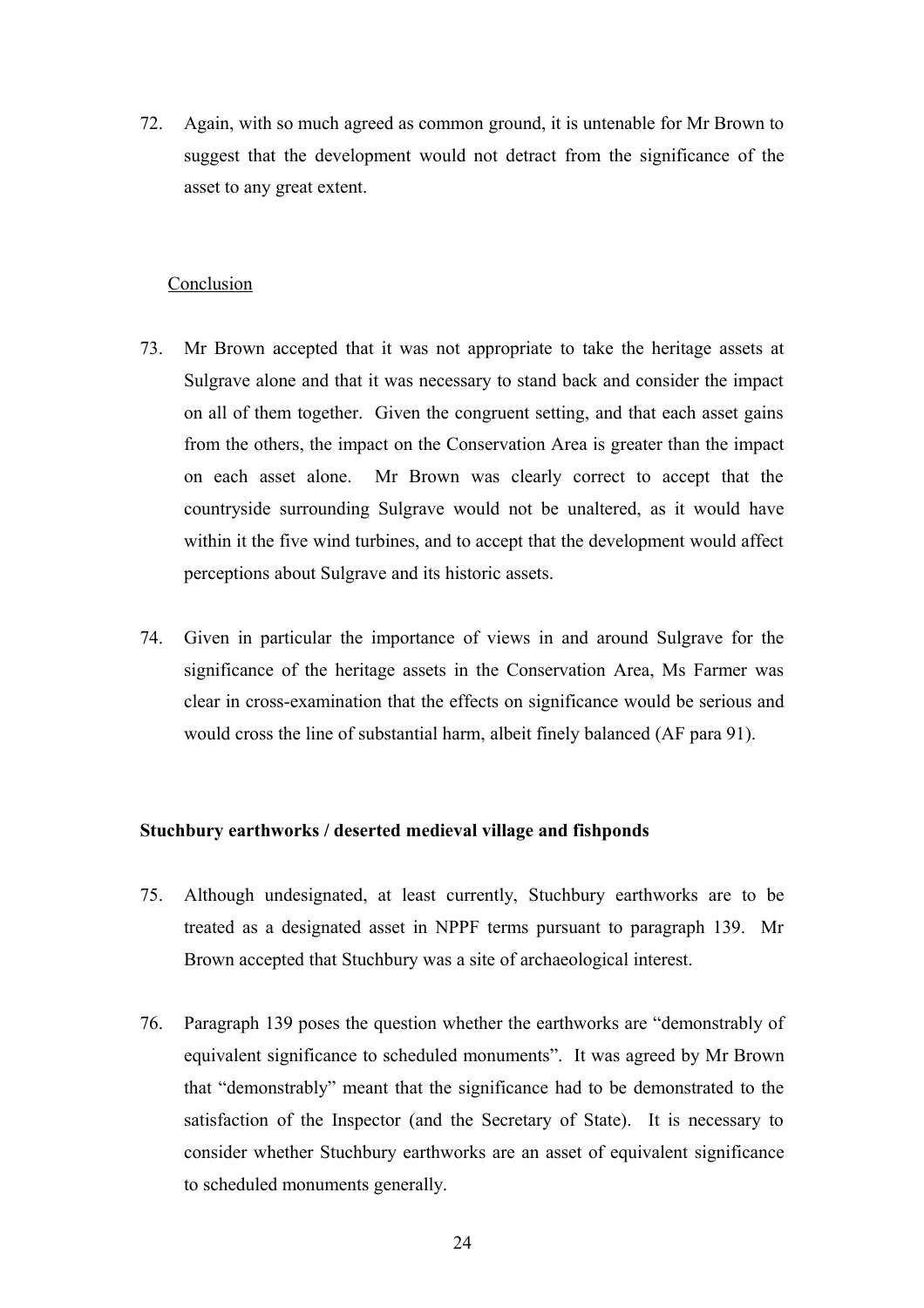- 77. Mr Brown also said that he did not disagree with EH's assessment that the earthworks were potentially of national significance (see AF App H). Nor did he disagree with Ms Farmer's description of the site in her proof.<sup>[60](#page-24-0)</sup> He went as far as to accept that the earthworks have the potential to have significance equivalent to a scheduled monument. There is not therefore much between the parties on the NPPF paragraph 139 point. The only issue is whether the earthworks are, or are only potentially, of equivalent significance to scheduled monuments. For the reasons given in Ms Farmer's evidence, the earthworks are of equivalent significance to scheduled monuments.
- 78. In cross-examination Ms Farmer explained that the survey work from the 1980s showed that the site was of equivalent significance to a scheduled monument. She also said that the combination of a deserted medieval village with fishponds was important. She had earlier said that a search of EH records showed that there were only 13 scheduled deserted medieval villages with fishponds in England. Ms Farmer also said that the site was comparatively intact and ranks high up the short list of sites selected by EH for survey.<sup>[61](#page-24-1)</sup> In this context it is clear that the earthworks at Stuchbury are of equivalent significance to scheduled monuments.
- 79. Although it is not necessary for the application of paragraph 139 that the designation of the asset be in prospect, it is in fact in this case. The EH letter of 2 October 2013 (ID2) confirms that EH is currently assessing Stuchbury for addition to the schedule of monuments.<sup>[62](#page-24-2)</sup> As Ms Farmer explained, following a desk study, drawing on earlier work, Stuchbury is one of the first sites in the county to be assessed. After site survey work, an assessment will be prepared by EH for the Secretary of State. Mr Brown accepted that this shows that EH clearly think the earthworks have the potential for scheduling and are serious out the proposition.

<span id="page-24-0"></span> $60$  NA said in XX that she had not given a view on Stuchbury earthworks because it was an undesignated asset and SNC's concerns focussed on the designated assets it had identified.  $61$  In RX.

<span id="page-24-2"></span><span id="page-24-1"></span><sup>&</sup>lt;sup>62</sup> Stuchbury was also one of the undesignated assets which EH noted in its letter of 16 June 2011 (ID10).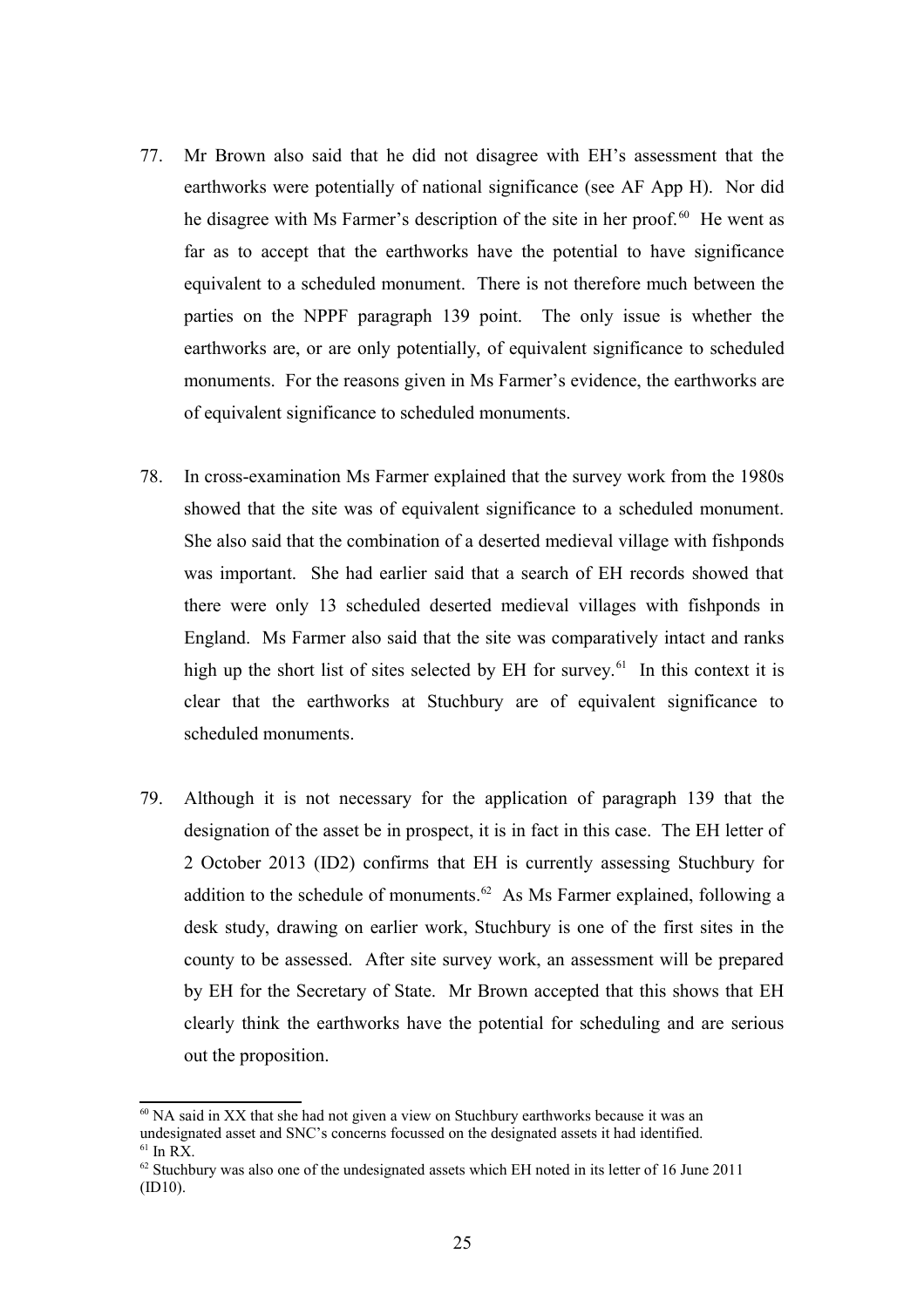- 80. The SPD confirms that sites need not be visually prominent to have a significant setting (CD4.1, para 11.27). The EH guidance explains that for buried remains they can often be appreciated in relation to their surroundings (CD10.1, p8). Mr Brown agreed that EH guidance was to the effect that limited visible presence means that setting could make the opposite of a limited contribution to significance. The setting, and what the setting contributes to the significance of the asset, is common ground between Ms Farmer and Mr Brown. As an example, Mr Brown explained in response to a question from the Inspector, that the agricultural land at Stuchbury Hall Farm makes a positive contribution to the significance of the asset there because it enables one to appreciate its significance. Indeed, the role of setting in the significance of the earthworks is high, because of the inherently subtle nature of the earthworks.<sup>[63](#page-25-0)</sup>
- 81. Mr Brown agreed that the origins and function of the deserted medieval village at Stuchbury were linked to the sunken way, the valley hydrology and the valley topography; he also said it was a reasonable assumption that the origins and functions of the village were also linked to the remaining historic enclosure patterns. He accepted too that seeing those things in the surroundings of the earthworks helps a person to understand the site and its significance. And he agreed that the place feels more like a *deserted* medieval village because it is quiet and rural, which helps to appreciate the significance of the site. It was also common ground that views from the deserted medieval village were predominantly towards the appeal site, which had probably been part of the medieval village's open fields.
- 82. In terms of the effects of the development, all the following was agreed or said by Mr Brown in relation to Stuchbury earthworks. The earthworks would be within the wind farm landscape as defined by Mr Stevenson. There would be a row of turbines on the other side of the valley, with their bases at a similar elevation to the earthworks, across the arc of view in the predominant direction of views out, filling the view, very close to the earthworks, with moving blades, and at different heights. There would also be the noise effects – and also the

<span id="page-25-0"></span><sup>63</sup> AF para 113.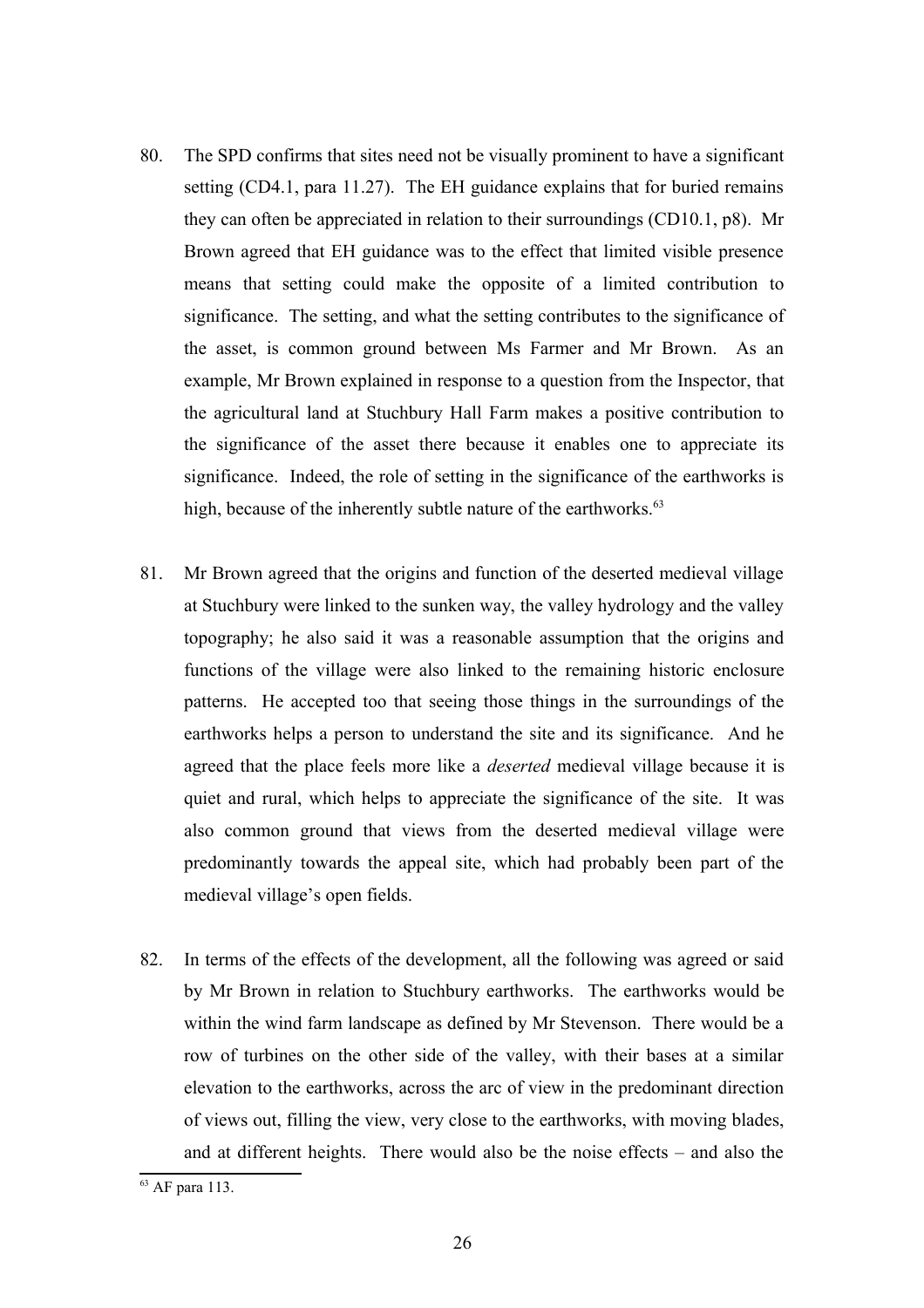sight of the access track from parts of the earthworks site. The turbines would mean that it would feel a very different place to someone standing at the earthworks.

- 83. Ms Farmer explained in cross-examination the very great contribution to significance made by the setting of the earthworks at Stuchbury. She said that it does happen sometimes that an historic asset is very much dependent upon and supported by its setting, especially where very little of the asset is visible. In such cases, as for Stuchbury earthworks, the setting makes a very large contribution to significance, so said that effects on setting can make a very large difference to significance. She went on to explain that here the contribution the setting made to significance was to help understand the narrative of the landscape, to understand and appreciate the significance in relation to the settlement, farming and fish farming, and that the experience of that significance would be very much reduced as a result of the development.
- 84. These particular circumstances of Stuchbury earthworks in this particular setting, and the substantial impact from the development in this location, explain why the threshold of substantial harm is crossed. To use a phrase employed by Mr Hardy, Stuchbury earthworks is an asset where a large amount of the 'reservoir' of significance is to be found in the setting, as Ms Farmer explained.
- 85. Again, given how much of Ms Farmer's analysis has been agreed by Mr Brown, it is simply untenable to suggest that there would be only a slight adverse effect on the significance of Stuchbury earthworks. The feel of the topography and the quiet, rural character of the setting would be changed. Given how much this contributes to the significance of the site, this is a major impact.

#### **Listed buildings**

86. Listed buildings and their settings are particularly important, because the statutory duty in s66 of the Planning (Listed Buildings and Conservation Areas)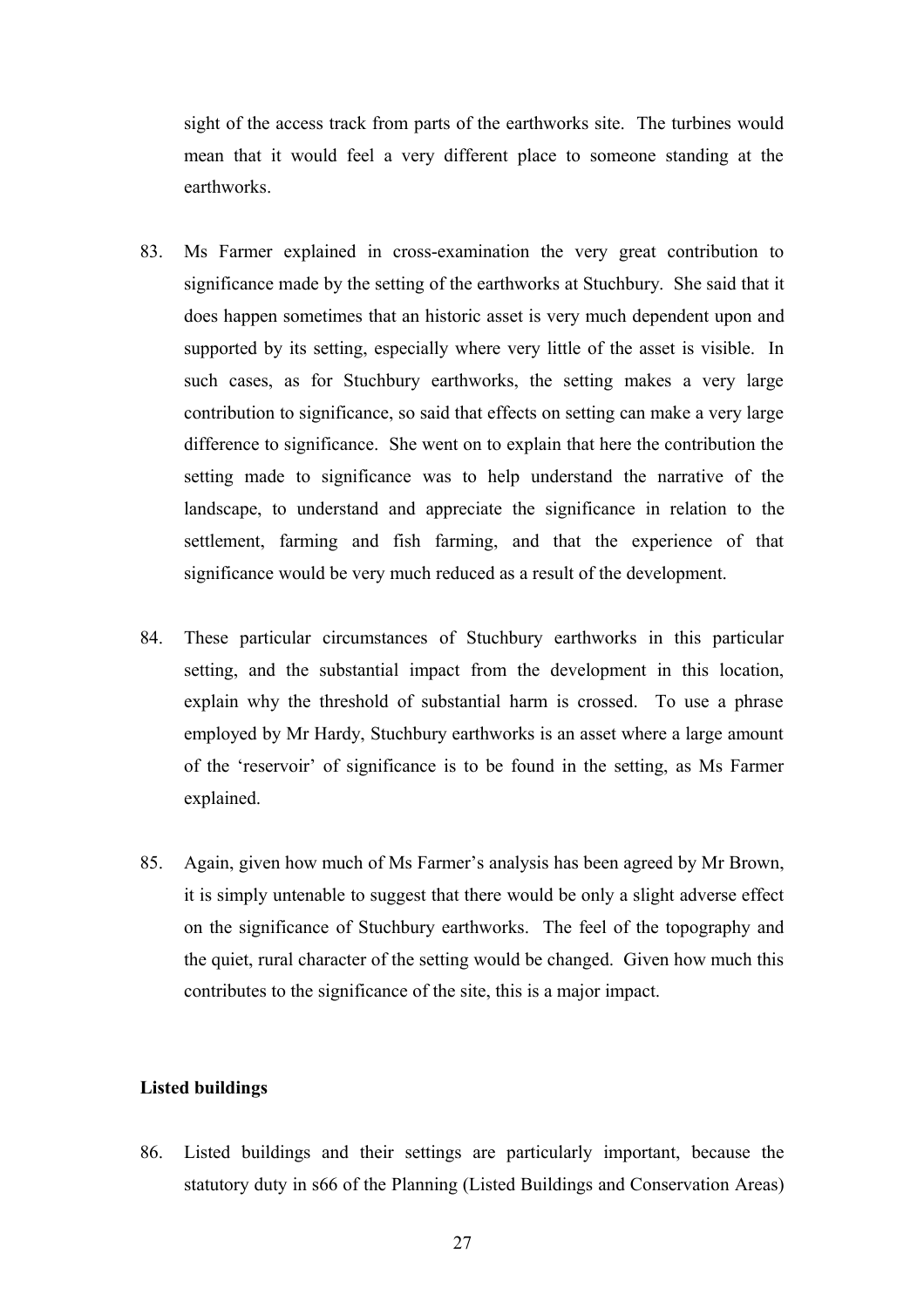Act 1990 is engaged. Section 66 is an important consideration in this case, the provisions of which must be carefully applied in accordance with the relevant case-law.

- 87. The legal position on s66 was summarised in HSGWAG's Statement of Case at paragraph 35. Those submissions, which did not rely on the point in paragraphs 45 to 46 of the *East Northants* case, are entirely in accordance with the decision in the *Bedford BC* case. The statutory duty sounds in relation both to the rigour of the assessment and the importance or weight to be given to the issue in the overall decision. The effects on the setting of listed buildings must be treated as considerations of considerable importance and weight, with a very high priority, and given special attention and very close consideration.
- 88. Section 66 provides an additional and different duty to anything set out in the NPPF. As Mr Brown accepted, s66 does not refer to concepts of significance or substantial harm. He agreed that they arise from the NPPF which sits below s66.<sup>[64](#page-27-0)</sup> Consideration of effects on the setting of listed buildings via the NPPF would not be adequate to discharge the statutory duty. Section 66 does not include reference to concepts such as significance and substantial harm which are found in the NPPF. The words in s66 must be applied without any gloss being added to them. It is notable in this respect that Mr Brown said in response to a question from the Inspector that whenever there was adverse impact on the setting of a listed building you would not be preserving it in s66 terms.<sup>[65](#page-27-1)</sup>

# Sulgrave

89. The setting of the key listed buildings in Sulgrave, including the church, has been considered above. For Sulgrave Manor, it was notable that Mr Brown accepted that the turbines would be part of the setting of Sulgrave Manor in the

<span id="page-27-0"></span><sup>&</sup>lt;sup>64</sup> AB also said in IOs that there are two processes to go through with the NPPF and s66, and that s66 was in addition to considerations in the NPPF.

<span id="page-27-1"></span><sup>&</sup>lt;sup>65</sup> AB para 4.01 also says that the weight to be given to the statutory duty s "greater than that given to other material considerations".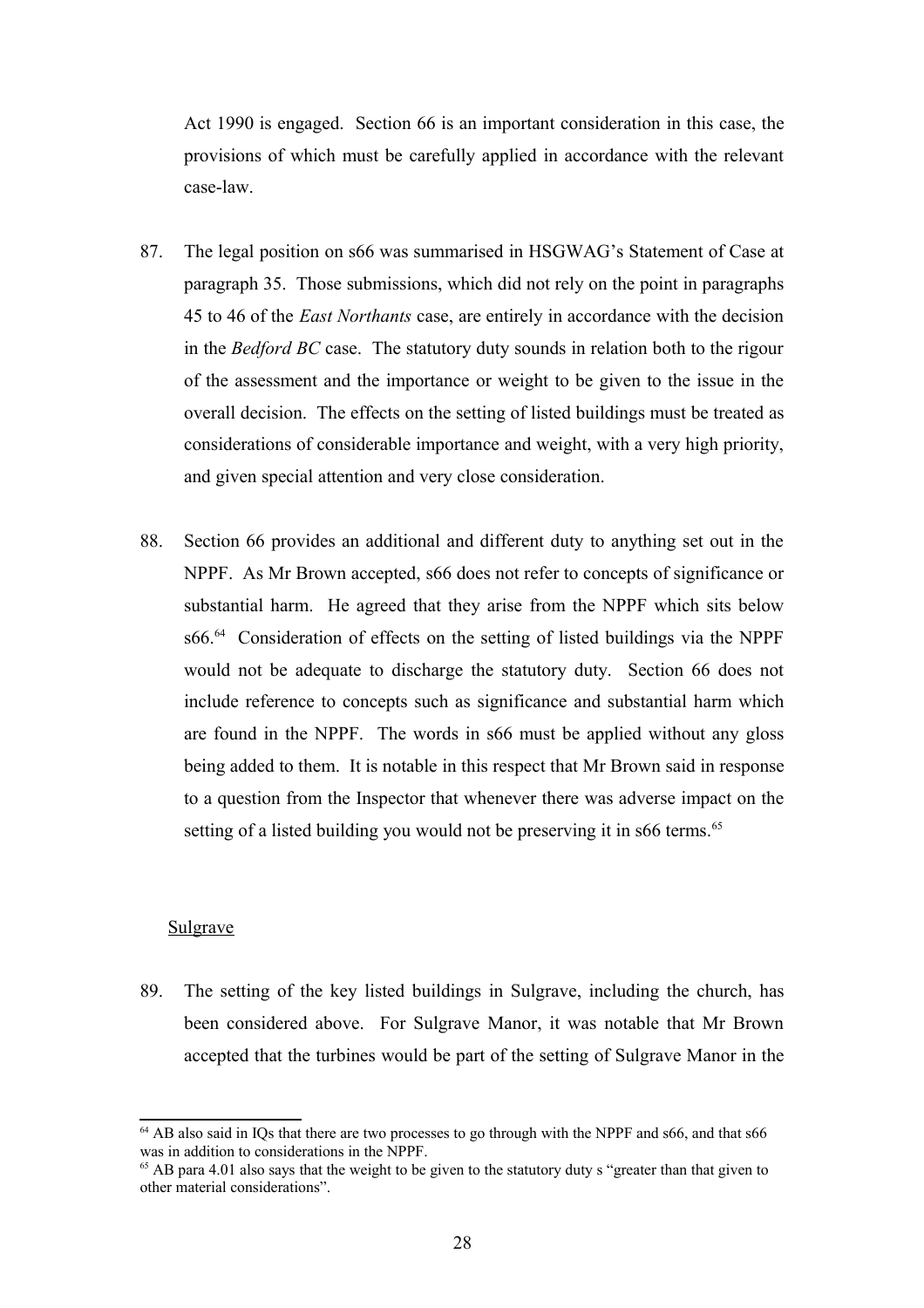future, with the development, as the turbine blades would be visible, even if the land to the south does not currently play a role in the setting of the building.

## Greatworth Church

- 90. As to Greatworth church, $66$  the importance of views out from the churchyard is noted in the conservation area appraisal (CD10.8, p13). The CAA also explains Greatworth's origins as a rural village and the importance of views out to the countryside in contributing to the character of the area and acting as a reminder of the setting and rural heritage of the village. Mr Brown agreed that the church was an important part of that rural, village life.
- 91. Mr Brown accepted that the churchyard contains 22 listed headstones, and is the curtilage of the church, and that the church and churchyard formed a single heritage asset in effect even though parts were listed in their own right. He also accepted that the churchyard had cultural and spiritual aspects as well as historic aspects, that it was a quiet, rural location, not intruded upon by modern life, which is a place for quiet reflection and which contributes to the experience of visiting the church.<sup>[67](#page-28-1)</sup> It was also agreed that the tranquillity of the churchyard adds to the appreciation of the church and churchyard, and that that contributes to the significance of the church.<sup>[68](#page-28-2)</sup>
- 92. Mr Brown also said that it was a reasonable guess that the PROWs which leave the churchyard at the eastern end formed historic routes taken by parishioners from the outlying countryside in the parish. He agreed that AF View 11 reflected what would be seen when leaving the churchyard that way, after attending church. Mr Brown also accepted that from the eastern end of the churchyard (AF View 11) all wind turbines would be seen in a row, with part of all of five turbines visible, and with some at least of the blades unscreened. He

<span id="page-28-0"></span> $66$  AF explained in XX and RX why the words used in her proof (paras 64 and 122) meant that there was no issue about why Greatworth church did not cross the line of substantial harm.

<span id="page-28-1"></span> $67$  In his oral evidence to the inquiry, Nicholas Peart of Greatworth PC said that it was a valued location, as a quiet place for reflection at the best and worst of times.

<span id="page-28-2"></span><sup>&</sup>lt;sup>68</sup> AF para 122 and AF Reb para 17.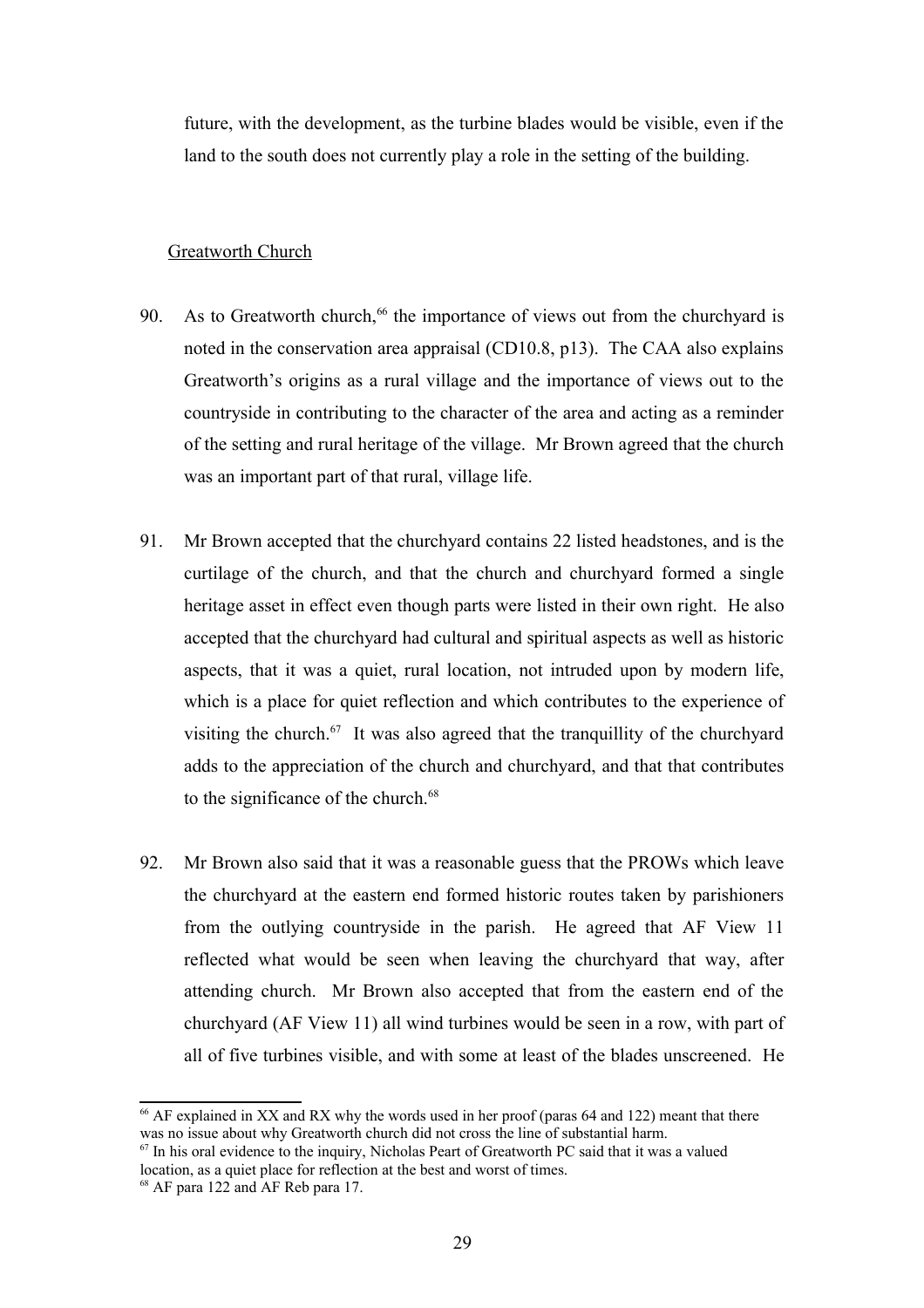accepted that the turbines would form a major element in the views out of the churchyard and would affect the perception of tranquillity at the church.<sup>[69](#page-29-0)</sup>

## Priory Farm, Helmdon

93. Priory Farm in Helmdon<sup>[70](#page-29-1)</sup> was not separately addressed in either the ES or the FEI and was not covered in Mr Brown's written evidence. Despite that, all the following was accepted or said by Mr Brown. The farmhouse is functionally linked with the surrounding countryside. It is located somewhat apart from the village, within a rural context. Its principal elevation faces south, with views over the valley towards the appeal site. There is intact ridge and furrow, and field patterns, to the south, which reinforces the perceptions of the historic function of the farmhouse. This rural context contributes to the significance of the listed building. The turbines would be visible from the listed building and its curtilage, and also in views of the building from the road and its surroundings. The turbines would be seen in a row, moving, and would be prominent and distracting. They would contrast with the current rural, agricultural landscape, altering the character of the land to the south, and eating into the significance of the listed building because of the effects on its setting. The effect on the setting of Priory Farm would not be acceptable.<sup>[71](#page-29-2)</sup>

#### **Helmdon Viaduct**

94. Helmdon Viaduct<sup>[72](#page-29-3)</sup> was not assessed in either the ES or the FEI. Mr Brown accepted that the viaduct is a part of the local identity for Helmdon,  $\frac{73}{12}$  $\frac{73}{12}$  $\frac{73}{12}$  forming a local landmark and providing a sense of place, even though it does not rise above the valley sides. He agreed that because it sits across the valley it is visible from all around the valley and to the east. Whilst the character of the

<span id="page-29-0"></span> $69$  NA said in XX that the impact on Greatworth church was not acceptable.

<span id="page-29-1"></span><sup>70</sup> See AF View 7.

<span id="page-29-2"></span> $71$  AF para 101.

<span id="page-29-3"></span> $72$  Although Helmdon Viaduct is an undesignated asset it is not one which falls within the ambit of para 139 of the NPPF.

<span id="page-29-4"></span> $73$  In eg the logos of the school and parish council.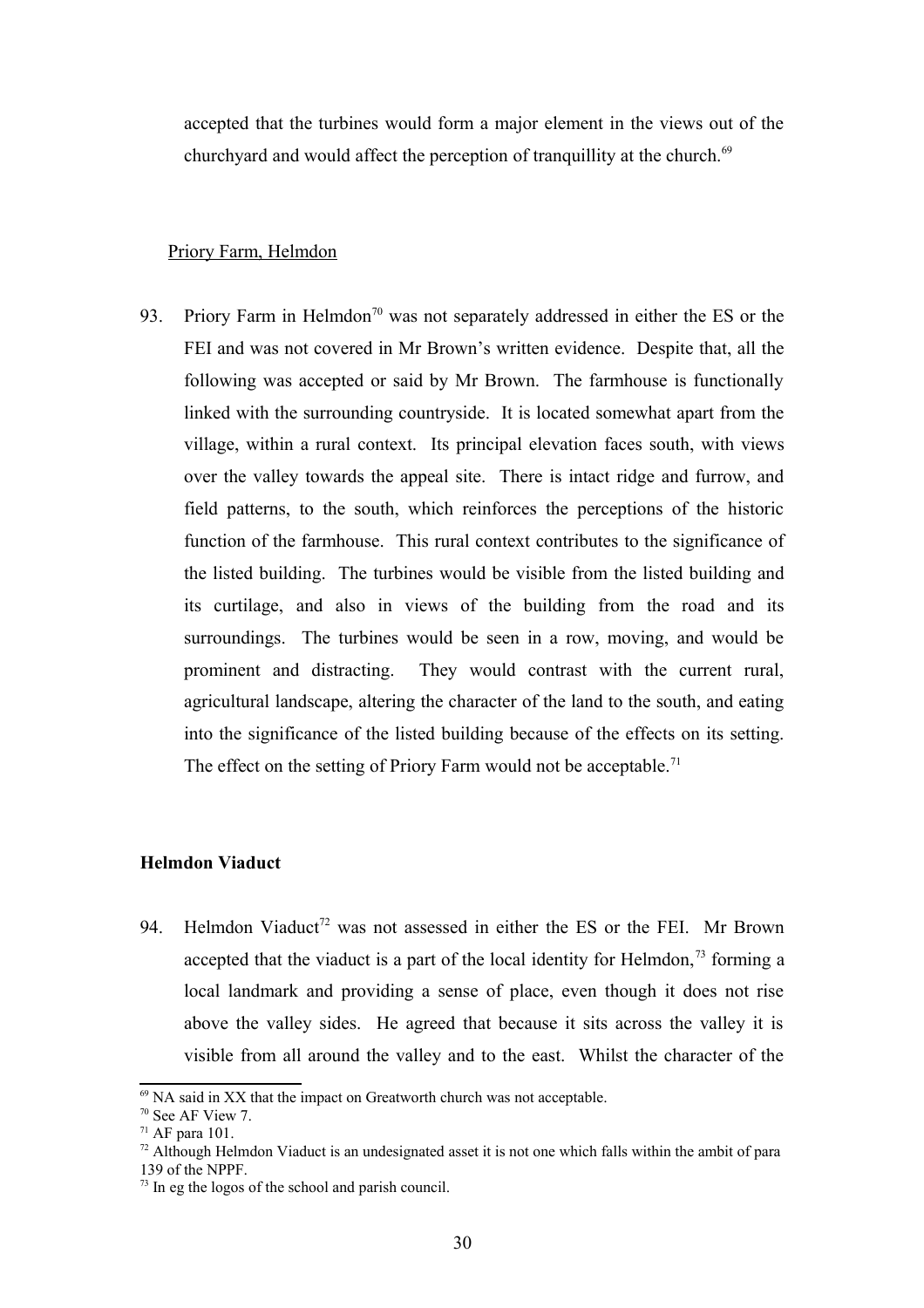viaduct fits with the rural context, which would have been much the same when the viaduct was first built in the late 1800s, the same could not be said of the turbines. The landscape setting of the viaduct contributes to its significance.<sup>[74](#page-30-0)</sup>

- 95. Mr Brown was right to accept that the perception of the surrounding countryside as agricultural land would be changed, given the insertion of five wind turbines into the countryside near to the viaduct. He also accepted that the turbines would be lined-up either in front of or behind the viaduct, save in views from the small area of land between the wind farm and the viaduct. It was also agreed that the turbines were quite close to the viaduct and would not fit within the valley topography. Mr Brown said that the turbines would have the effect of diminishing the appearance of the viaduct and would take over from the viaduct as the local landmark.
- 96. Again, given what has been agreed by Mr Brown it is simply untenable to suggest that the effect on Helmdon Viaduct would be neutral.

#### **Other assets**

97. There are various other heritage assets affected in this case. Merely because they are not addressed in these submissions should not be taken as an indication that the effects are unimportant or do not need to be addressed in the decisionmaking process. They are addressed in the evidence before the inquiry.

# **Conclusion**

98. The heritage assets where there is a particularly significant effect are those where the contribution which the landscape setting makes to the significance of the heritage assets is large. For some of these assets, like the Sulgrave Conservation Area and Stuchbury earthworks, the contribution to significance made by the landscape setting is so great that the serious harm to the setting

<span id="page-30-0"></span><sup>74</sup> AF para 96 and AF Reb para 23.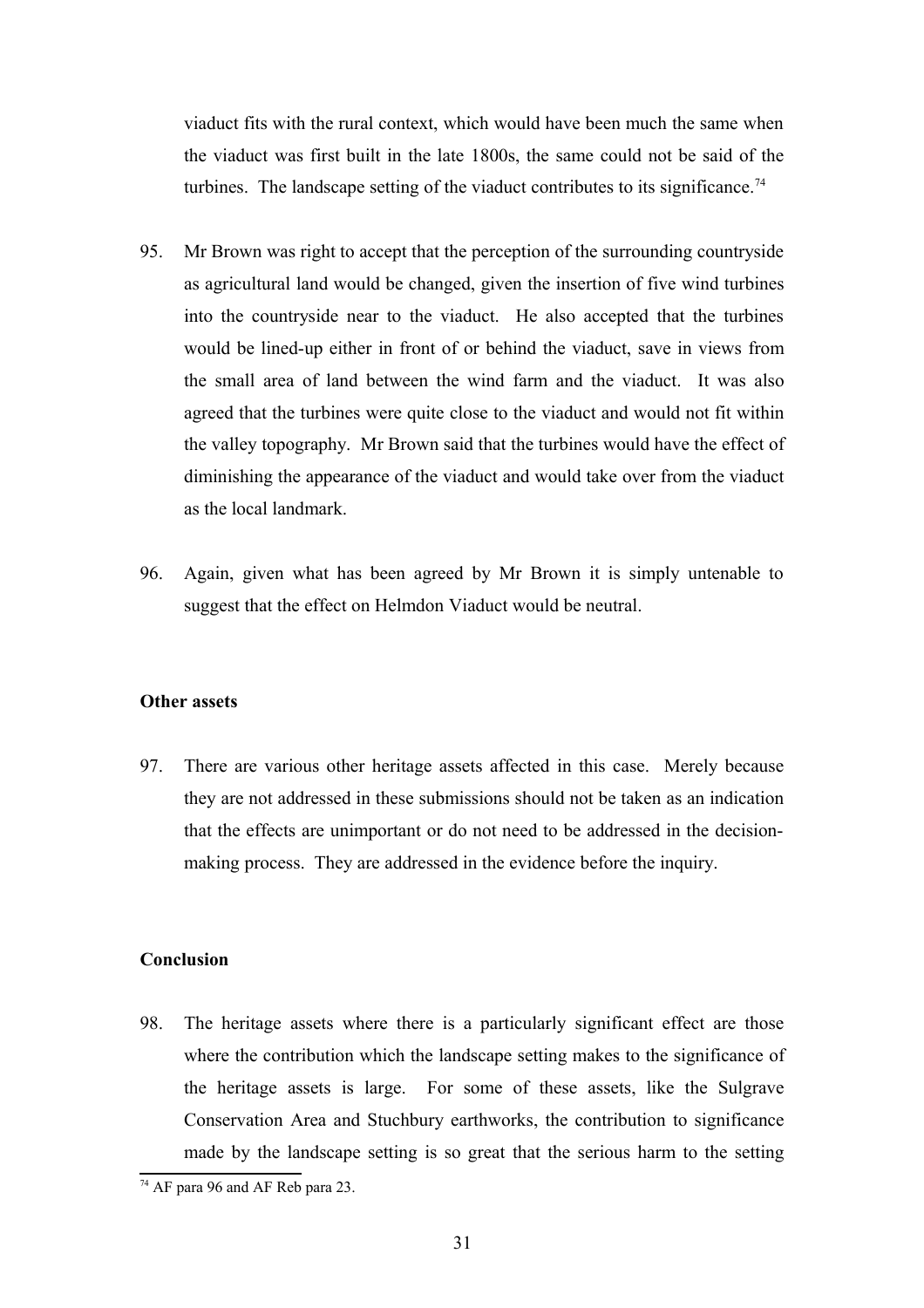would amount to substantial harm to the asset. For others, although less than substantial harm, the impact on the significance from the development would still be appreciable. The real-world effects on the historic environment are unacceptable and have not been minimised.

99. Overall, the impacts on heritage assets in this case would be contrary to Local Plan policies G3(I) and G3(J), EV11 and EV12, policies S11 and BN5 of the draft Core Strategy (CD4.8, p103), and the provisions of the NPPF (including paras 129, 132-135, 139) and the SPD. To permit the development would be inconsistent with the proper performance of the statutory duty in s66.

## **Local amenity and public rights of way**

- 100. Paragraph 15 of the PPG states that "protecting local amenity is an important consideration". The PPG as a whole has a focus on "local environmental impact". EN1 recognises that rights of way are important recreational facilities in relation to which "appropriate mitigation measures to address adverse effects" should be taken (CD2.7, para 5.10.24).
- 101. In this case, the development would have a substantial and unacceptable impact on the amenity of the local countryside,<sup>[75](#page-31-0)</sup> the local communities and the character of the settlements in which they live, arising from the visual and the noise impact of the turbines, including in particular in relation to nearby public rights of way. SNC has led the case on local amenity in relation to the public rights of way (PROWs) and HSGWAG adopts the evidence and submissions of SNC.
- 102. The PROWs here include locally promoted routes used for recreation.<sup>[76](#page-31-1)</sup> Mr Hall described in his evidence how the amenity of the PROW network is important to the local area, forming a network of historical routes in the triangle between the three villages, and how that amenity would be affected by the

<span id="page-31-0"></span> $75$  Visual amenity is the overall pleasantness of the views of the surroundings enjoyed in a particular place (CD8.13, 2.20), accepted by JS in XX by AR.

<span id="page-31-1"></span> $76$  JS in XX by AR.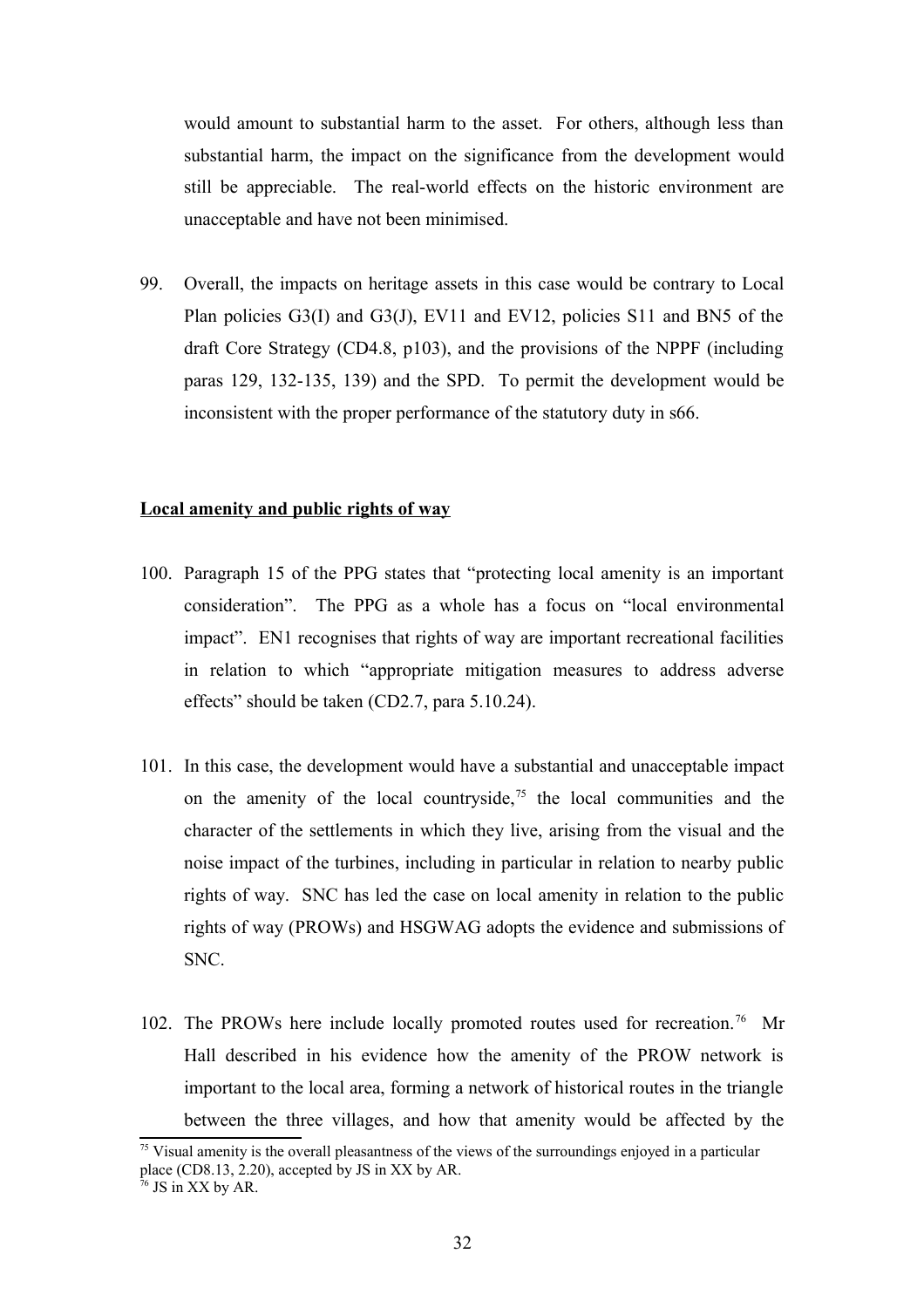development. The PROWs are promoted because of the attractiveness of the countryside here, and most users of them are recreational walkers, using the paths in a circuit for enjoyment.<sup>[77](#page-32-0)</sup> It is because the paths are being used as part of local walks, rather than longer distance routes, that the impacts of the development will be so great; in the local area they will be inescapable.<sup>[78](#page-32-1)</sup>

- 103. Although Mr Stevenson accepted that his survey was very limited, it does show that the PROWs are well-used. The bridleway and BOAT form a particularly important part of the jigsaw of routes for horse riders, to enable them to get from the south to the north of the B4525.
- 104. Evidence on the use of the public rights of way is given by Roger Miles.<sup>[79](#page-32-2)</sup> This ties-in with the evidence given by Richard Hall for SNC, but provides an additional, local perspective. As to horses, it is notable that both Robert Cross and Emma Deverall explained that horses in this location include a large proportion of 'high performance' horses (racehorses and hunters) which are highly strung and are replaced every few years. This sets this area apart from many others.
- 105. Where views are gained during activities which are associated with the experience and enjoyment of the landscape, such as recreational walking, this needs to be taken into account (CD8.13, 6.14). People using PROWs are within the group most susceptible to change (6.33). This in part explains why the visual impacts matter so much in this case, with a good network of paths in the local landscape around the appeal site.
- 106. The local landscape is a relatively tranquil one. Tranquillity is defined in the GLVIA as "a state of calm and quietude associated with peace" (CD8.13, p158). As Ms Farmer explains in her rebuttal proof, tranquillity is affected by more than just noise (para 40). Even Mr Stevenson said that at times the local

<span id="page-32-0"></span><sup>77</sup> R Hall XIC.

<span id="page-32-1"></span><sup>78</sup> See eg AF Reb para 38.

<span id="page-32-2"></span> $79$  In his original statement to the first inquiry and his additional comments document.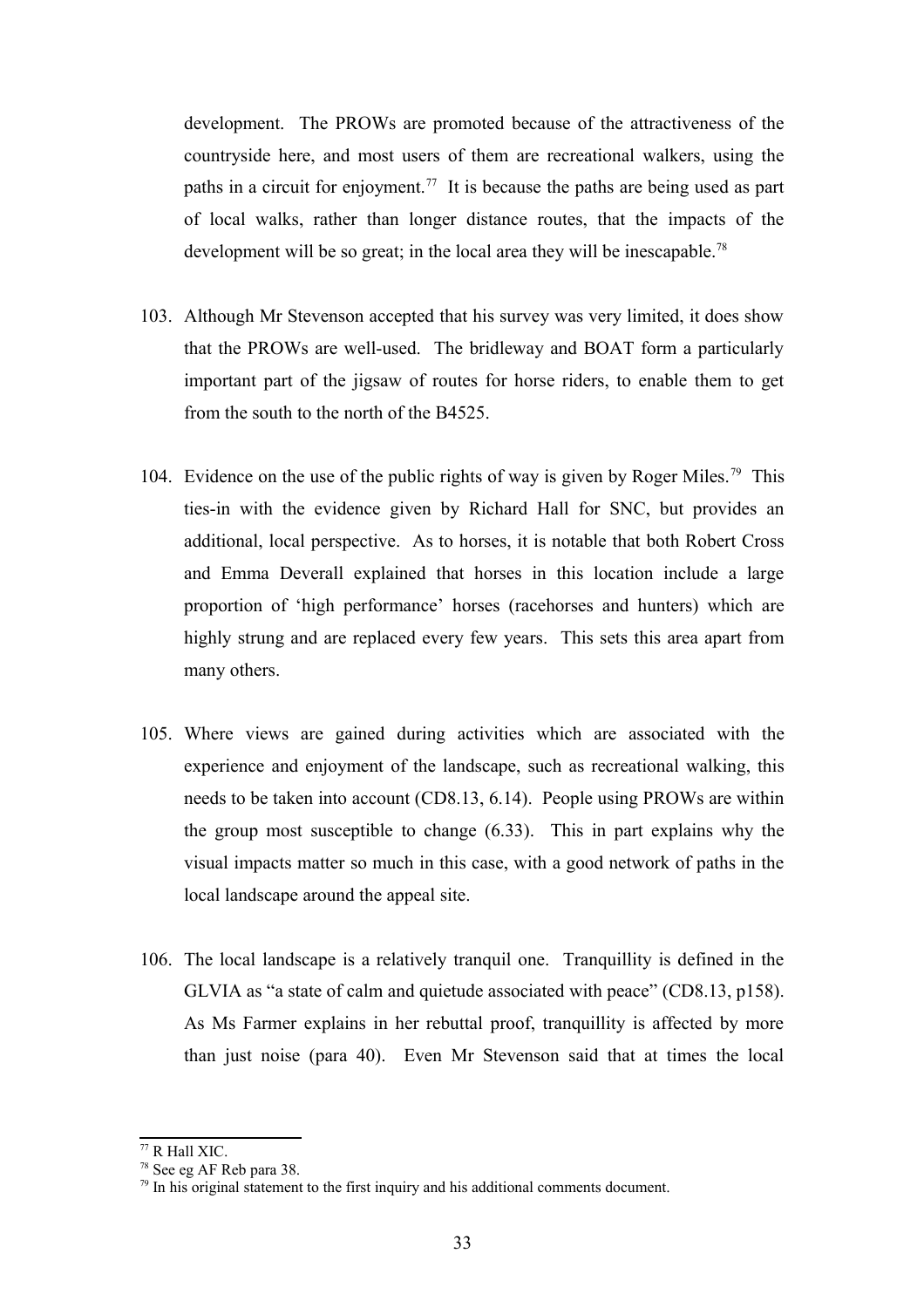landscape would be perceived as tranquil.<sup>[80](#page-33-0)</sup> The situation would be radically different with the development in place.

- 107. Noise levels for the PROWs were agreed with Mr Arnott, based on his Appendix 3 map. $81$  These were all around 50dB and reached 54dB. Noise levels of about 50dB would be such that many people would probably find them annoying (CD6.32, para 30). In addition, Mr Arnott accepted that on all the PROWs there would also be a blade swish noise from individual turbine blades.<sup>[82](#page-33-2)</sup> As Mr Davis explains, these are high noise levels for footpaths in a rural area like this which would severely detract from the pleasure of anybody using it, especially regular users (RD para 8.8). The result would be that people would choose not to use the PROWs (RD Reb para 20). In examination-inchief Mr Arnott said that if someone did not like the experience of being so close to turbines on AN10 they would not use the path, and also that factors other than acoustic ones would also come into play. That is right. The turbines would dissuade people from walking in the Helmdon valley; $^{83}$  $^{83}$  $^{83}$  the use of the paths would be very greatly reduced.<sup>[84](#page-33-4)</sup>
- 108. The effect of the development will be tantamount to sterilisation of the PROW network between the three villages of Helmdon, Sulgrave and Greatworth, for all but essential journeys, by removing essentially all the amenity value of the PROWs in that triangle, and especially the valley west of Helmdon. The area is one of rural tranquillity which has remained relatively undisturbed by noise and where natural and cultural interest is prized for its recreational and amenity value. That would be radically changed by the development.
- 109. Whilst the PROWs would still be passable, the enjoyment of walking them would be taken away. The peaceful tranquillity of the locality would be destroyed by the development. The PROWs are primarily used by local walkers

<span id="page-33-0"></span><sup>80</sup> In XX by AR.

<span id="page-33-1"></span><sup>81</sup> AN7: 49; AN9: 51; AN8: 49-50; AN10: 49-54; AN36: 48.

<span id="page-33-2"></span><sup>82</sup> See also RD para 8.7.

<span id="page-33-3"></span><sup>83</sup> AF para 167.

<span id="page-33-4"></span><sup>84</sup> MM para 7.4.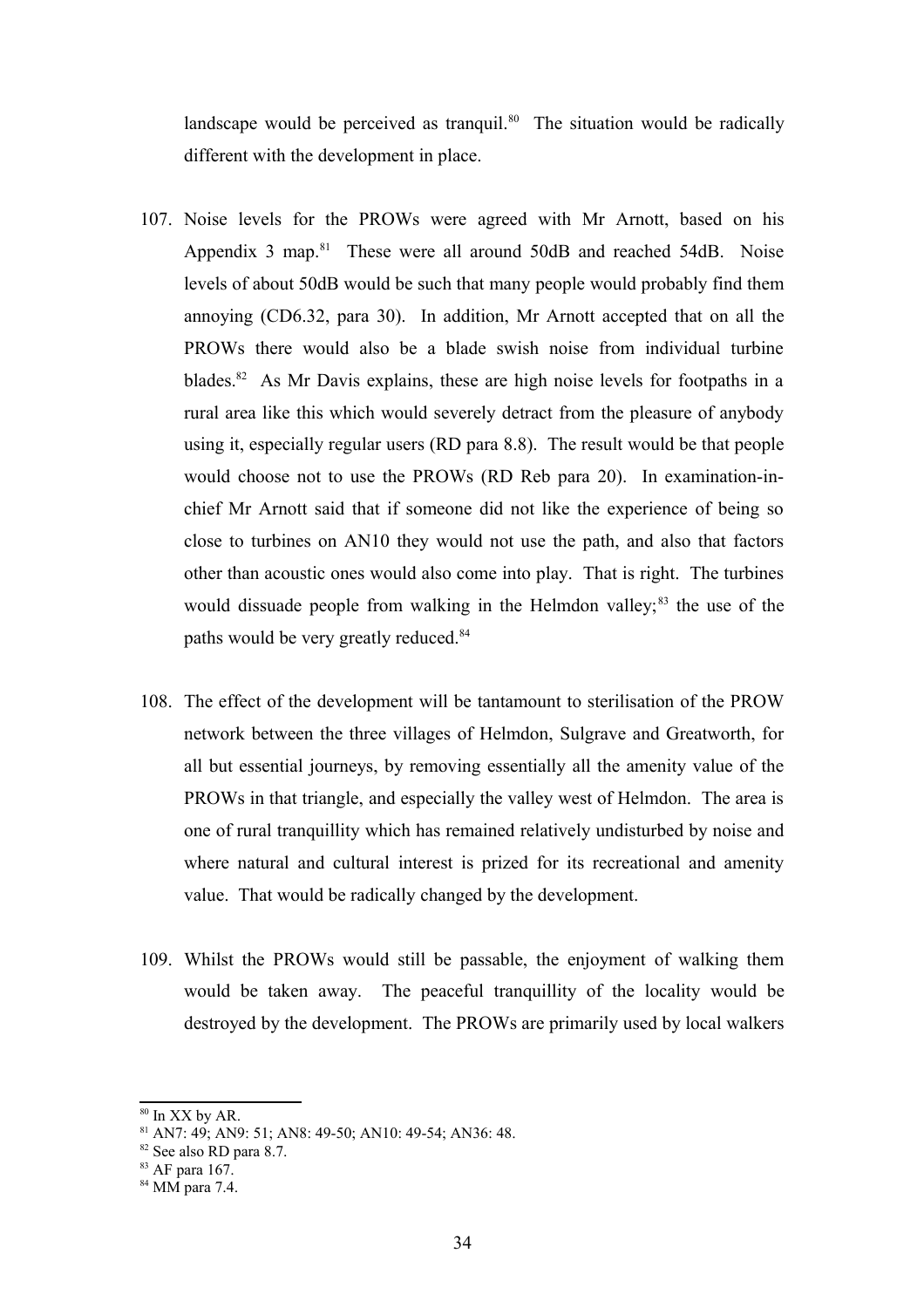for relatively short walks. This means that there will be no escape from the sight and sound of the turbines.

110. This major effect on the amenity of the local landscape and its PROW network should be judged to be unacceptable. The impacts in this case would be contrary to various elements of Local Plan policy G3, policy EV1, and the provisions of the NPPF.

# **Residential amenity (living conditions)**

## **Visual impacts**

- 111. Visual impacts in relation to residential amenity and living conditions are important in this case. Those most susceptible to visual change include residents at home and communities where views contribute to the setting enjoyed by residents (CD8.13, 6.33); they are likely to experience views for far longer than people passing through an area  $(6.36)$ .<sup>[85](#page-34-0)</sup> This is precisely the case here.
- 112. The impacts on Stuchbury Hall Farm are greater than at any other single dwelling. In relation to Stuchbury Hall Farm, the following was accepted by Mr Stevenson for the Appellant. The farm is on the south facing valley slope, across from the appeal site. It includes a house, garden and farm holding. The main views from the house are over to the south side of the valley. The views from the garden are towards the appeal site. South facing windows look towards the appeal site, including the main living room on the ground floor, with French windows, and the upstairs bedroom. The outlook at the moment is entirely rural and agricultural. The visual effect at the farm has the highest possible rating in the ES. Parts at least of the turbines would be visible also from the drive, the Sulgrave/Helmdon road and the B4525, so that the turbines would be seen whenever someone leaves or arrives the farm. The farm will be within the wind farm landscape. The turbines would be aligned in a row on the

<span id="page-34-0"></span> $85$  Accepted by JS in XX in relation to the visual component of residential amenity.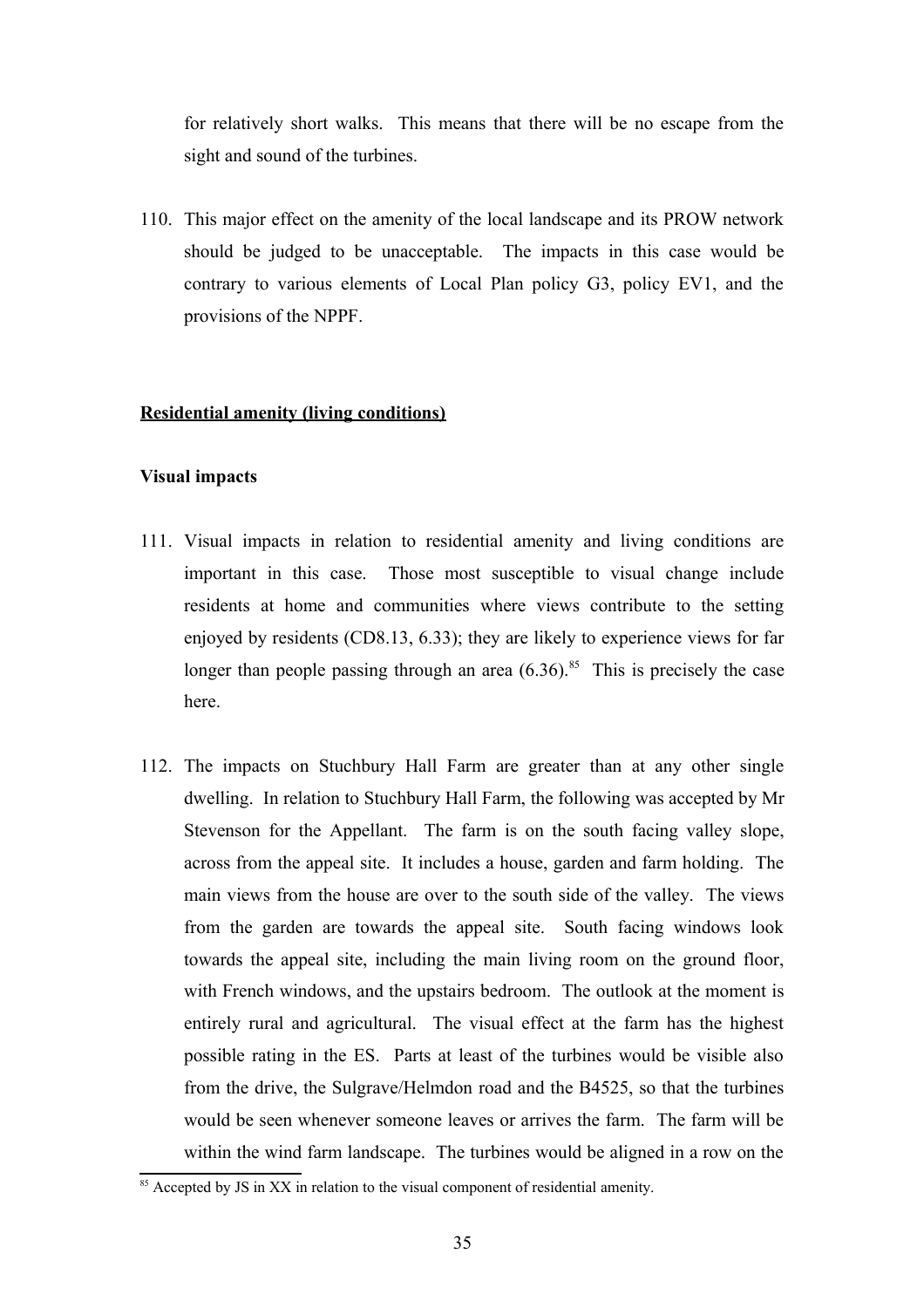opposite side of the valley. The farm's land is at a similar elevation to the wind turbine bases, so that, in views to the south, $86$  a considerable part of the turbines would be visible, with the moving blades. You would probably see at least one turbine from most places on the farm. You could see up to four turbines at any one time. Different combinations would be visible in different locations, and turbines would come in and out of view as one moved around. Turbines would be seen from the garden, with in total three of the turbines visible, and places where two would be visible at once.<sup>[87](#page-35-1)</sup>

- 113. The barn conversion would have a sun room with glazed windows facing out towards the appeal site, as Mr Stevenson accepted. The points made on behalf of the Appellant about the limited tree felling at Stuchbury Hall Farm and the planning permission for the barn conversion do it no credit at all. It is a complete non-point.<sup>[88](#page-35-2)</sup> Moreover, questioning the integrity of the Tims family in this way shows the lengths to which the Appellant will go to promote it scheme against its immediate neighbours.
- 114. Ms Ahern's evidence was that at Stuchbury Hall Farm the turbines would form an overwhelming presence and would be at the Lavender threshold taken from the Carland Cross decision (CD6.5, para 23).<sup>[89](#page-35-3)</sup> Ms Ahern's opinion was that the visual impact at Stuchbury Hall Farm reached the Lavender threshold.<sup>[90](#page-35-4)</sup> Even Mr Stevenson went as far as to say that there would be a significant adverse effect on the amenity of the occupants of Stuchbury Hall Farm and that it would be a less pleasant place to live.<sup>[91](#page-35-5)</sup>
- 115. In relation to Grange Farm, <sup>[92](#page-35-6)</sup> the following was accepted by Mr Stevenson. The turbines would be at about 850m distance. For the two properties on the western side, there would be views of the turbines from the rear of their homes

<span id="page-35-0"></span><sup>86</sup> See eg AF Views 4-5, and Supp Views 2-3a.

<span id="page-35-1"></span> $87$  This last point was made by JS in XIC. See JS Rebuttal para 4.4.

<span id="page-35-2"></span><sup>&</sup>lt;sup>88</sup> The trees were felled on 1 July 2013, well before the planning officer's assessment of the barn planning application in September 2013, and the grant of permission, and in any event the trees felled were not covered by the (general) note on the drawing. This is a complete red herring. <sup>89</sup> In XX by DH.

<span id="page-35-4"></span><span id="page-35-3"></span> $90$  In RX.

 $91$  In XIC.

<span id="page-35-5"></span>

<span id="page-35-6"></span> $92$  Where JS said that AF Supp View 4 was a fair representation.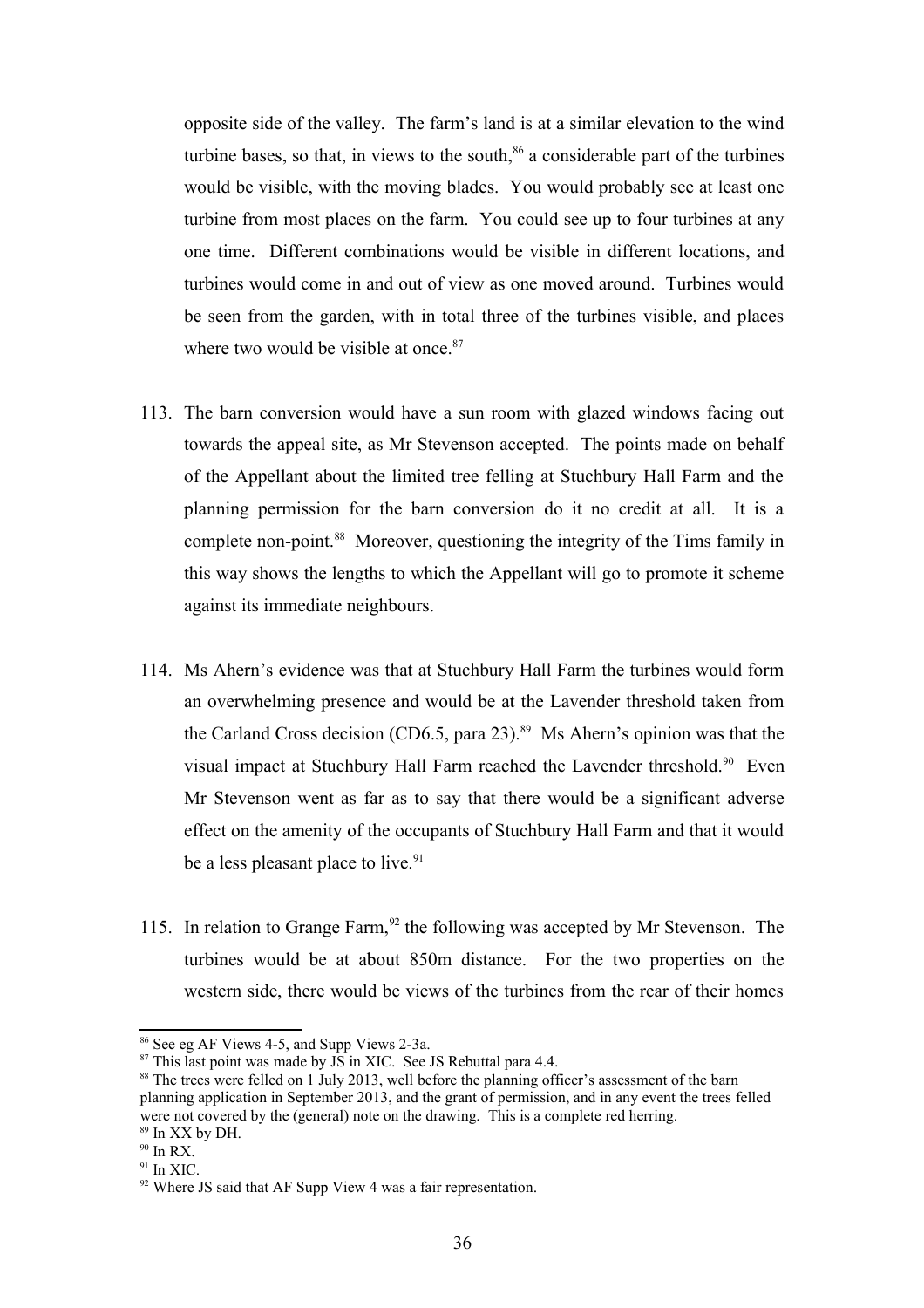and the garden areas. Whereas at the moment there is a rural view beyond the properties they would see all or parts of all five turbines, including at least parts of the towers and also the rotating blades. They would be clearly visible. The turbines would appear to be different heights, with three clumped together and one either side, with overlapping moving blades. For these two homes, parts at least of turbines would be seen from the main ground floor rooms, upstairs bedrooms at the rear and the gardens/grounds.

- 116. Overall, for the western homes at Grange Farm, the turbines would dominate the skyline in views to the west, at close range, filling the central part of the field of view. Again the properties were given the highest possible rating of impact in the ES. The effects at Grange Farm would not be acceptable.<sup>[93](#page-36-0)</sup>
- 117. In relation to Astral Row,  $94$  Greatworth, the following was accepted by Mr Stevenson. The houses face towards the appeal site and have their main outlook towards the wind farm. Currently there is a rural view over agricultural fields and Greatworth Hall parkland. The turbines would be some 850m away. All five turbines would be visible, with the moving blades. They would appear as if on the ridge but at different heights and much bigger than anything else in the landscape. The turbines would be visible from the front gardens, when leaving the houses, from the living rooms on the ground floor and from the main bedrooms upstairs. Views would be uninterrupted. Again, the impact was given the highest possible rating in ES terms.
- 118. In summary, at Astral Row, there would be a considerable adverse effect on the visual amenity and living conditions of the occupiers of these homes.<sup>[95](#page-36-2)</sup>
- 119. In relation to Church Street, Helmdon,  $96$  the following was accepted by Mr Stevenson. The main views out of these properties are westwards, towards the appeal site. The current view is of a rural and still landscape with no intrusive elements. All the turbines would be visible, with one out on a limb and four

<span id="page-36-0"></span><sup>93</sup> AF para 158.

<span id="page-36-1"></span><sup>&</sup>lt;sup>94</sup> See AF View 9.

<span id="page-36-2"></span><sup>95</sup> AF para 160; MM para 6.13.

<span id="page-36-3"></span> $96$  AF Supp Views 5-6.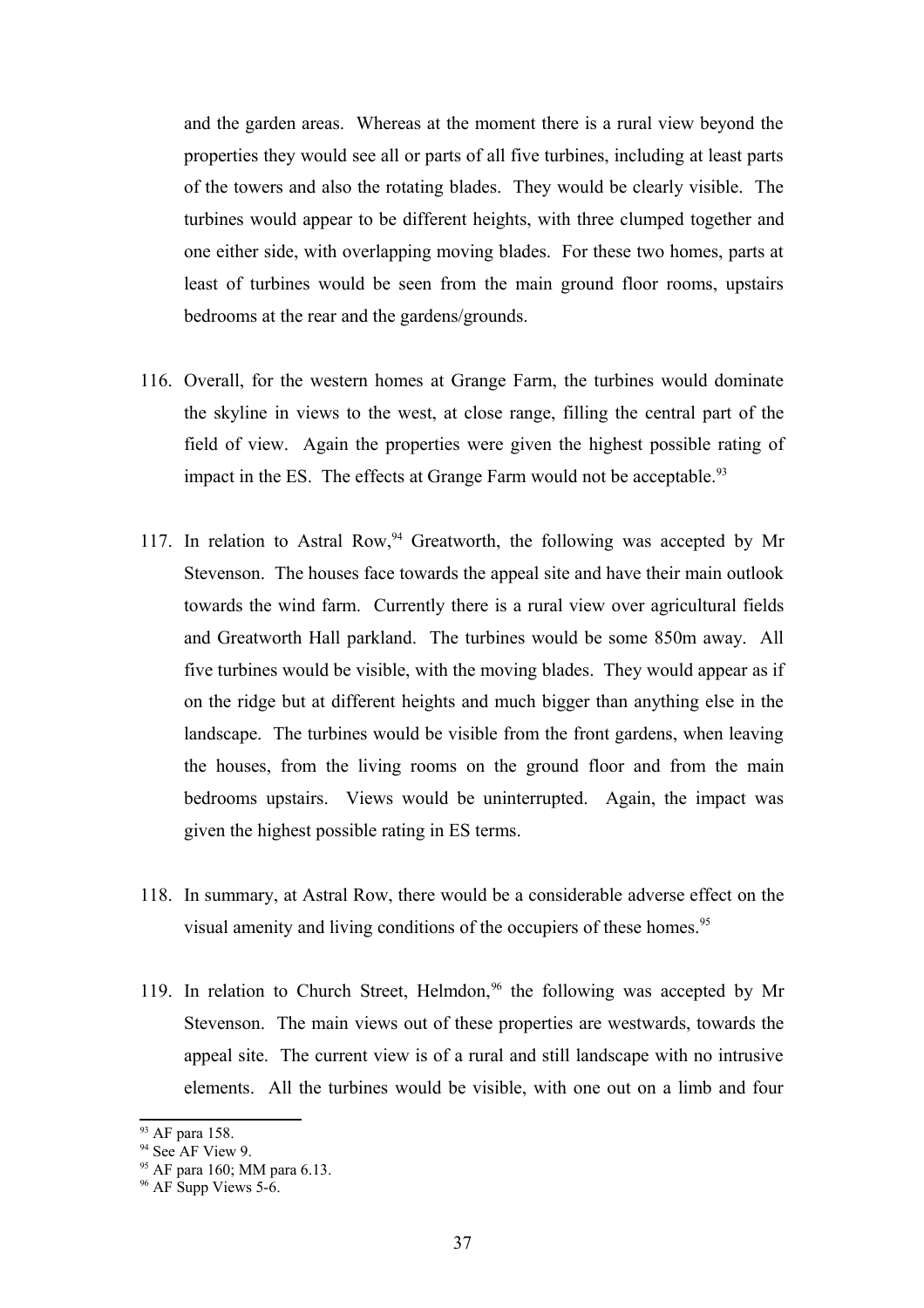clustered together, but at different heights and overlapping, with the moving blades visible. The turbines would appear in the middle of views west from the homes in this location.

- 120. For these homes, the presence of the turbines in the main views would feel intrusive and distracting for the occupants.
- 121. Mr Stevenson said in cross-examination that he had only applied the Lavender test and no other test in relation to visual amenity. The Lavender test is considered further below. But with the Appellant's formal acceptance that impacts below the Lavender threshold are relevant, it is clear that Mr Stevenson has not considered the impacts below that level. He said as much in crossexamination. Moreover, he has applied a version of the Lavender test which reflects neither Inspector Lavender's formulation nor that used most recently by the Secretary of State in the Treading decision.<sup>[97](#page-37-0)</sup> Mr Stevenson's judgments on visual impact cannot therefore be accepted on any analysis.

## **Noise impacts**

#### The position in relation to ETSU-R-97

- 122. As Mr Arnott confirmed, the new August 2013 ETSU assessment<sup>[98](#page-37-1)</sup> added a second candidate turbine and removed data described as the dawn chorus. This new assessment replaces that in the ES and the FEI.<sup>[99](#page-37-2)</sup>
- 123. Whilst Mr Hardy said on behalf of the Appellant on Day 1 of the inquiry that the Appellant did not contend that ETSU was the only consideration, and that the decision-maker was positively encouraged by the Appellant to consider impacts arising due to the change in the noise environment even if there was

<span id="page-37-0"></span> $97$  JS para 5.3, including "absence of alternative views" and "the public at large would more generally express such a sentiment".

<span id="page-37-1"></span> $98$  SA App 1.

<span id="page-37-2"></span> $99$  SA in  $\overline{XX}$ .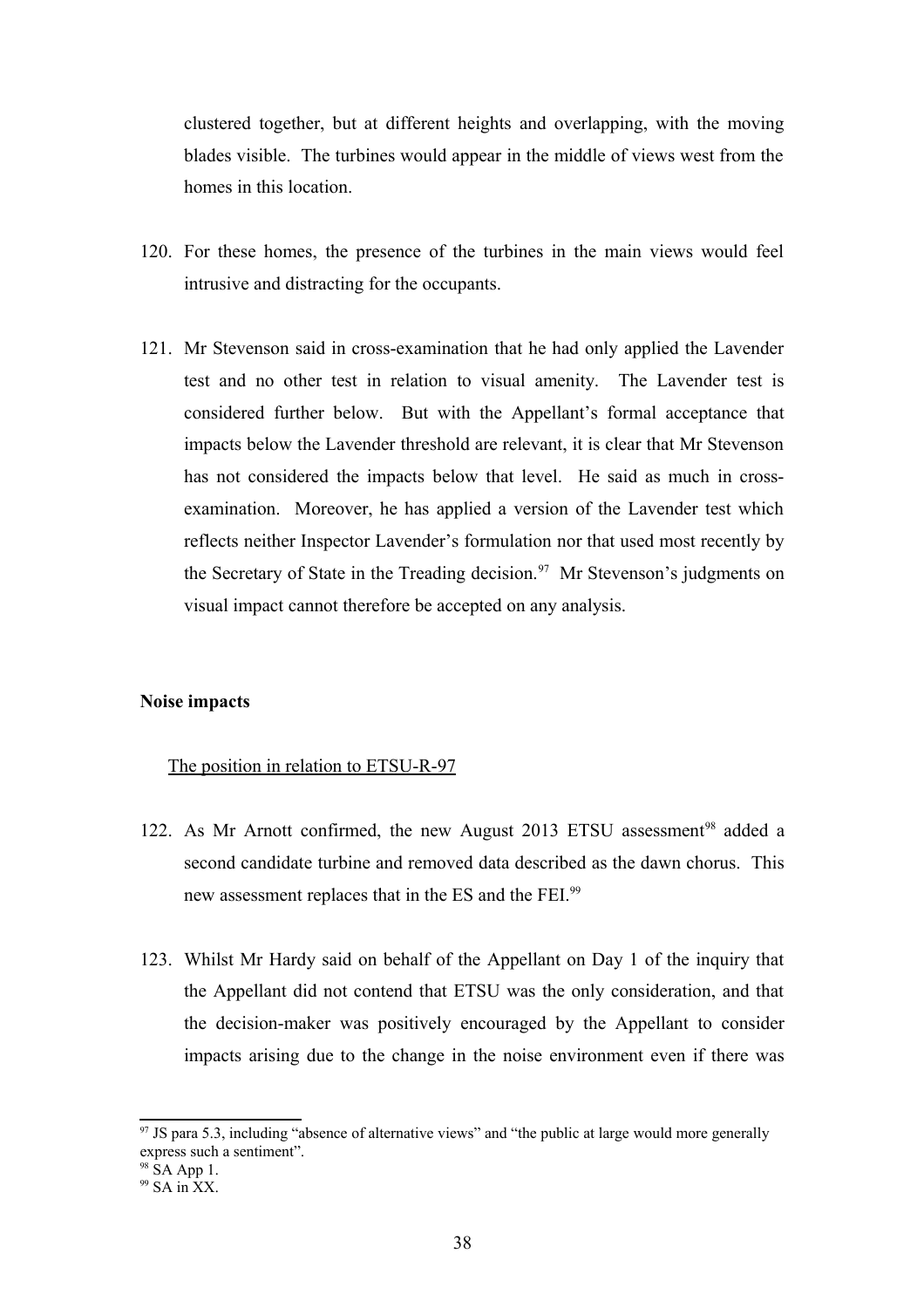compliance with ETSU,<sup>[100](#page-38-0)</sup> this was not endorsed by the Appellant's expert. Mr Arnott disclosed his limited approach to noise when in cross-examination he said that the decision-maker should look to apply ETSU and that it would not be helpful to consider the change in the noise environment further. He also said that he had not looked at noise effects in this case further than the question of ETSU compliance, and commented that matters were simplified by using a standard such as ETSU.

- 124. Mr Arnott accepted the description of ETSU as "assessment guidance" (see CD2.7, 5.11.6) and that it was a methodology for defining noise limits. He also said that ETSU recognises that there may be additional factors which are not taken into account in ETSU.
- 125. ETSU (CD9.1) describes itself only as a framework for the measurement of wind farm noise which gives indicative noise levels thought to offer a reasonable degree of protection to wind farm neighbours without placing undue restrictions or burdens on wind farm developers (paras 1, 11; p43).
- 126. It was common ground with Mr Arnott that ETSU allows an increase in noise, and some adverse noise impacts, seeks to constrain rather than avoid adverse noise impacts, does not take into account the actual increase in noise provided it is within the ETSU 'cut off', and does not require noise increases to be minimised. He also said that it was a pass or fail method by reference to limits, rather than a method which involves consideration of impacts on the community.
- 127. ETSU reflects a compromise. As Mr Arnott explained, ETSU also has built within its noise limits a recognition of the benefits of wind farms, reflecting the benefits of renewables (CD9.1,  $p43$ ).<sup>[101](#page-38-1)</sup> To consider noise only in terms of ETSU, and then to take account of the benefits of the appeal development, would therefore lead to double-counting of the benefits.

<span id="page-38-0"></span> $100$  This was confirmed in statements put to RD in XX by DH. DH said that he would be positively inviting the Inspector to consider noise impacts by all possible alternative means to ETSU.

<span id="page-38-1"></span><sup>&</sup>lt;sup>101</sup> SA said in XIC that the limits in ETSU had been decided in the winder interests of renewable energy.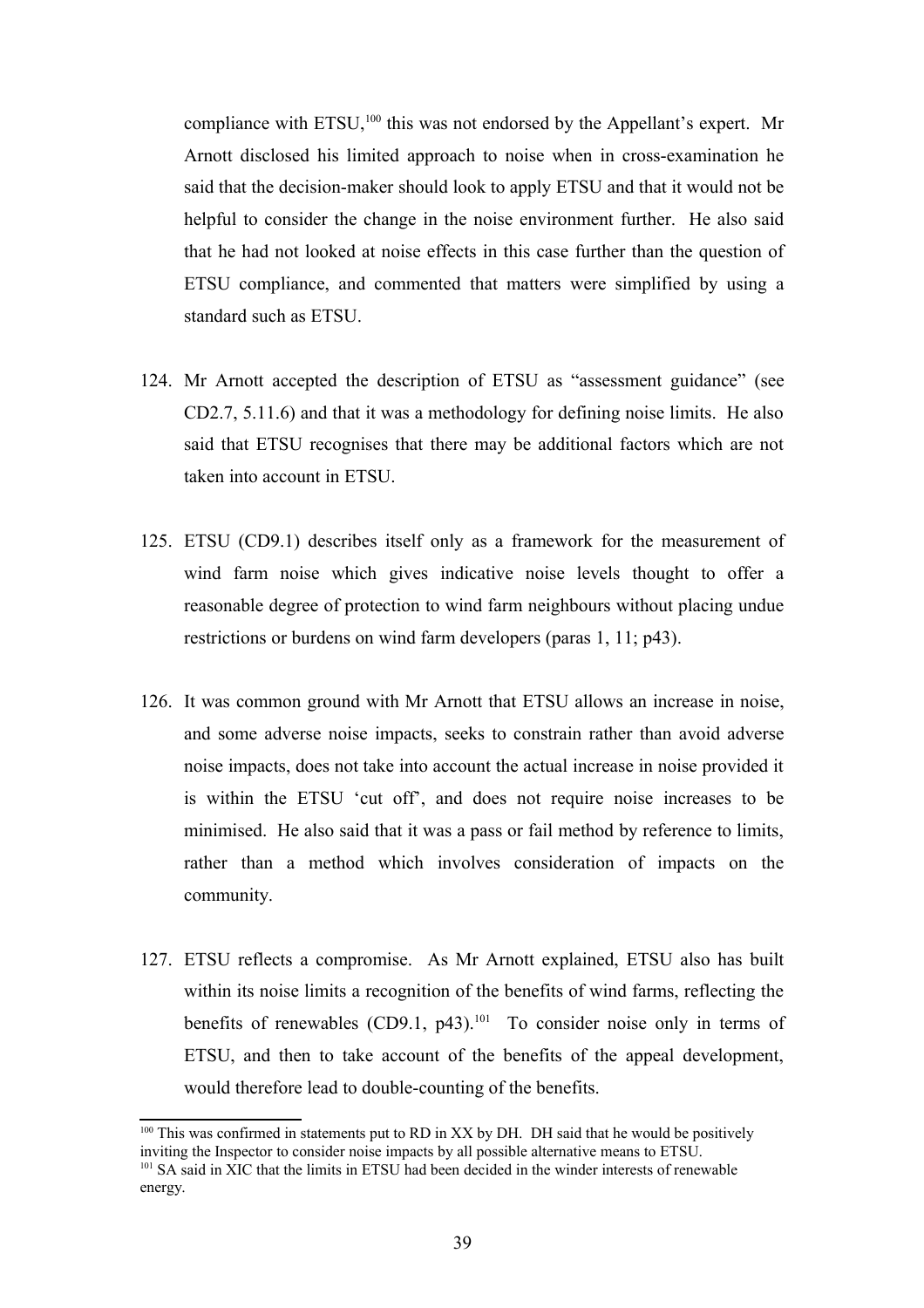- 128. It is also clear that ETSU is an upper limit beyond which it is not appropriate to go.[102](#page-39-0) Mr Arnott accepted that the conditions reflected ETSU-derived noise limits and said that they provided an 'upper ceiling' for the operation of the wind farm. He agreed that they are limits which must not be breached, as it was put in the ES, and that the Institute of Acoustics Good Practice Guide<sup>[103](#page-39-1)</sup> provided that if predicted noise levels did not comply with ETSU-derived limits the developer must go back and mitigate or refine the development (see CD9.12, p5). He agreed that he would not expect a development to be permitted if it breached ETSU limits. If ETSU is an absolute upper limit – another 'killer' level beyond which a scheme simply cannot go – then it must be the case that noise levels below the limit are material in land use planning terms.
- 129. Reference to noise effects beyond ETSU would be entirely in accordance with national policy. EN1 includes as a relevant factor the proximity of the development to quiet places and other areas that are particularly valued for their acoustic environment or landscape quality (CD2.7, para 5.11.3) and provides that an assessment should contain (para 5.11.4):
	- i. a prediction of how the *noise environment* will change with the proposed development; and
	- ii. an assessment of the *effect* of predicted changes in the noise environment on any noise sensitive premises and noise sensitive areas.
- 130. Neither of these things is covered by an ETSU assessment. They are considerations beyond ETSU. They will need to be considered in the decision on this appeal (although without any help from Mr Arnott's evidence).
- 131. EN1 makes it clear that "further guidance" for renewables is found in EN3 (para 5.11.6). The provisions of EN3 are in addition to and not in substitution for

<span id="page-39-0"></span><sup>&</sup>lt;sup>102</sup> RD paras 7.1, 7.8.

<span id="page-39-1"></span><sup>&</sup>lt;sup>103</sup> As RD said in XX, the IoA GPG endorses the ETSU procedure not the noise limits in ETSU.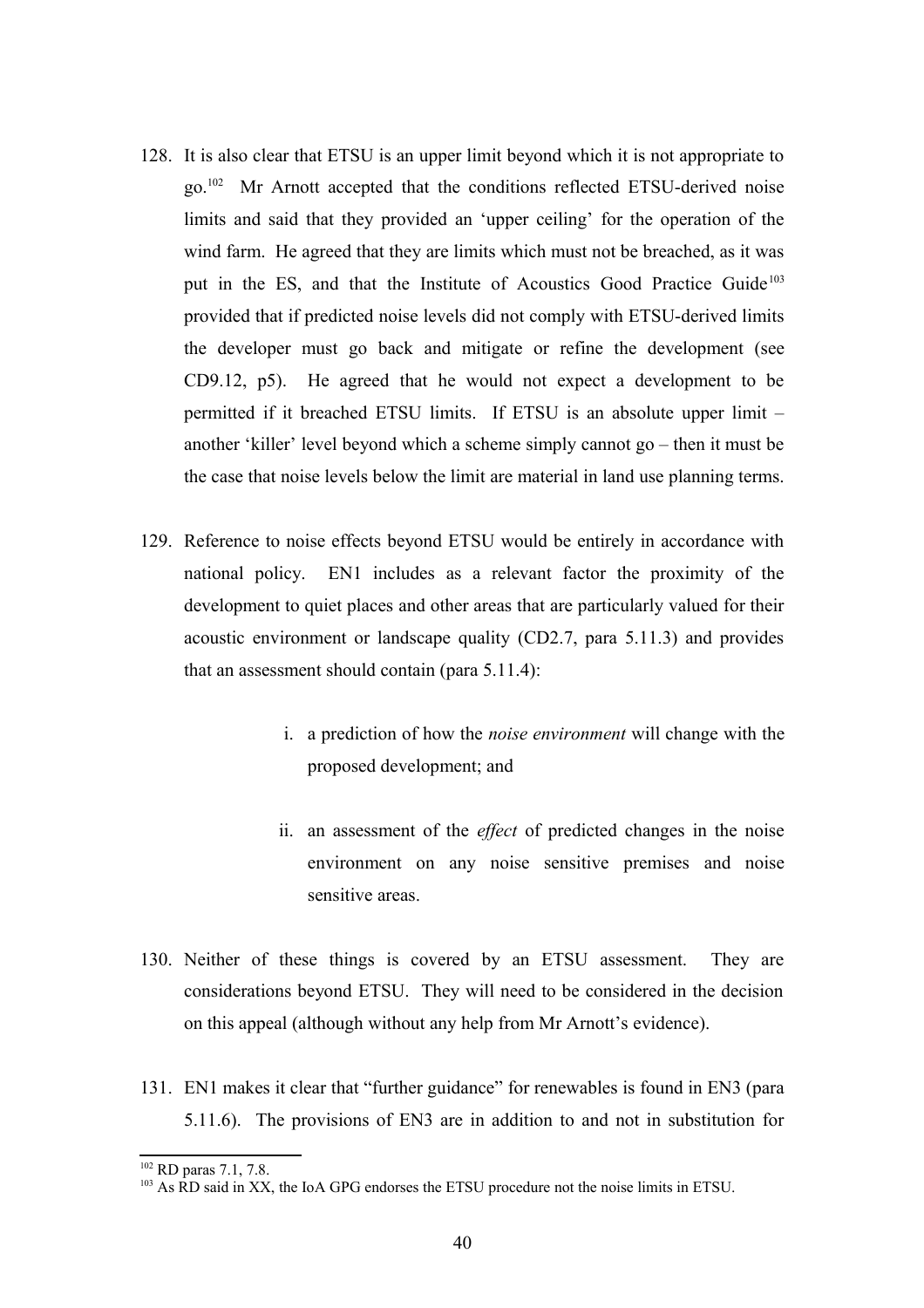those in EN1. This is put beyond doubt by EN3 itself which says that its provisions are "in addition" to those in Section 5.11 of EN1 (CD2.8, para 2.7.52) and which also says that noise impacts should be considered according to Section 5.11 of EN1 *and* ETSU (para 2.7.57). Mr Arnott accepted that EN1 Section 5.11 applies in addition and that both parts of the assessment must be done.

- 132. As to ETSU directly, EN3 only says that where compliance with ETSU derived noise limits is shown a decision-maker "may" conclude that "adverse noise impacts" should be given "little or no weight" (para  $2.7.58$ ).<sup>[104](#page-40-0)</sup> This accepts that the "adverse noise impacts" are relevant, and only addresses the question of weight. As Mr Arnott accepted, the guidance goes only to weight, not relevance. It is clear that compliance with ETSU derived noise limits is not to be taken to be equivalent to there being no "adverse noise impacts". It is discretionary (ie "may") as Mr Arnott accepted and as a result recognises that even where there is ETSU compliance it is possible to give any amount of weight to "adverse noise impacts". Before the amount of weight can be ascribed, the matter of "adverse noise impacts" apart from ETSU compliance would of course have to be assessed by the decision-maker.
- 133. This approach accords with the NPPF which requires a decision-maker to consider whether there is a good standard of amenity (para 17) and general amenity (para 120), whether impacts are acceptable (para 98), and adverse impacts on quality of life and tranquillity (para 123). And it accords with the Local Plan which in policies  $G_3(D)$  and  $G_3(E)$  require that consideration is given to harm to the amenities of neighbouring properties and problems of noise. And policy S11 of the draft Core Strategy which speaks in terms of impacts on people and amenity (CD4.8, p51). It also accords with the SPD which requires a decision-maker to be satisfied that the living conditions of local residents would not be unreasonably affected (CD4.1, para 13.6). And it also accords with the approach taken in previous cases (eg CD6.33, para 45; CD6.34, para 23).

<span id="page-40-0"></span><sup>&</sup>lt;sup>104</sup> SA said in XIC that the word "should" meant that it was not mandatory.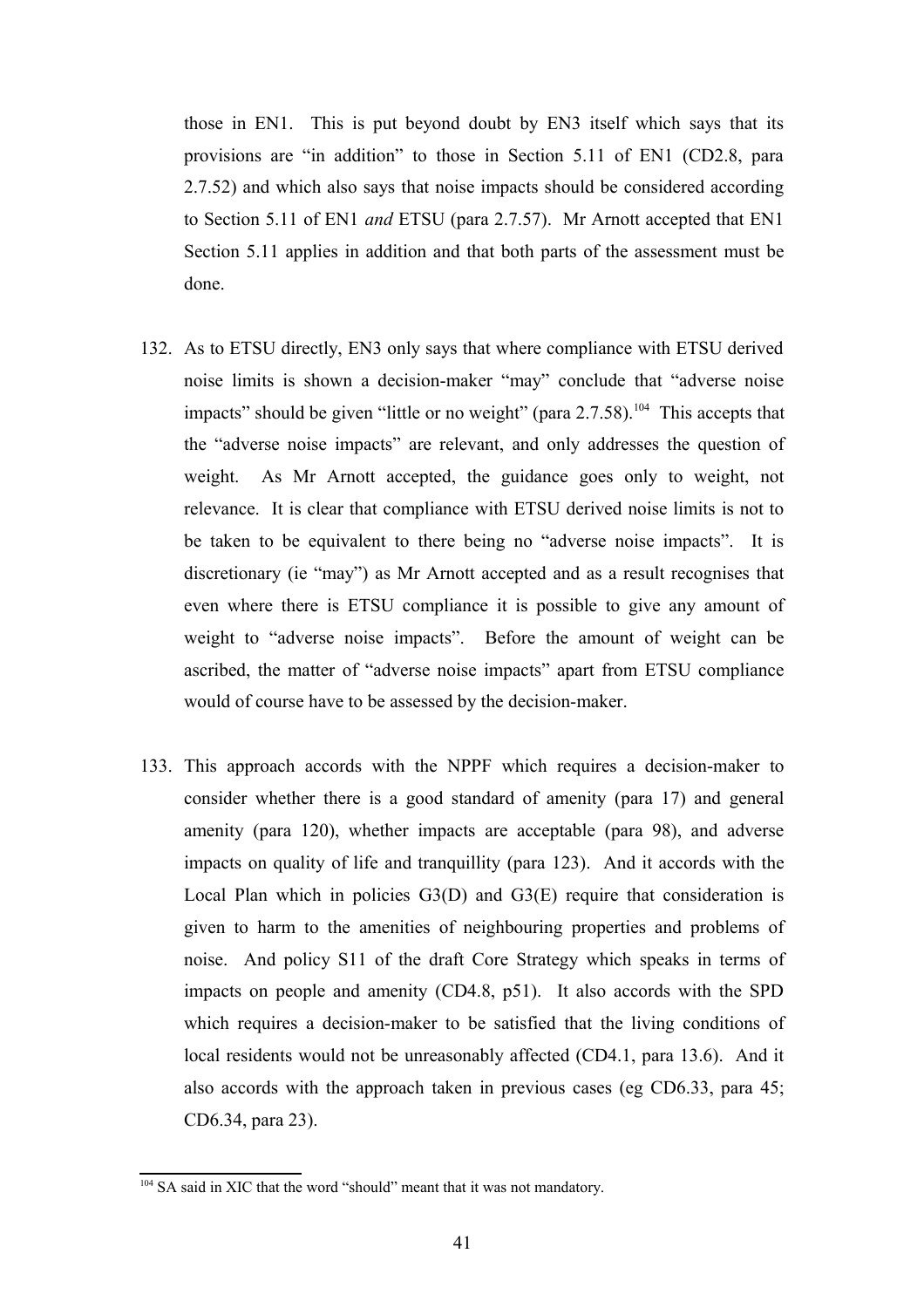- 134. ETSU is not a method which considers the scale of noise effects, how much loss of amenity there would be, or what the effects on living conditions would be. Moreover, ETSU is not a methodology which seeks to mitigate and reduce to a minimum adverse impacts on quality of life arising from noise (NPPF para 123).
- 135. None of these policies are tied to or equate to simple consideration of ETSU compliance. It is this raft of national and local policy which means that it would not be right to conclude that ETSU compliance is the only measure to satisfy all the relevant policies. A conclusion that ETSU compliance would also satisfy the provisions of all these other policies would not be a reasonable conclusion given their terms, when what ETSU does and does not do is properly understood.<sup>[105](#page-41-0)</sup>
- 136. In the Local Plan, policy G3(D) speaks in terms of harm to the amenities of neighbouring occupiers, and policy G3(E) speaks in terms of noise problems. Both these are real-world concepts linked to the actual effects of a development in terms of noise and amenity. Neither the Local Plan nor the NPPF expressly links these policies to ETSU. Mr Hardy has suggested that a direct link or equivalence is to be implied, so that ETSU compliance should be taken to satisfy these policies. That is not right.
- 137. Mr Arnott accepted that in the Treading decision, notwithstanding ETSU compliance, the Secretary of State had taken into account the deterioration in the noise environment, the extent to which the noise levels exceeded the background noise levels, and the impact on living conditions. He also agreed that in considering policy compliance the Secretary of State had gone beyond ETSU, and said that the Secretary of State had given considerable weight to the noise impacts irrespective of ETSU compliance. That approach is absolutely the right approach in light of the policy and guidance set out above.

<span id="page-41-0"></span> $105$  Notwithstanding what is said at para 85 of CD5.6.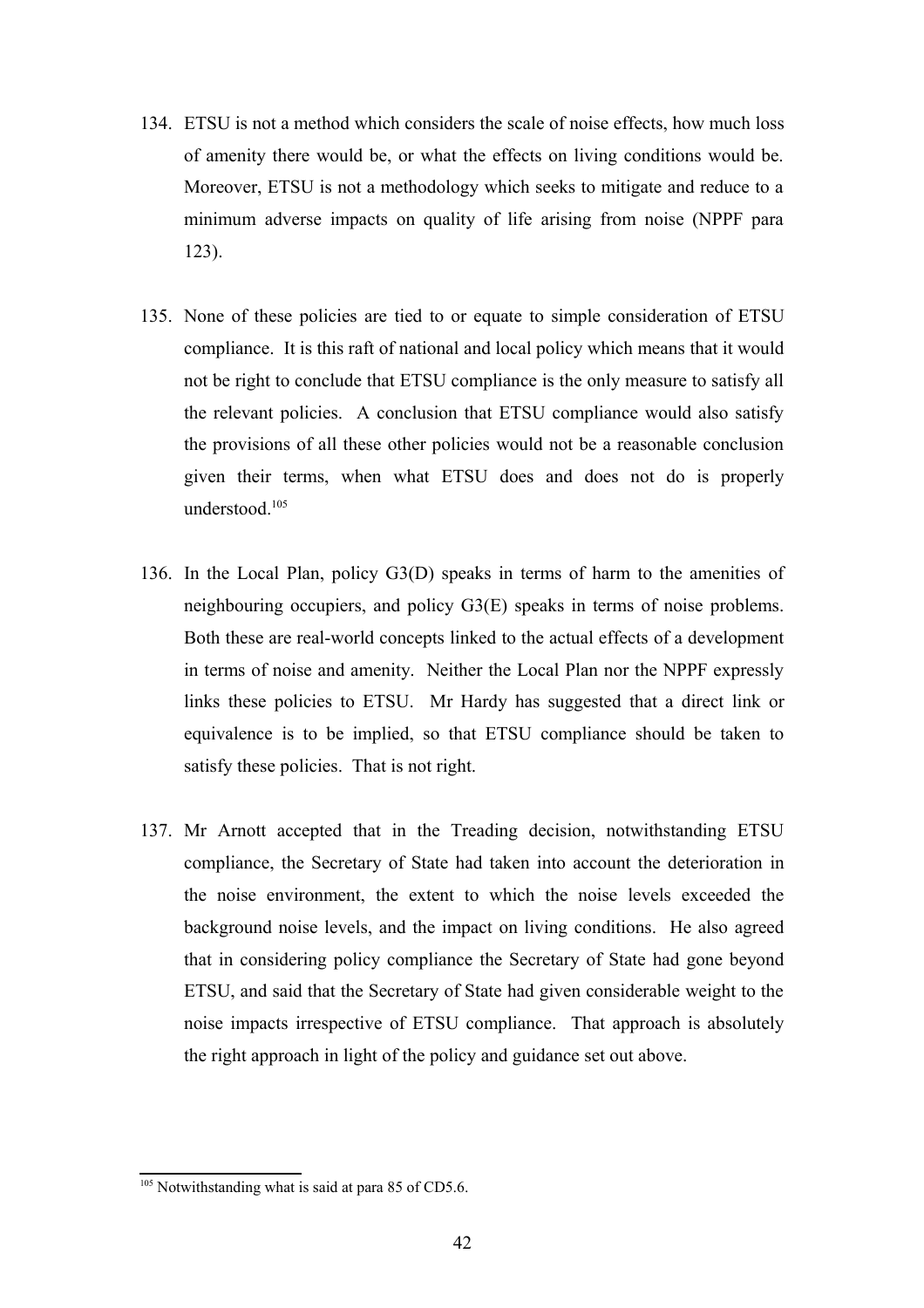138. Accordingly, for these reasons, it simply would not be lawful to confine consideration of noise effects simply to consideration of compliance with ETSU-derived noise limits.[106](#page-42-0)

#### Real-world noise effects

- 139. It is necessary therefore to consider noise impacts apart from ETSU. This encompasses real-world noise effects on nearby occupiers. No other assessment approach as such is promoted by HSGWAG, although reference to other guidance to be able to 'benchmark' noise levels, to help understand what they would mean in the real world, is useful to an extent (see eg CD6.38, para 50). What is necessary is that consideration is given to real-world factors such as adverse noise impacts, how the noise environment will change, the effect of predicted changes in the noise environment on noise sensitive premises, whether there will be noise problems, and the effects on tranquillity, quality of life, amenity and living conditions, etc. All these are derived from the policy noted above. Even Mr Arnott said that considering the scale of the increases above background was "one way of looking at it".<sup>[107](#page-42-1)</sup>
- 140. As to the local 'soundscape', despite what was trailed in his proof, Mr Arnott agreed the following:
	- i. Agricultural noise is to be expected in a rural environment, will occur predominantly during the daytime and only exceptionally at night, will be intermittent, and occur only at most for a few days at a time.
	- ii. Mr Tims's evidence on the use of the BOAT should be accepted,<sup>[108](#page-42-2)</sup> and vehicles would only take a minute or two to pass through Stuchbury Hall Farm.

<span id="page-42-0"></span><sup>106</sup> Notwithstanding what was suggested in the High Court challenge to the first decision in this appeal.  $107$  In RX.

<span id="page-42-2"></span><span id="page-42-1"></span><sup>&</sup>lt;sup>108</sup> That the use was occasional, mostly at weekends, not at night, and some weeks not at all.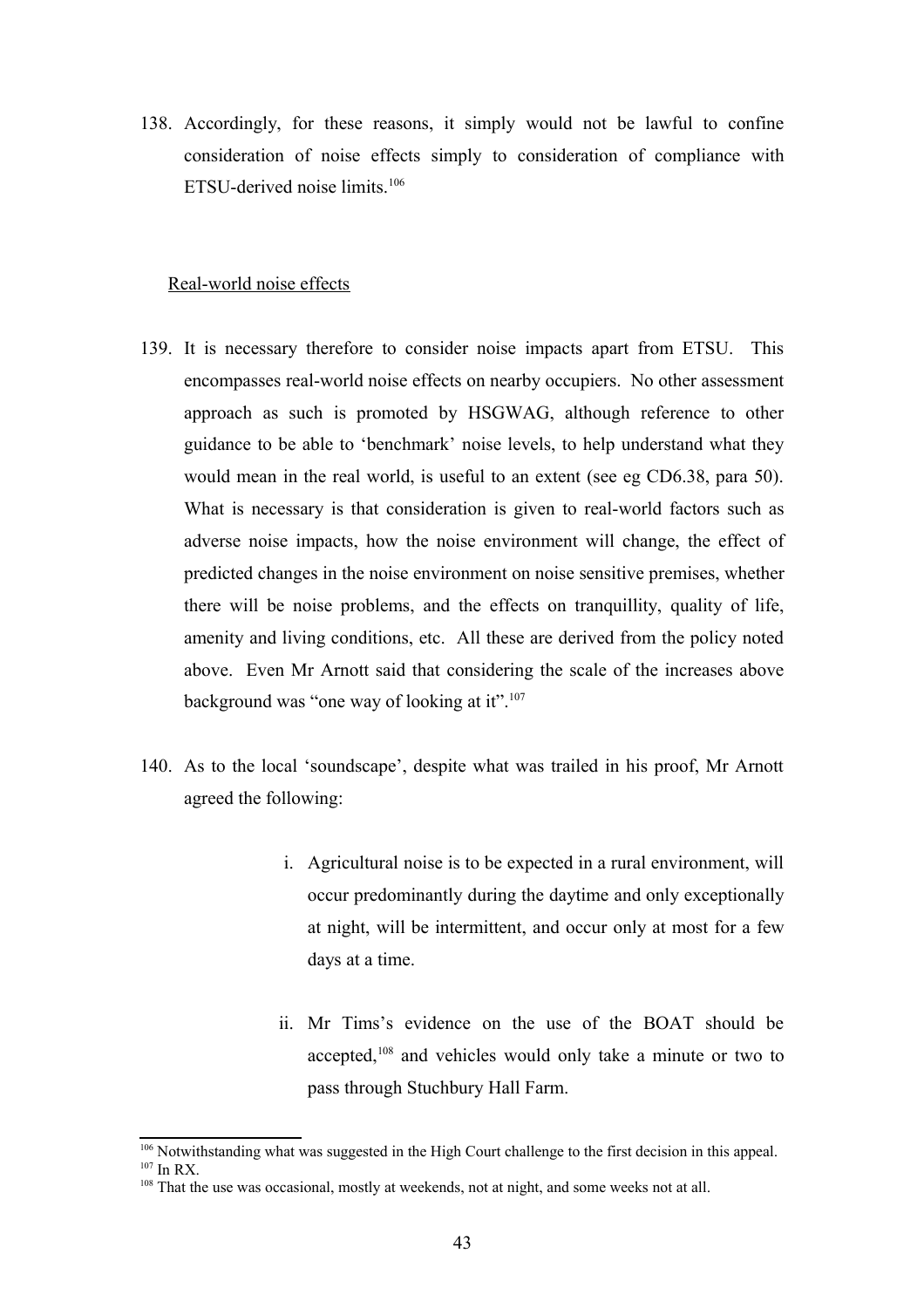- iii. Noise from Silverstone would be wind dependent and nothing he said was inconsistent with the evidence of local residents about how often it is heard (ie only once or twice a year and not at night).
- iv. The EHO had said that the noise from Tanks a Lot was not significant.<sup>[109](#page-43-0)</sup> Beyond that he could not say whether it operated in the evenings or at night, what activities there were, how often they occurred, or whether there had been any increase.<sup>[110](#page-43-1)</sup>
- 141. Mr Stevenson has not relied on the presence of Tanks a Lot (para 8.7). The mysterious letter from Tanks a Lot (ID37) says that the number of car crushing events more than doubled in 2013 compared to 2012, and yet the evidence of the local residents is that they do not hear the operation.<sup>[111](#page-43-2)</sup> Mr Tims said in his oral evidence that at Stuchbury Hall Farm they hear it very infrequently and only occasionally. This is all despite the increase that there has allegedly been in 2013. Similar evidence was given about the use of the BOAT by 4x4 vehicles and motorbikes.<sup>[112](#page-43-3)</sup>
- 142. Mr Arnott's site visits had all been during the day and not at night. He said he had not considered the level of traffic noise at night from the B4525<sup>[113](#page-43-4)</sup> and agreed that there would not be any other noise sources other than the wind in the leaves at night. The noise problems caused by the development in this case apply in particular at night.
- 143. In short, the attempt by Mr Arnott to characterise the local soundscape as a noisy one, especially at night, is bound to fail, as would be apparent from any proper visit to the area. The description in Mr Davis's rebuttal proof is far more accurate. He described it as a peaceful and tranquil area.

<span id="page-43-0"></span><sup>&</sup>lt;sup>109</sup> AF said in XX that on the one occasion she had been told that she could hear Tanks a Lot it sounded to her very much like agricultural machinery.

<span id="page-43-1"></span><sup>110</sup> SA said in XIC that he had no idea how many machines operated at Tanks a Lot. JS also said in XX by AR that he had not seen any evidence of an increase in activity at Tanks a Lot.

<span id="page-43-2"></span><sup>&</sup>lt;sup>111</sup> See eg the statements from Bob Haynes, Roger Miles, Colin Wootton, Edward Tims, etc.

<span id="page-43-3"></span><sup>&</sup>lt;sup>112</sup> See eg the statements from Roger Miles and Edward Tims.

<span id="page-43-4"></span><sup>&</sup>lt;sup>113</sup> See RD Rebuttal para 6.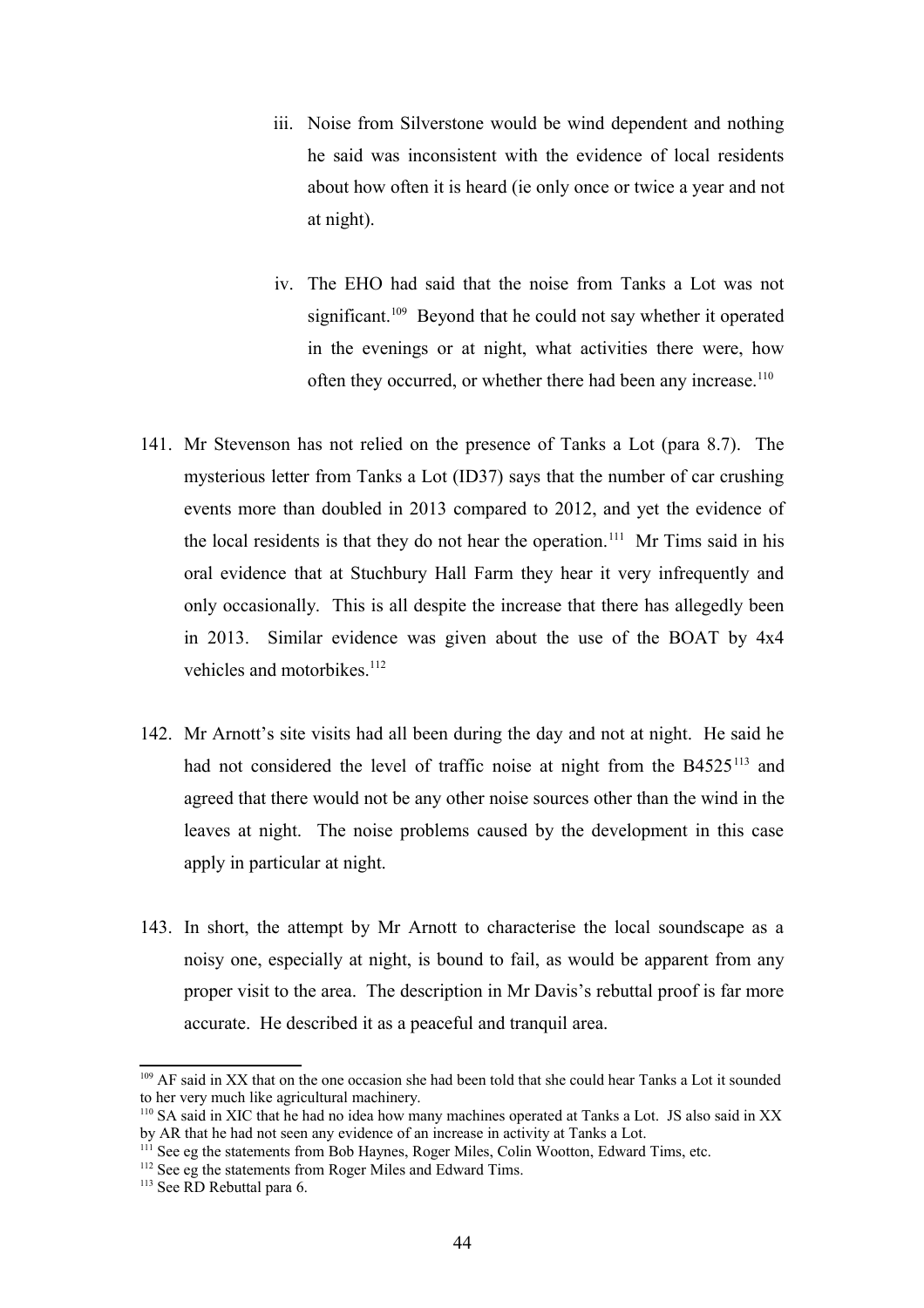- 144. Mr Arnott accepted that the ES was right to describe the location as a rural one where existing background noise levels are relatively low (ES, p258, 12.5.2). That is clearly correct, as would be apparent from any visit to the appeal site and its surroundings. Mr Arnott described it in-chief as being quiet on a relative scale, with just normal rural sounds. Rather tellingly perhaps, Mr Arnott said that tranquillity from a noise perspective was not something to which he had ever given a great deal of weight, and commented that the appeal site is not tranquil like a remote moor. This is a quiet location, albeit with a reasonably large number of people living within 1km of the appeal site. For countryside in southern England it is tranquil.
- 145. It was noted by Mr Arnott in his proof that turbine noise has a distinctive character (para 5.3), and he said in cross-examination that it was therefore more distinguishable and identifiable from other rural sounds. This means that people would be very aware of the noise from the wind farm, with noise levels and character being such as to cause distraction, loss of concentration, and annoyance (RD para 8.3).
- 146. In this case, at Stuchbury Hall Farm, it was accepted by Mr Arnott that a MM92 turbine would be on the ETSU-derived limit during the day at between 5 and 7 m/s, and a V90 turbine would be between 1-2dB below the limit.
- 147. For a MM92 turbine there are also amounts below the ETSU-derived limit of only 3-4dB at certain windspeeds at Station Road (H2), Grange Farm (H3), Greatworth (H7), Manor Farm (H8), Stuchbury Manor Farm (H10) and Ash Vale (H11). At Spring Farm (H4), Bungalow Farm (H5) and Greatworth Hall (H6) the margin is around or below 1dB. This is minimal.<sup>[114](#page-44-0)</sup> For the V90, margins are between 1.5dB and 2.8dB at four properties (RD para 6.23).
- 148. This is a case, like other previous appeals, where there is very little headroom between the predicted noise levels and the ETSU derived limits (see eg CD6.35, para 11.58). Being within 1-2dB of the ETSU derived limits has been described

<span id="page-44-0"></span><sup>114</sup> RD para 6.23.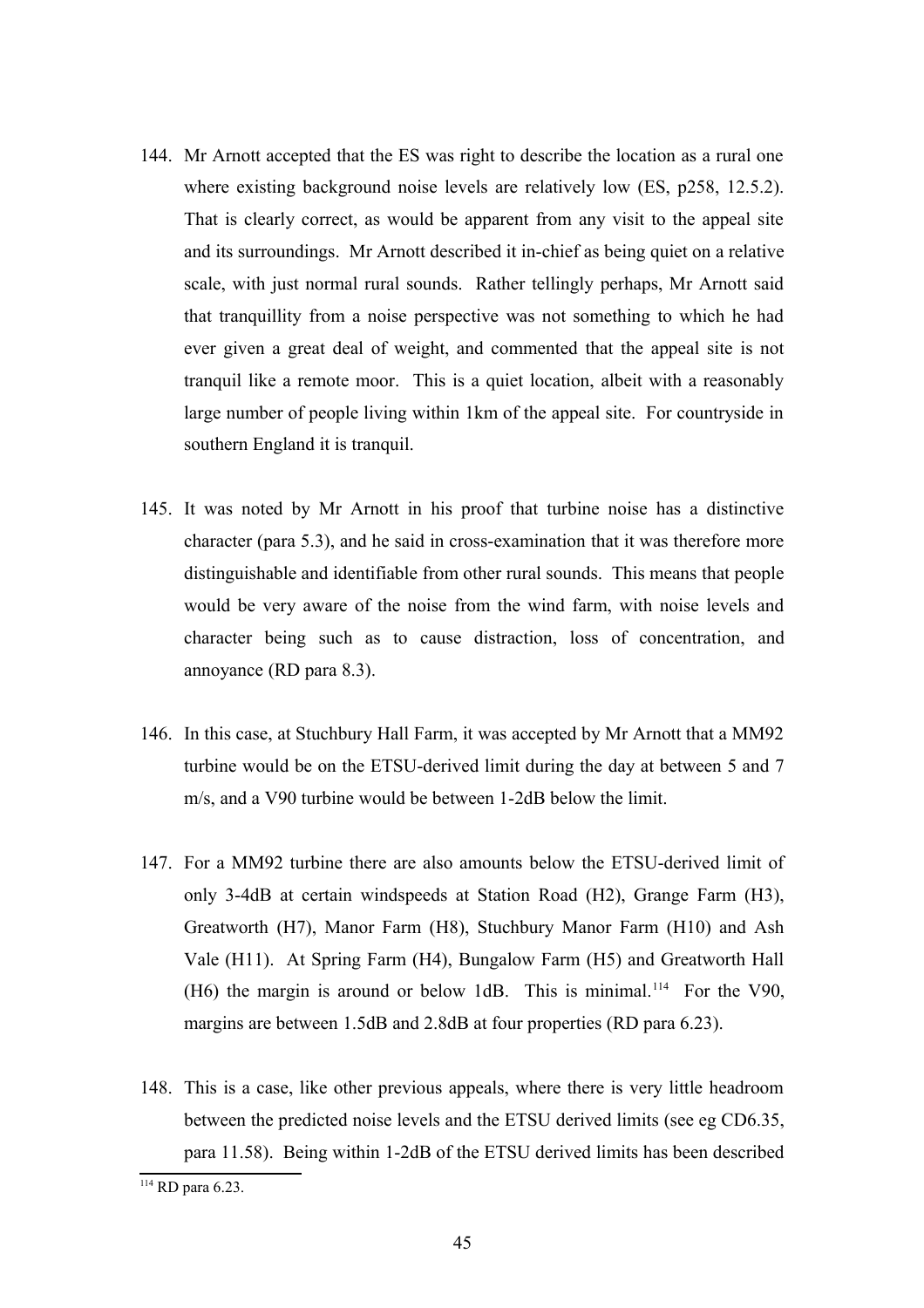as "uncomfortably tight" (CD6.36, para 82) and "a challenge" (CD6.37, para 331). The result here, as elsewhere, would be a significant potential for the noise limits to be exceeded (CD6.37, paras 331-333; CD6.38, para 44). Mr Davis said in his proof that he was not convinced that MM92 turbines would operate within ETSU-derived noise limits at four receptors (para 6.24).

- 149. The overall result would be a distinct possibility that the living conditions of residents would be unacceptably affected by noise (CD6.35, para 11.66). The lack of a reasonable safety cushion could also mean that noise conditions could well be brought into play with some frequency, a situation which it is not desirable to create (CD6.36, para 86; CD6.38, para 56). It is essential that planning permission is not granted unless there is reasonable certainty that the development would comply with noise conditions based on ETSU.<sup>[115](#page-45-0)</sup>
- 150. This is another case where a slightly noisier turbine model, or a minor difference in actual sound power level, could make all the difference between the noise limits being met or not (see CD6.36, para 82), especially at Stuchbury Hall Farm and other close noise receptors. Mr Arnott said that he did not know whether there could in this case be a different model of turbine or a difference in actual sound power level. The result is that if the model fails to reflect reality by just a small amount, in the real world people would be exposed to levels of noise over ETSU-derived limits.
- 151. The Appellant only added the V90 as a candidate turbine when it was apparent that there was an issue with the test/validation status of the MM92, as Mr Hardy explained at the pre-inquiry meeting. Mr Arnott accepted that no condition was proposed preventing the installation of MM92 turbines. A candidate turbine is only appropriate for the purposes of an assessment such as this if it is representative of what will in practice be used, otherwise the noise assessment would be misleading.
- 152. The strength of Mr Arnott's objection to a condition limiting night-time noise to 40dB rather than 43dB was telling. Although he accepted that the assessment

<span id="page-45-0"></span><sup>&</sup>lt;sup>115</sup> RD para 6.25.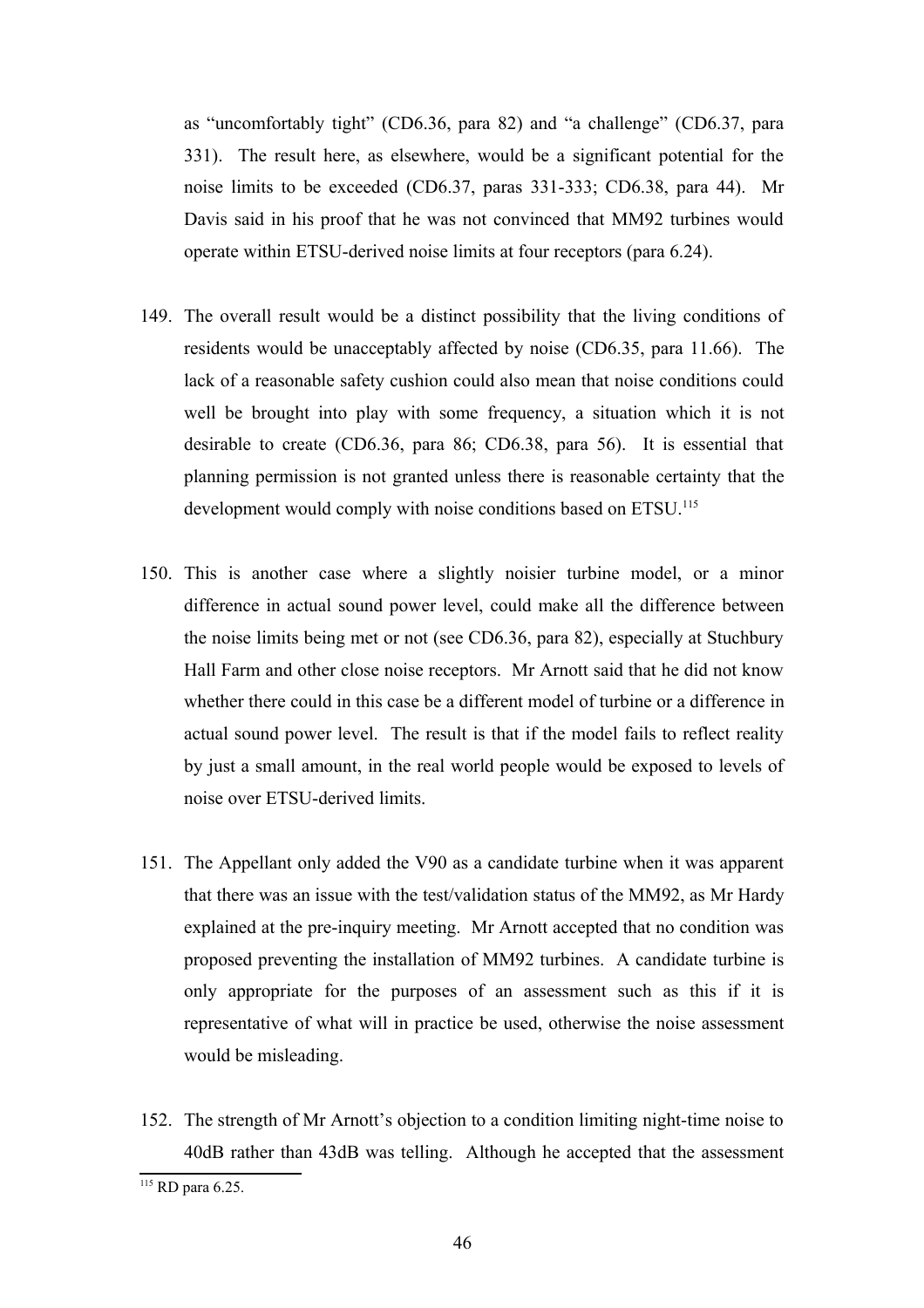predicted that the wind farm would be able to operate below 40dB, he wanted the 'headroom' up to 43dB. He said that the candidate turbines which had been assessed were simply examples and might not be what was used. He said that the uncertainty meant that the Appellant might need to operate up to 43dB. He also said that the noise profile of wind turbines can vary. This clearly demonstrates the uncertainty over whether the wind farm will in fact operate within the levels which have been predicted by the Appellant's assessment. As Mr Arnott's statements show, this cannot be assumed.

- 153. A considerable further risk, especially at Stuchbury Hall Farm, arises from the concave ground.[116](#page-46-0) This is a recognised occurrence for turbine noise due to the potential for additional reflection paths (CD9.12, p21). Although the ground here is not such that the  $+3dB$  correction in the IoA Good Practice Guide needs to be added, the potential for noise increases below that level is common ground.
- 154. Research has identified that the modelling approach used in this case can "under-predict noise levels in some situations and should only be used with caution" (CD9.11, p8). Mr Arnott said that the point made in the research was a valid one, that it was not the first study to flag this as an issue, and that more work was required. He also said in-chief in relation to the IoA GPG correction that it was a continuum.
- 155. Mr Davis's evidence was that there was no reliable model for predicting noise effects over ground like that at the appeal site and that an increase of 1-2dB was possible. For Stuchbury Hall Farm in particular, Mr Davis said that the noise predictions had more uncertainty than he would like to see and that his best guess was that the noise could be 1-2dB higher. At locations down the valley, like Spring Farm, there is a different arrangement and there may be a smaller effect, less than at Stuchbury Hall Farm, but which added to the uncertainty.<sup>[117](#page-46-1)</sup> By comparison to the research, the figure adopted by Mr Davis was

<span id="page-46-0"></span><sup>116</sup> See RD para 6.21.

<span id="page-46-1"></span> $117$  RD XIC.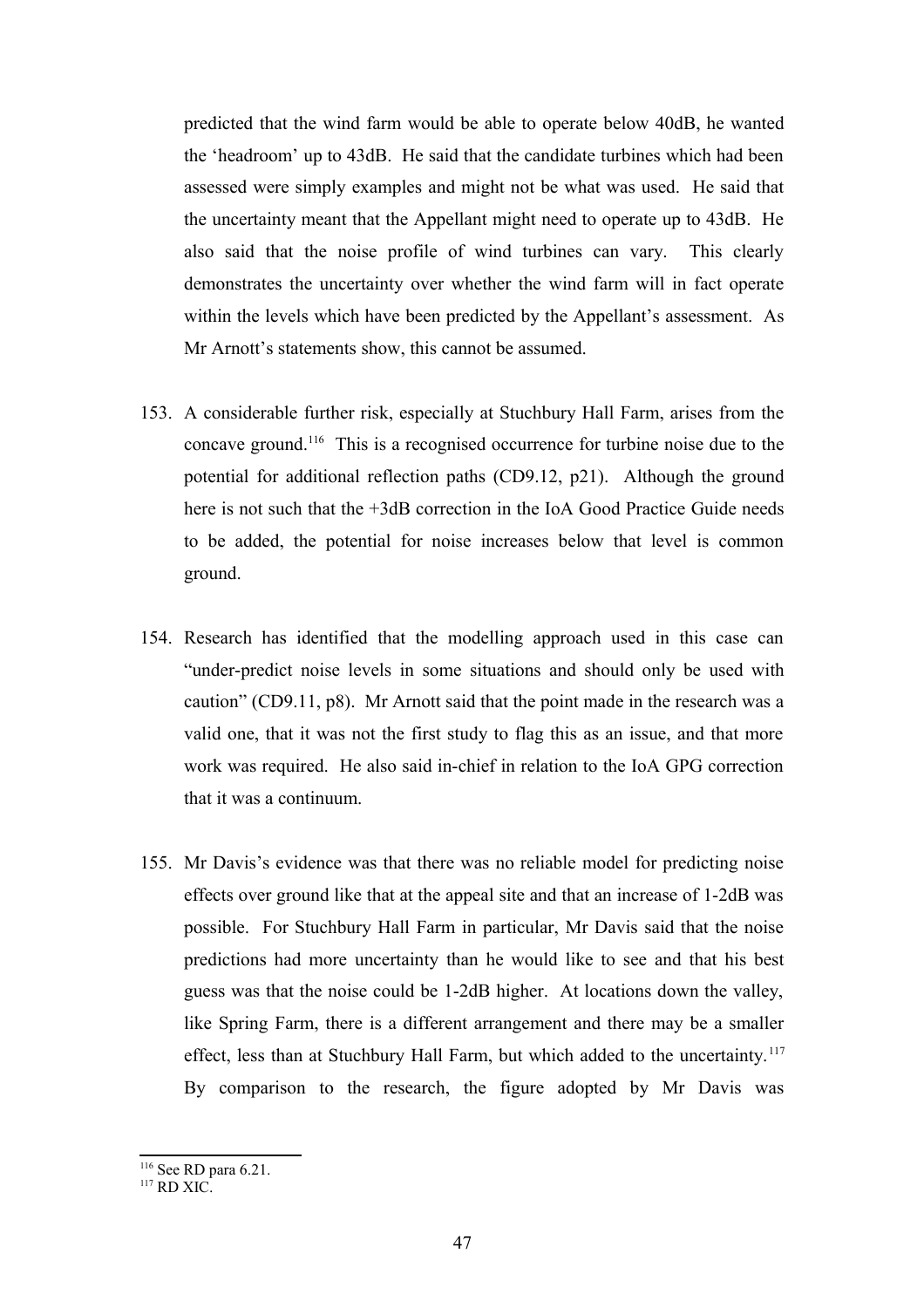conservative.[118](#page-47-0) In cross-examination, and in re-examination, although Mr Davis said that the range was 0-3dB and there was uncertainty, he maintained that for Stuchbury Hall Farm 1-2dB was his best estimate.

- 156. Mr Arnott said that the model used was validated for flat ground or a steady slope and that it had a weakness in that it did not cope well with valleys. He said that no correction had been applied as the topography was not as 'difficult' as that identified in the IoA GPG. But he also said that the effect was progressive and that more work on the issue was required and that the GPG may be further refined in the future. He said that there was not a simple relationship between topography and noise. He said that although he had not looked at the contours towards Stuchbury Hall Farm, and could not put a number on it, he would accept 0-3dB.
- 157. For Stuchbury Hall Farm, which is already on or very close to the ETSUderived noise limits, this is a very important issue.
- 158. Another issue at Stuchbury Hall Farm is the prevailing wind direction. As was noted in Treading, it is important in practice to consider properties which might be disproportionately affected given the wind direction (IR para 49). Given the dominant wind direction, Stuchbury Hall Farm would be disproportionately affected in the real-world compared to other properties.<sup>[119](#page-47-1)</sup>
- 159. In his proof, Mr Arnott said that "south or west" was the "dominant wind direction" (para 5.13). Mr Arnott agreed that south-west was the main dominant wind direction.<sup>[120](#page-47-2)</sup> It would be from that direction for  $35\%$  of the time and from the south to west quadrant for 45% of the time. Mr Arnott accepted that this was a significant proportion of the time. It does not matter whether the turbines are precisely to the south-west of Stuchbury Hall Farm as within a range of 80 degrees there is little or no reduction in noise (CD9.12, para 4.4.2).

<span id="page-47-0"></span><sup>&</sup>lt;sup>118</sup> For example, for Site B2 (slight concave) with ISO 9613-2 (G=0.5) there was a difference of 2.4dB (CD9.11, p5), to which RD referred in XX.

<span id="page-47-2"></span><span id="page-47-1"></span> $119$  SA said in chief, in relation to directional filtering, that he was far more interested in what might happen over the longer term (in relation to where the wind was from the north for 5% of the time).  $120$  See SA App 2 and DB App 10 Figure 1.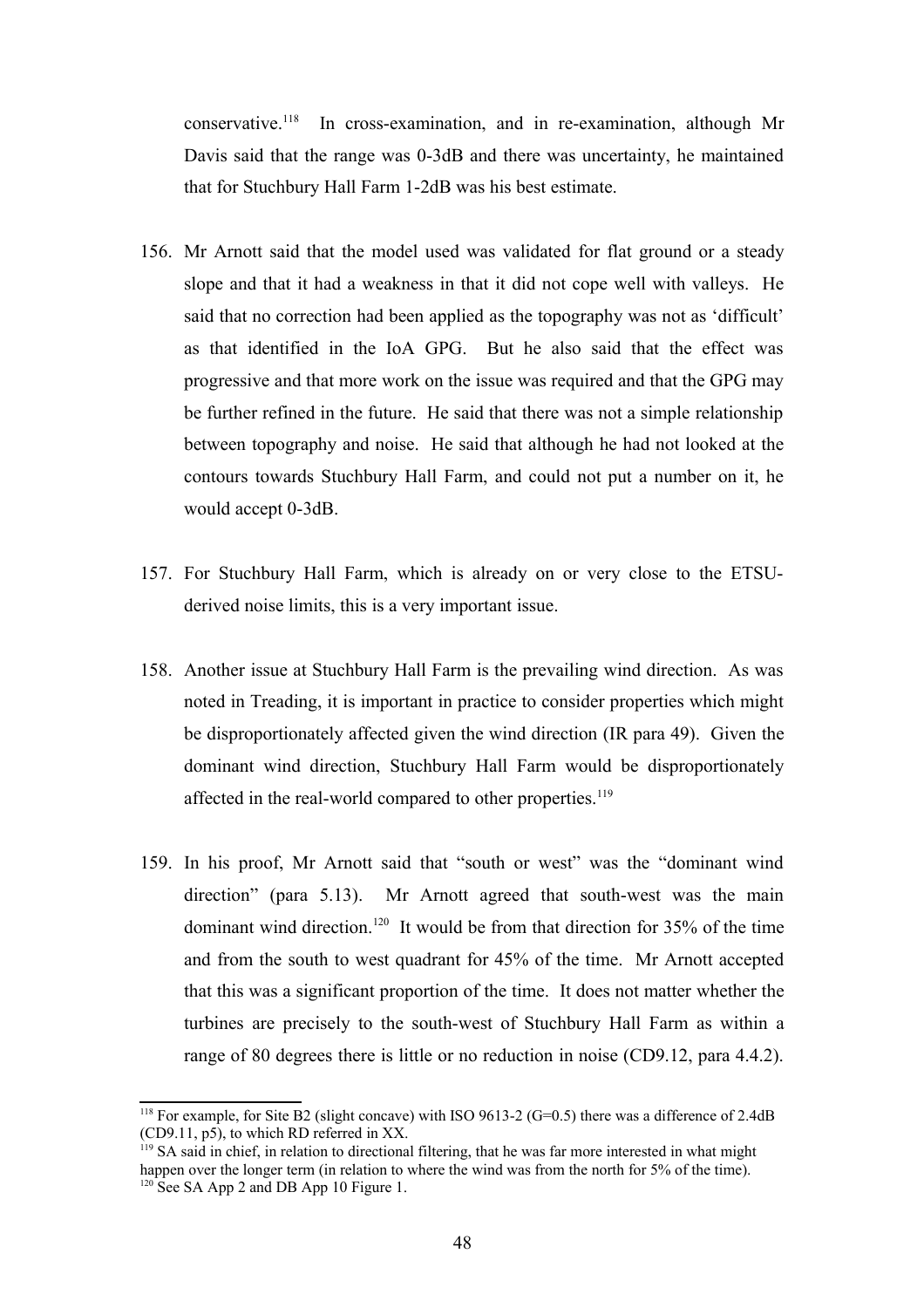It was ultimately agreed by Mr Arnott that Stuchbury Hall Farm was within the zone of largest noise exposure from the turbines with the dominant wind direction.

- 160. Overall, as to levels above background, there was no challenge to Mr Davis's table on page 27 of his proof of evidence. The increase in turbine noise over background levels is an indication of audibility and intrusiveness of the noise and therefore of the impact from the noise.
- 161. The table shows exceedences above background during the day of more than 5dB at four properties. Mr Arnott said that increases over background of 3-5dB amounted to a moderate loss of amenity.
- 162. Mr Davis's table also shows exceedences above background during the night for V90 turbines of more than 10dB at 9 of the 11 properties – including figures up to 15 and 16 dB above background. As well as Stuchbury Hall Farm, <sup>[121](#page-48-0)</sup> there will at Grange Farm for example be increases of around 9dB at night.<sup>[122](#page-48-1)</sup>
- 163. Mr Arnott accepted that an increase of 10dB amounts to a doubling of loudness. Increases of 5dB have previously been noted by inspectors as concerns (CD6.35, p95). Exceedences above background of 8-10dB have been described before as sufficient to spoil the tranquillity enjoyed at rural homes (CD6.36, para 84) and the same would apply here.<sup>[123](#page-48-2)</sup> A difference of 8 dB LA90 (or 10) dB LAeq) is the complaints likely level in BS4142 (CD9.13, p6).<sup>[124](#page-48-3)</sup>
- 164. For Stuchbury Hall Farm at night, with window open, it was agreed by Mr Arnott that the noise level inside would reach or exceed 30dB.<sup>[125](#page-48-4)</sup> This is the WHO level not to be exceeded if negative effects on sleep are to be avoided (RD App 4). It compares with a level of 20dB for a quiet bedroom, as set out in

<span id="page-48-0"></span><sup>&</sup>lt;sup>121</sup> Even the Appellant's tables show that at Stuchbury Hall Farm at night, between 5-7 m/s, there would be increases of 7.1-8.8dB with V90 turbines and 8.6-10.1dB with MM92 turbines. <sup>122</sup> For MM92 turbines, 8.7-9.1dB at 5-6 m/s.

<span id="page-48-2"></span><span id="page-48-1"></span><sup>&</sup>lt;sup>123</sup> In XX SA said that this conclusion was reasonable.

<span id="page-48-3"></span><sup>&</sup>lt;sup>124</sup> Accepted by SA in XX.

<span id="page-48-4"></span><sup>&</sup>lt;sup>125</sup> With 10dB attenuation for bedroom with an open window, as Mr Arnott agreed was generally used (see CD9.9, p61, where it was measured).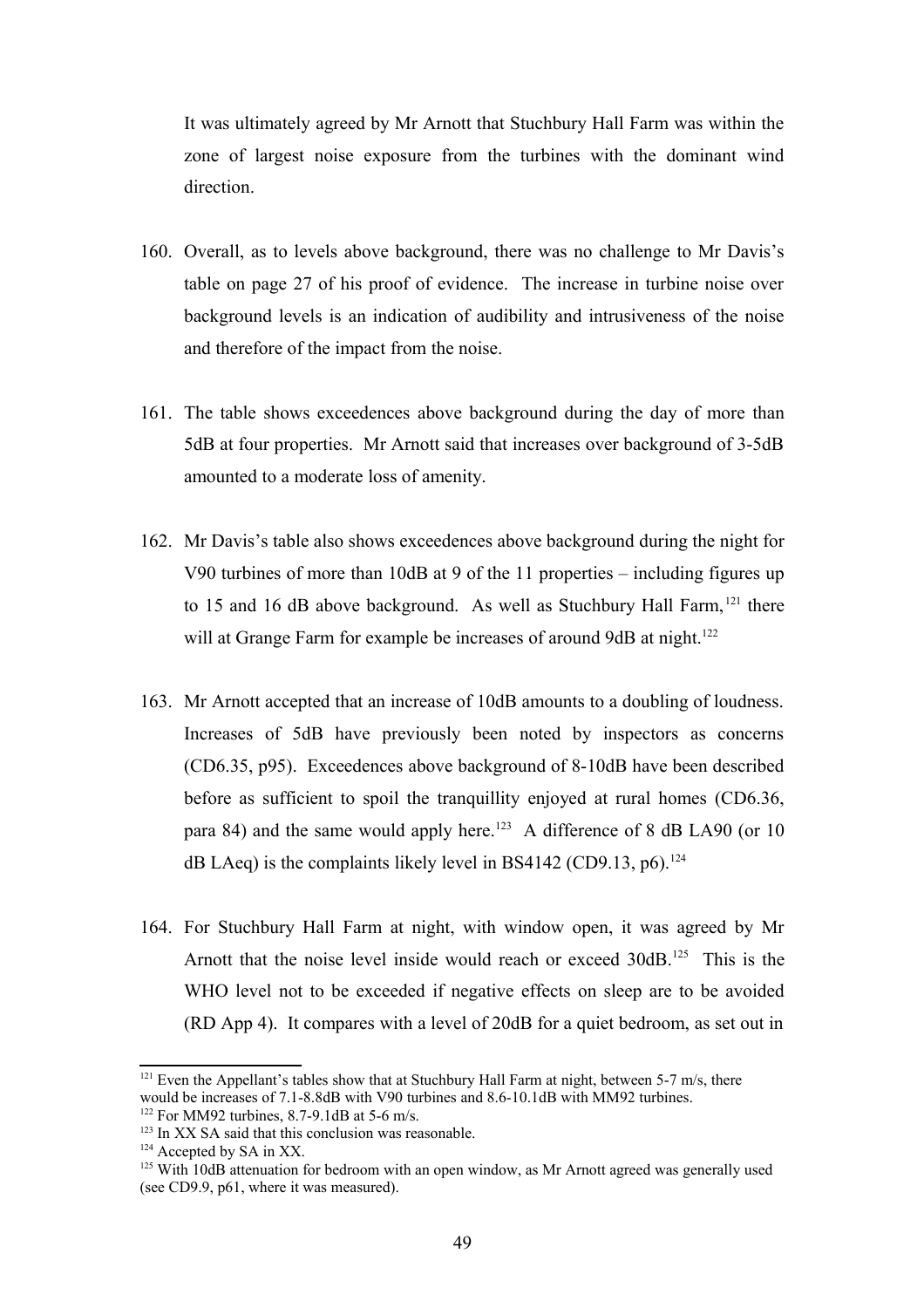the ES.[126](#page-49-0) For Stuchbury Hall Farm (and three other properties) this would have the potential to be very annoying and therefore cause difficulty in going to sleep (RD para 8.12).

- 165. Overall, Mr Arnott accepted that depending on the wind direction the wind farm would be audible inside a bedroom at night, with the window open, for homes within 1km or more of the site. He also agreed that people should be able to have their window open at night.<sup>[127](#page-49-1)</sup> This would, for some residents at least, annoying and distracting so as to cause difficulties in going to sleep (RD para 8.15).
- 166. As Mr Davis explained, this case is similar to but worse than that at Treading, where noise was a significant factor in the refusal of planning permission.<sup>[128](#page-49-2)</sup> In this case, the noise levels, even for the V90, will exceed the existing background noise levels by substantial margins.
- 167. The operation of the wind farm will give rise to substantial and unacceptable noise impacts in terms of the effects on amenity and tranquillity due to the noise increases over the existing background noise levels and the proximity of noise levels to the ETSU-derived limits. In this case the noise situation counts very heavily against the development. It cannot safely be permitted.

#### Noise conditions

168. Text for additional and amended noise conditions has been provided. The underlying issues were rehearsed in oral evidence.

#### *Night-time noise limits*

<span id="page-49-0"></span><sup>126</sup> See RD paras 8.11-8.16.

<span id="page-49-1"></span> $127$  As was observed by the Inspector in Treading at para 50.

<span id="page-49-2"></span><sup>&</sup>lt;sup>128</sup> RD said in XIC: the appeal site is worse than Treading on: the number of properties affected, the topography (Treading was flat whereas the appeal location is undulating), and excesses above background at night.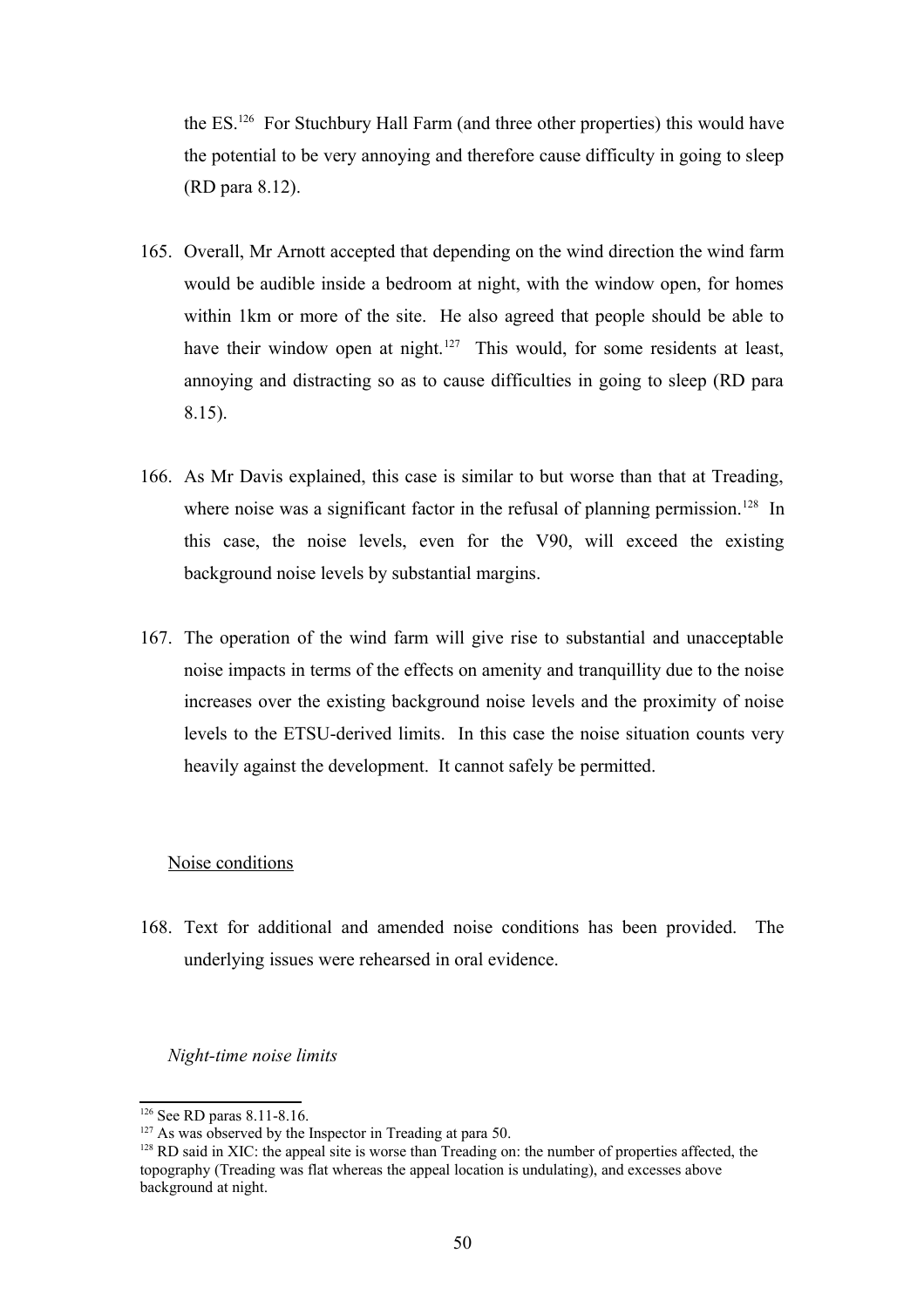- 169. As Mr Davis explained in-chief, the use of the 43dB ETSU limit in the noise condition (Table 2) allows the Appellant more 'headroom' over that predicted than is warranted. He said that, where as here there was a significant excess of turbine noise above background, to allow 43dB when the predictions show that 40dB can be met would not be good practice. He referred to other cases where the approach of using the limit within which the turbines are predicted to operate had been used, rather than the maximum level ETSU would allow. This would of course give greater protection to residents.
- 170. Setting noise limits which ensure that the operational noise levels from the development do not exceed those in the assessment upon which the decision was taken would be entirely in accordance with the recommendation in EN3 (CD2.8, para 2.7.61) and the approach in EIA generally, where what is ultimately permitted should not have greater effects than have been assessed. If the development is going to be permitted to operate at 43dB at night, then it should be assessed as if those noise levels were going to be emitted, rather than the levels of below 40dB which have been predicted by the Appellant. It would not be proper to assess the development based on noise levels of below 40dB and then allow the Appellant to operate at up to 43dB.
- 171. Reference to figures in Mr Arnott's Appendix 1 illustrate what the effect could be at Stuchbury Hall Farm. If the full ETSU limit of 43dB was exploited then, instead of the predicted increases above background, the figures at 4m/s and 5m/s would be around 17dB. As every increase of 10dB is a doubling in noise, an increase of the order 17dB would represent a very substantial change in the noise environment, representing something approaching a four-fold increase in noise. Moreover, at Stuchbury Hall Farm there is the real possibility that a level of 43dB at night would allow the wind farm to generate higher noise levels at night than during the day, for example by operating in a higher noise mode at night, resulting in a step-change in noise during the night-time hours. Whilst Mr Arnott said in response to questions from the Inspector that he was not suggesting this operation, he also said that the opportunity to do so was "apparent". If the 43dB limit was used, it would be entirely possible for the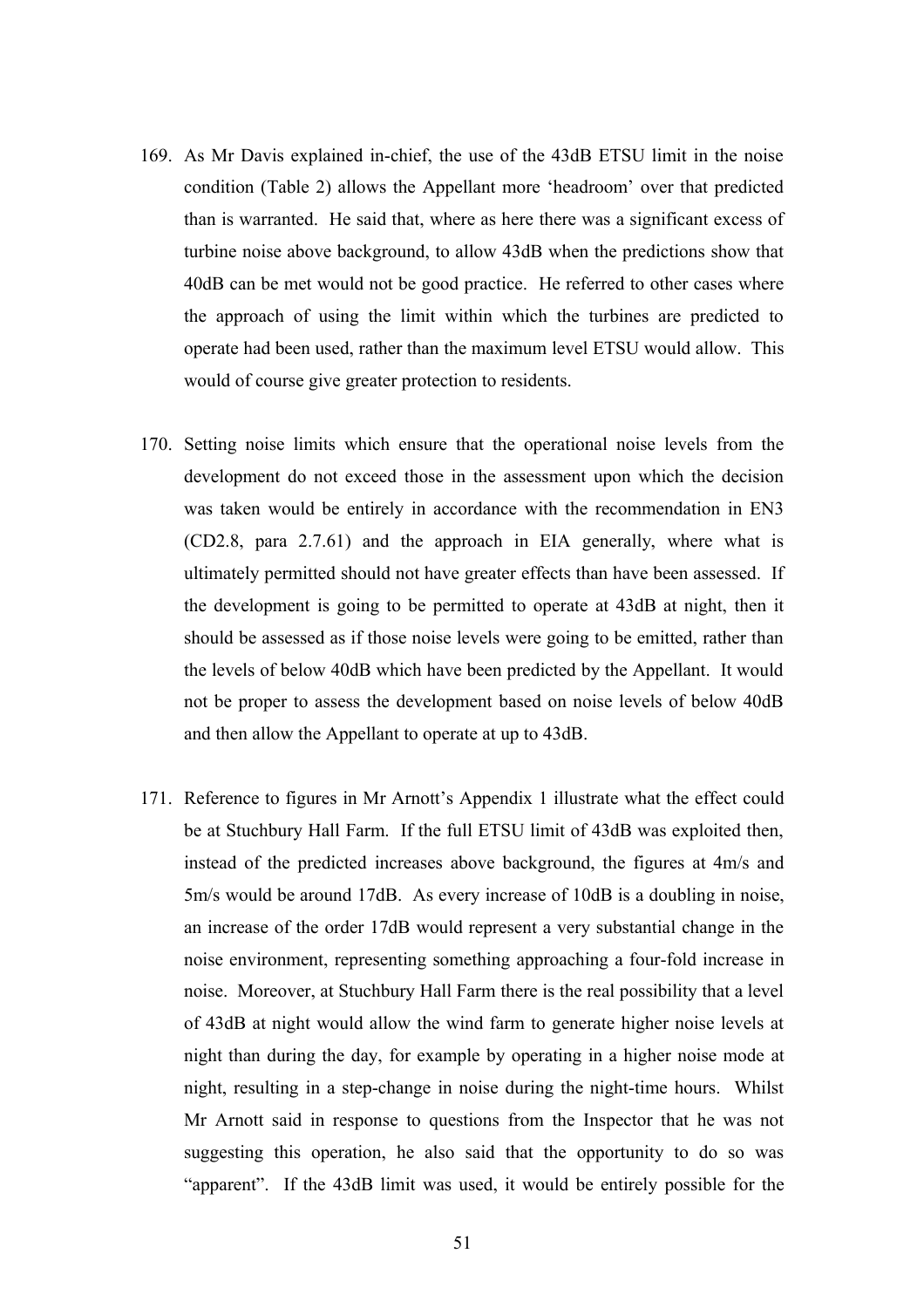Appellant to operate in this way in practice. This would be entirely unacceptable.<sup>[129](#page-51-0)</sup>

#### *Amplitude modulation (AM)*

- 172. Mr Davis explained in his evidence why AM was important and that ETSU did not make allowance for it.<sup>[130](#page-51-1)</sup> It was accepted by Mr Arnott that AM was an unknown, that it was possible that it might happen in this case, and that it was likely that the noise would be more intrusive if AM occurred. He agreed that AM was not covered by the proposed noise conditions. And he accepted that the Inspector could impose an AM condition in this case. He said, however, that such a condition was unacceptable from the Appellant's point of view.
- 173. Mr Davis explained in his oral evidence-in-chief why the position on an AM condition had moved on recently. The RenewablesUK research project had been completed and was due to be presented in November. Mr Davis was of course previously involved in that project. He said that he anticipated that, following that publication, things would move forward quite quickly with AM, and that a test and means of mitigation should be formulated quite rapidly. He said that he was confident that this would be known in the early part of the planning permission period. In cross-examination Mr Davis maintained that there was reasonable certainty that a scheme will be developed in the near future.
- 174. In terms of Circular 11/95 (CD2.6), the need for an AM condition is made out. The justification for its imposition exists (para 15), as explained by Mr Davis,  $^{131}$  $^{131}$  $^{131}$ and it would be expedient to enforce any lack of compliance with such a condition (para 16). It is a condition tailored to tackle a specific problem (para 17). This is enough to satisfy the test of necessity in terms of the Circular. Such a condition would also be undeniably relevant to planning and to this

<span id="page-51-0"></span><sup>&</sup>lt;sup>129</sup> Even SA said in IQs that it would leave to noise levels within bedrooms in excess of the WHO guideline.

<span id="page-51-1"></span><sup>&</sup>lt;sup>130</sup> RD para 7.7.

<span id="page-51-2"></span> $131$  RD paras 9.5-9.8.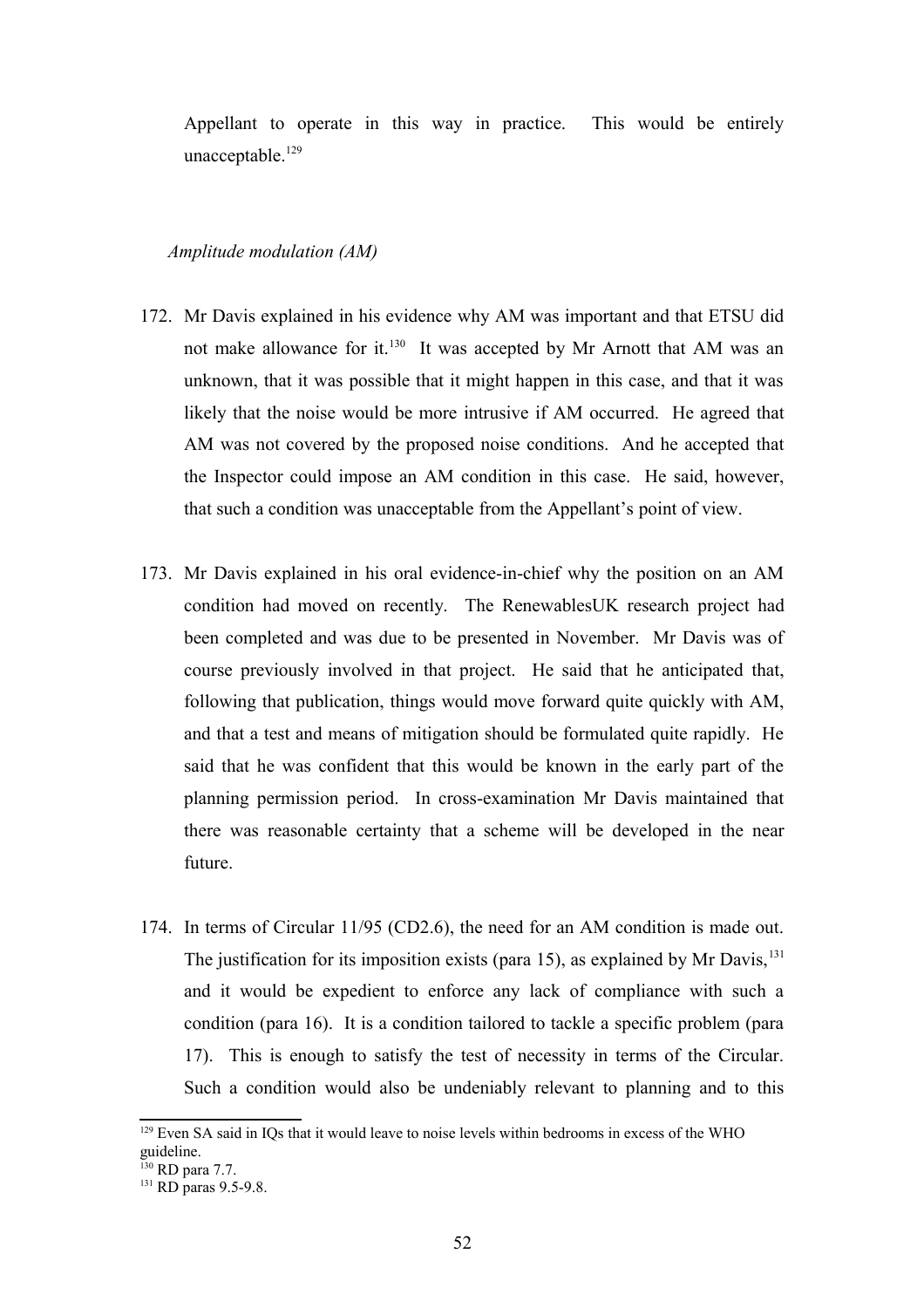development (para 14). It would be precise in terms of the framing of the condition, as the Circular seeks in the test of precision (para 30). The condition would be enforceable both in theory and in practice and would not contravene the Circular in this respect (paras 26-28). A condition on AM would no more duplicate the statutory nuisance regime than the other noise conditions proposed, or any noise conditions.<sup>[132](#page-52-0)</sup> The proposed AM condition would not fall foul of the Circular in this respect (paras 21-23). As to reasonableness, the condition would not conflict with the Circular's provisions (paras 34-36) and would not be unreasonable in the *Wednesbury* sense. It would be lawful to impose such a condition, as it was in Swinford. When the proposed condition is properly considered alongside the provisions of the Circular, it is apparent that the condition could be imposed in accordance with the Circular.

- 175. Remedial treatment for AM has been possible in the past (CD9.4). And it must be remembered that if necessary as a last resort a turbine or turbines can be turned off in the site-specific circumstances in which AM occurs.<sup>[133](#page-52-1)</sup>
- 176. Although an AM condition was rejected by Inspector Rose in March 2012 in the Woolley Hill decision (CD6.12), the question of necessity was described by him as "a matter of fine balance" (para 192) and his conclusion was that the "test of necessity has not been fully met" (para 193). This is hardly a stout rejection of the necessity for such a condition.
- 177. The condition considered in the Chiplow appeal decision (ID27) was not the same as that in Swinford, but was three iterations away from it. As Mr Arnott agreed, what was proposed there was not the same as in Swinford and included text which was not found in the Swinford condition. The other points made by the Inspector in paragraph 165 of that decision were either readily capable of being addressed (eg use of a consultant and data filtering) or were not questions which need to be answered at the time the condition was imposed, as Mr Arnott accepted (eg what the scheme is to be). It is commonplace to have conditions

<span id="page-52-0"></span><sup>&</sup>lt;sup>132</sup> And RD explained in XX why the statutory nuisance regime was not a suitable alternative to the planning condition for dealing with AM.

<span id="page-52-1"></span> $133$  As SA noted in XIC.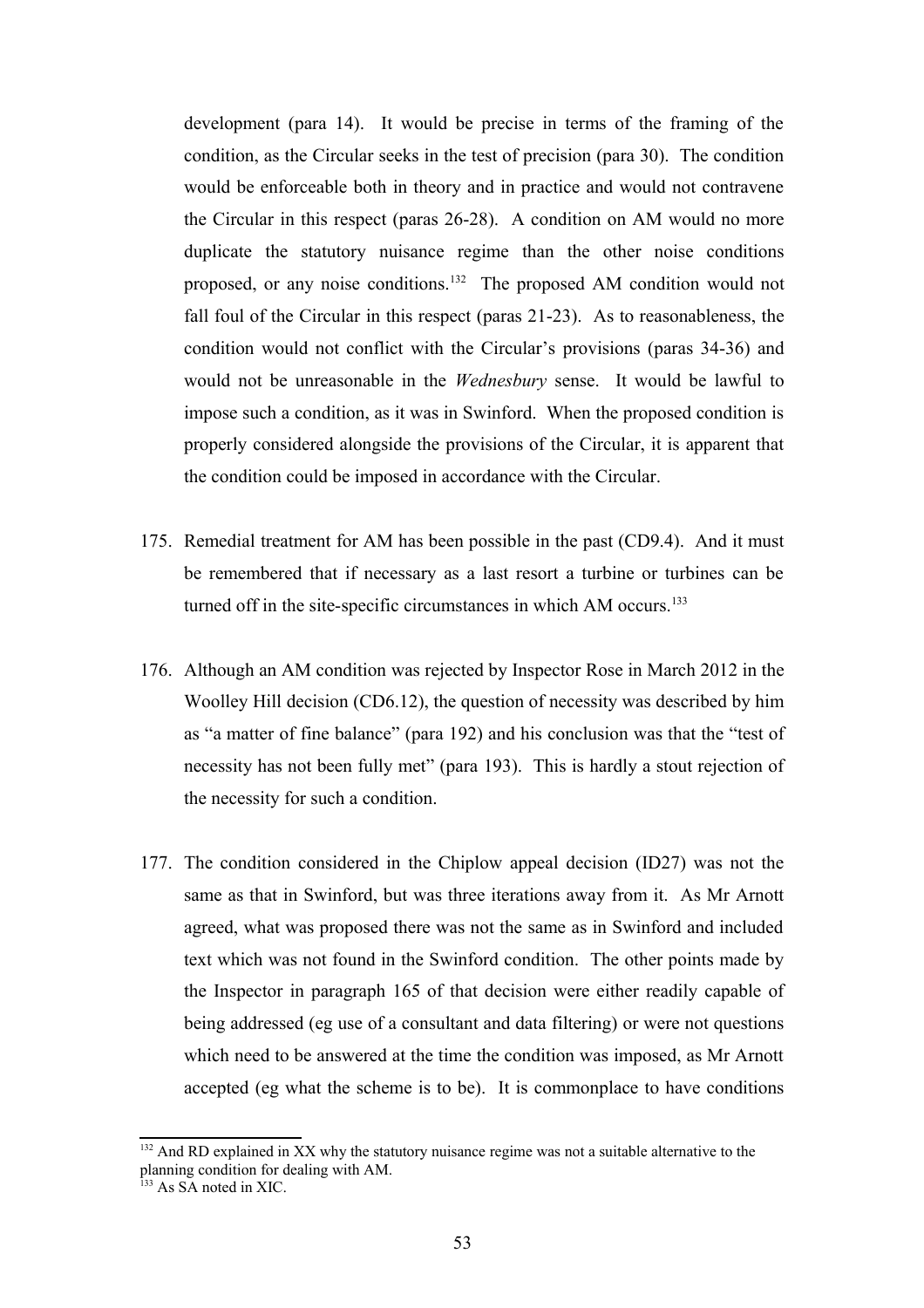imposed requiring schemes to be submitted in the future when the contents of the scheme are not known.

178. The AM condition imposed in Swinford was lawful and properly imposed. There is no problem with the condition's drafting. Without such a condition in this case there would be no protection against AM in the event of its occurrence. It ought to be imposed. Absent such a condition, the possibility of AM would have to be taken into account and counted against the development as an unmitigated effect which could arise.

# **Overall residential amenity (living conditions)**

# The so-called Lavender test

- 179. The so-called Lavender test is not a test and has no status in statute, policy or guidance.[134](#page-53-0) The formulation was only ever advanced by Inspector Lavender as an example. In the Enifer Downs decision (CD6.8, para 66) it is subject to the caveats "in most cases" and "every likelihood". In the Carland Cross decision, upon which the Appellant's witnesses primarily relied, it was explicitly prefaced by the phrase "for example", with the words "every likelihood" again repeated (CD6.5, para 23). It is not a complete or exhaustive test of any sort, it is merely an example or illustration. Mr Stevenson accepted that it was an example and not an exhaustive statement. He also accepted that there was no special treatment for wind farms in relation to residential amenity.
- 180. As it is not complete, and only an example, it would in truth be wrong to adopt it even as only a "useful guide" (CD6.14, para 55) or a "general guide" (CD6.22, para 113). If that was done, it would be likely to mislead a decisionmaker by leading him away from applying other relevant policy and considerations which are in significantly different terms.

<span id="page-53-0"></span><sup>&</sup>lt;sup>134</sup> See eg CD6.4, IR229.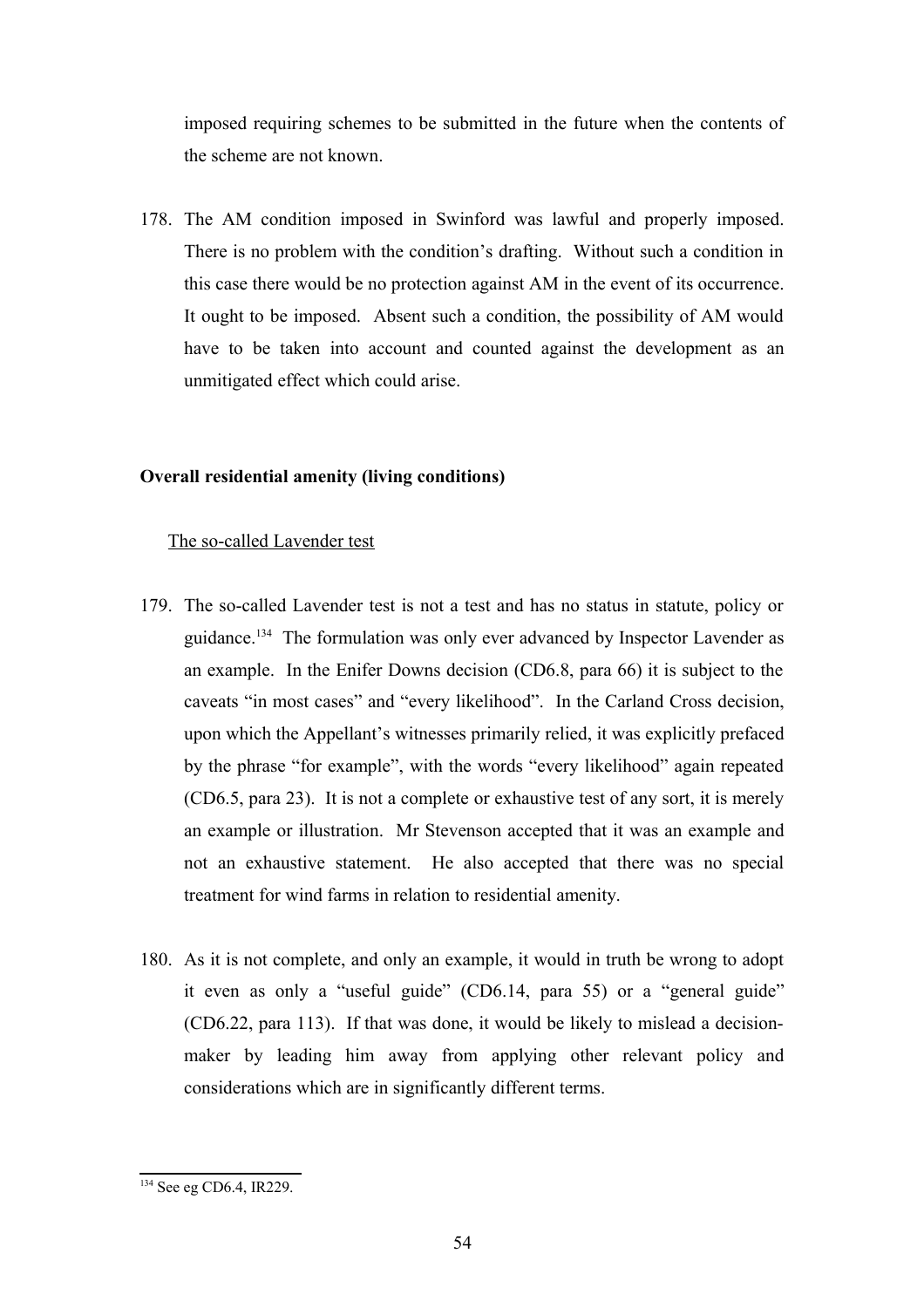- 181. It would be wrong in law to apply the Lavender threshold as a lower threshold of relevancy for planning purposes, as was suggested in the Appellant's written and oral evidence, for the reasons given by Mr Muston in his evidence.<sup>[135](#page-54-0)</sup> All real-world land use impacts of the development must be taken into account and weighed accordingly. No land use impact can legitimately be ignored in determining this appeal. The Inspector in the Treading decision was right to note that the impact on a view can be a material planning consideration (IR para 22).
- 182. HSGWAG would not however take issue with the point made by Mr Hardy in response to its opening, where the Lavender threshold is an upper threshold – a killer point as it was described.<sup>[136](#page-54-1)</sup> Mr Hardy said that the Appellant's formal position was that if one property failed the Lavender test then it would kill the whole scheme, and that it was not contended that impacts below the Lavender threshold are irrelevant. Put in those terms – with the Lavender threshold as an absolute upper limit on acceptability of effects – that might well make sense.
- 183. This is how it appears to have been applied by the Secretary of State in the very recent Treading case, although the formulation used in the Treading decision by the Secretary of State was whether a dwelling would become an unattractive place to live.
- 184. The Lavender threshold cannot be used as a proxy for the tests on residential amenity set out in policy, first because they are in different terms and secondly because they are significantly lower thresholds, a breach of which would not in itself kill off the development as the Appellant says a breach of the Lavender threshold would. It has never been the case that the breach of one particular policy provision would be enough of itself to necessitate refusal. The Lavender threshold, as described by Mr Hardy, operates in an entirely different way from how any policy test would be applied pursuant to s38(6).

<span id="page-54-0"></span><sup>&</sup>lt;sup>135</sup> DB said in XIC that impacts below the Lavender threshold were clearly not to be disregarded but ought to be taken into account in the planning balance.

<span id="page-54-1"></span> $136$  It was also put by DH in XX of KA that if the scheme fails the Lavender test then the scheme is dead, but impacts below that threshold go into the planning balance. And by DH in XX of AF as being that if a scheme fails the Lavender threshold then the scheme will fail whatever its benefits, even if only one property is affected, but that below that effects go into the planning balance.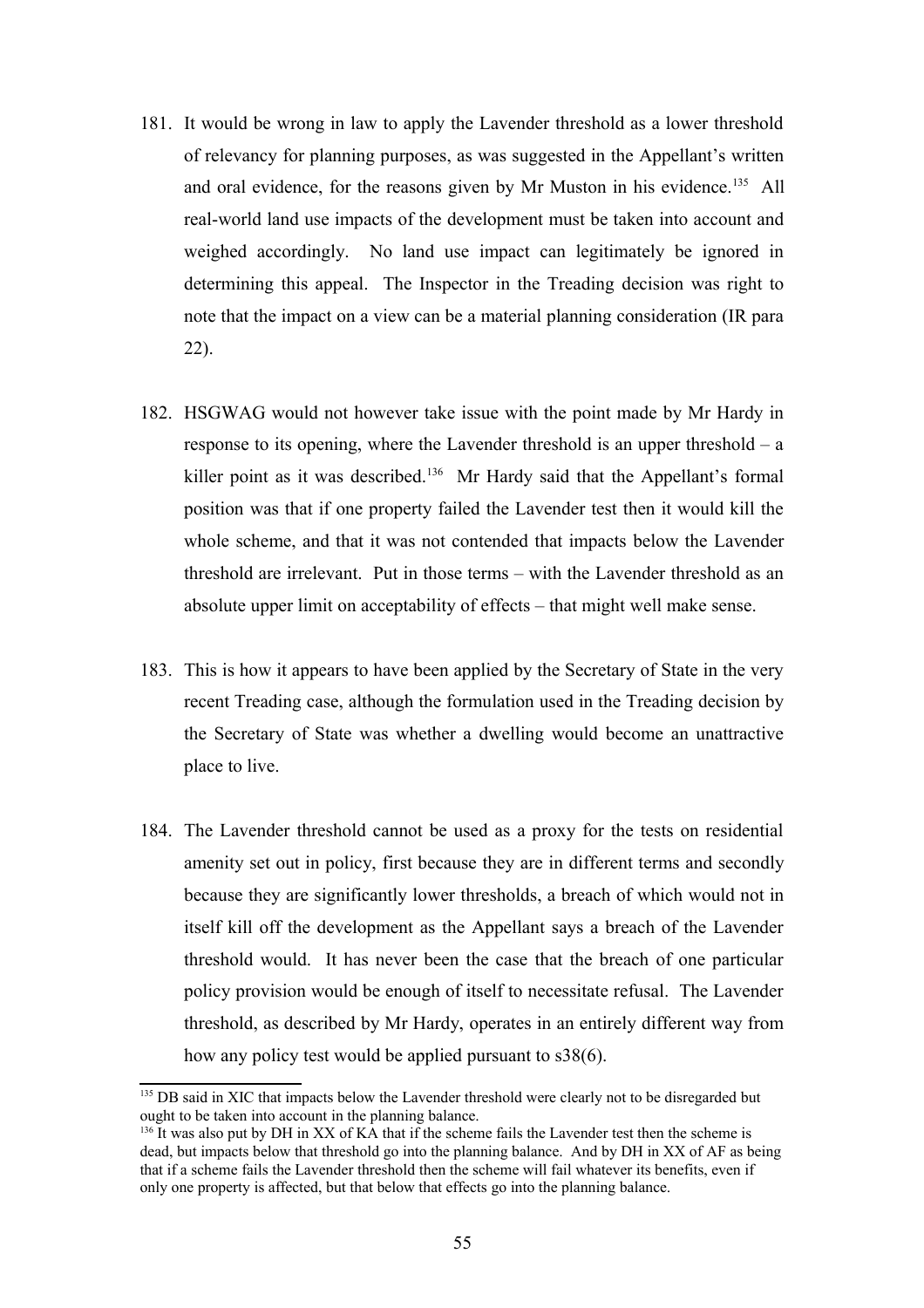- 185. The NPPF, for example, seeks to secure a good standard of amenity for all existing occupants of land and buildings (para 17) and to avoid or mitigate adverse impacts on quality of life (para 123). Paragraph 98 also asks whether the impacts are acceptable. The Local Plan asks whether there would be unacceptable harm to the amenities of neighbouring properties (policy G3(D)). These policies cannot reasonably be equated with whether a property is rendered an unacceptable place in which to live. They are thresholds formulated in materially different terms and which could be breached before the Lavender threshold is reached.
- 186. In the Treading decision it is clear that the Secretary of State applied considerations of harm to living conditions, amenity and acceptability of impacts, in addition to the "unattractive place to live" formulation (see eg DL paras 15, 26-27). This highlights that they are different and not equivalent considerations.
- 187. Although Mr Stevenson said that he accepted the position as it was put by Mr Hardy on Day 1, he went on to say that any impact on a property below the Lavender threshold was a purely private matter which would not be counted against the scheme and need not be considered further. That does not reflect the Appellant's position in this inquiry. It cannot be helpful when what the socalled Lavender test is and what is does is subject to such confusion.
- 188. As to Mr Stevenson's application of the Lavender test, he had added to it additional elements which are not found in Inspector Lavender's text.<sup>[137](#page-55-0)</sup> He also applied it using a different formulation than used by the Secretary of State in the most recent Treading decision.<sup>[138](#page-55-1)</sup>
- 189. Overall, the Lavender formulation is inconsistent with the core planning principle in paragraph 17 of the NPPF that planning decisions should "secure a good standard of amenity for all existing occupants of land and buildings". A

<span id="page-55-0"></span><sup>&</sup>lt;sup>137</sup> JS para 5.3. JS said in XX that he was adding his own interpretation to the Lavender test.

<span id="page-55-1"></span><sup>&</sup>lt;sup>138</sup> Where the Secretary of State did not use the "widely regarded" phrase, which Mr Stevenson said was important.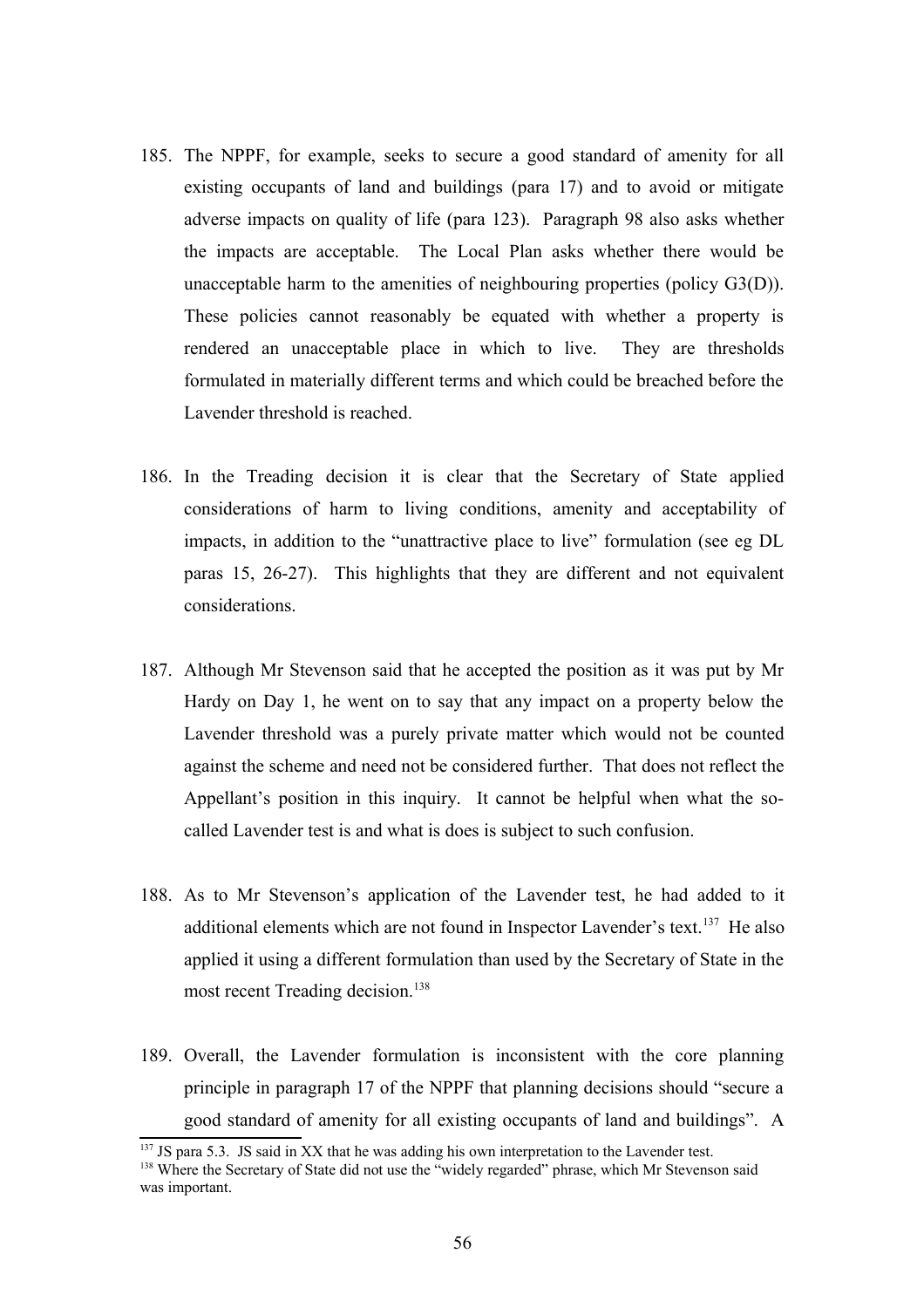good standard of amenity, as Mr Stevenson accepted,<sup>[139](#page-56-0)</sup> means more than just adequate or satisfactory. The Lavender threshold is about the lowest standard imaginable, very far away from reflecting a 'good' standard. Nor does the Lavender formulation tie-in with the statement in the PPG that "protecting local amenity is an important consideration".

## Conclusion on residential amenity (living conditions)

- 190. When considering the effects on residential amenity or living conditions, it is necessary to assess together the visual and the noise impacts considered above. Moreover, it was accepted by Mr Stevenson that because amenity meant the sense of pleasantness of a place, which was based on more than what is sensed at any particular point in time, it was necessary to consider effects not just when someone is at home but also when they are out in the local area, travelling to and from home, walking, etc.
- 191. It must also be the case that where the impact on living conditions is a concern it would not be right to give a great deal of weight to the fact that the permission would be for 25 years (Treading DL, para 27), because that is a long period on a human timescale (IR para 72).
- 192. For Stuchbury Hall Farm in particular, the low safety margin for ETSU compliance, the dominant wind direction, the concave ground, and the large increases over background noise levels at night, amount to a serious noise problem. To this must be added the very substantial visual impact on the house and the holding. The statement from Edward Tims illustrates what a great impact the development would have on life at Stuchbury Hall Farm.<sup>[140](#page-56-1)</sup>
- 193. If the Lavender test falls to be applied, as a 'killer' threshold, then Mr Muston was clear in his evidence, taking both visual and noise impacts together, then the effects on Stuchbury Hall Farm pass that threshold and the property would

<span id="page-56-0"></span><sup>139</sup> In XX by AR.

<span id="page-56-1"></span> $140$  See also MM paras 6.2-6.8.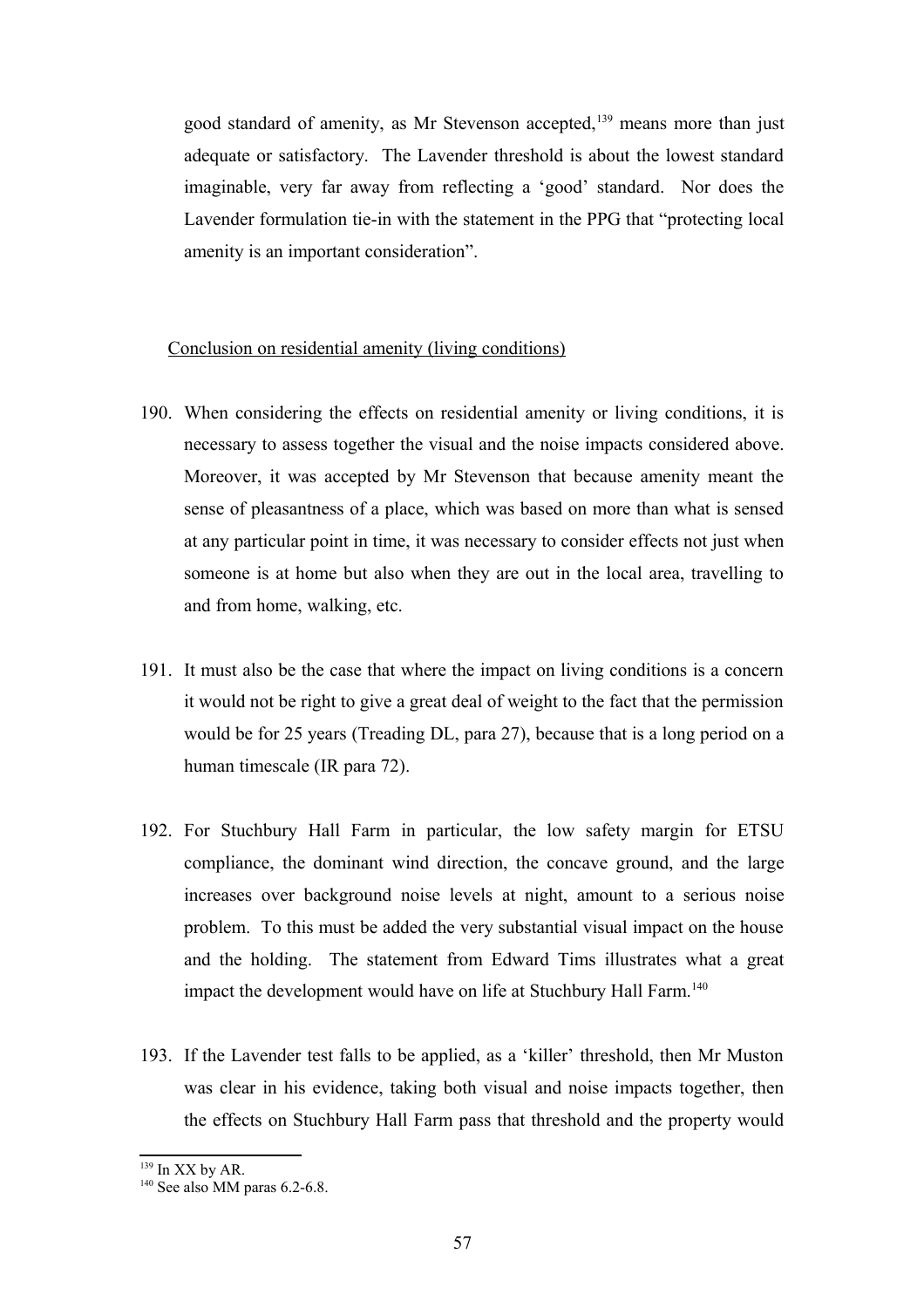be an unattractive place to live. The scheme should therefore be killed off for this reason alone.

- 194. The statement from Natalie Atkins explains in some detail the layout and operation of the homes at Grange Farm and underscores how the development will affect living conditions there. The effects at the three identified locations other than Stuchbury Hall Farm may be lower, and may not cross the Lavender threshold (if that falls to be applied), but they are real effects which breach planning policy. Mr Muston said in cross-examination that the overall impact at Grange Fram was not far below the Lavender threshold.
- 195. Overall, the development would have a substantial and unacceptable impact on the living conditions of the occupants of a number of nearby residential properties, arising from the visual and the noise impact of the turbines. The amenity of local residents would be substantially affected by this development, because of its visual impact in combination with the increase in noise levels arising from the operation of the wind farm. Taking the visual impacts and noise effects of the development together – as they will be suffered by local residents – the detrimental effect of the development on amenity and the living conditions of nearby residents is so great that permission should be refused for this reason alone. The effect on Stuchbury Hall Farm by itself is enough to mean that the appeal should be refused. The effects on the living conditions at other properties also need to be counted against the scheme in relation to planning policy.<sup>[141](#page-57-0)</sup>
- 196. The impacts on residential amenity in this case would be contrary to various elements of Local Plan policy G3, including G3(D) and G3(E), policy S11 of the draft Core Strategy, and the provisions of the NPPF and the SPD.

## **Highway safety**

<span id="page-57-0"></span><sup>&</sup>lt;sup>141</sup> MM explained in IQs that the four properties highlighted were all ones where more than just a view was in issue and that they were all ones where the effect of the development would be overbearing so that the impacts were properly to be taken into account.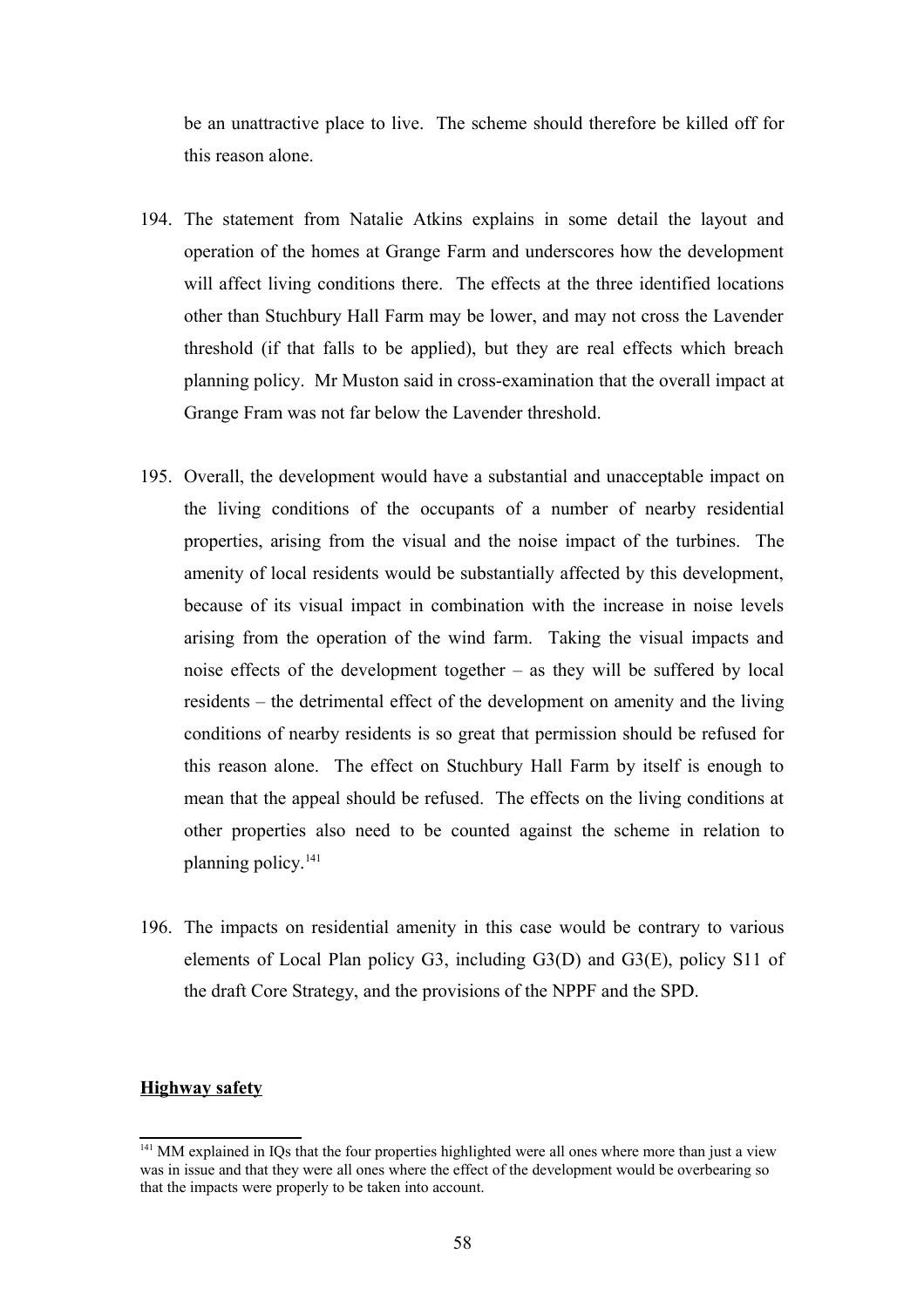- 197. Detailed guidance on driver distraction is given in the SPD, drawing on the Highways Agency advice note (CD4.1, paras 17.14 on). The SPD correctly notes that drivers who are distracted have difficulty controlling their speed, and distance from the vehicle in front, and their lane position can vary drastically. The distraction puts additional demands on drivers, reducing their driving standard, meaning that drivers are more likely to fail to anticipate hazards such that accidents can occur.
- 198. The Highways Agency advice is that wind farms should not be located where motorists need to pay particular attention to the driving task. The B4525 either side of the appeal site is a location in which motorists need to pay particular attention to the driving task. This is demonstrated by the Red Route study,  $142$ the accident data, the evidence of local residents and indeed by a site visit. The evidence given in particular by Colin Wootton,<sup>[143](#page-58-1)</sup> Veronica Ward<sup>[144](#page-58-2)</sup> and Bob Haynes deserves careful consideration. As it was put by Richard Fonge, the B4525 is an inherently dangerous road, with bends, double bends, dips, rises and short straights, as well as dangerous crossroads. In particular it is the direct evidence of frequent near misses on the B4525 which needs to be added to the accident statistics to get a true picture of the risks inherent in this road. Beyond that, evidence is given on this topic by Mr Muston as a planner, as set out in his proof and rebuttal.
- 199. The highway authority, Northamptonshire County Council, is objecting to this development on highway safety grounds. That is clear from the email<sup>[145](#page-58-3)</sup> to the Planning Inspectorate and from the oral evidence of Cllr Gonzalez de Savage.<sup>[146](#page-58-4)</sup> That objection may be one originating with councillors – the leader and the planning cabinet member – rather than one based on a technical objection from highways officers, but it is an objection on highway safety grounds by NCC corporately. This is a significant change from the last inquiry when there was no such objection, a matter to which the previous inspector gave weight in

<span id="page-58-0"></span><sup>&</sup>lt;sup>142</sup> See MM Rebuttal.

<span id="page-58-1"></span><sup>&</sup>lt;sup>143</sup> Appendix 4 and supplementary comments on highways.

<span id="page-58-2"></span> $144$  ID38.

<span id="page-58-3"></span><sup>&</sup>lt;sup>145</sup> ID22.

<span id="page-58-4"></span><sup>&</sup>lt;sup>146</sup> He agreed in XX that there was no formal technical objection from the County highways department, but said that he represented the County Council.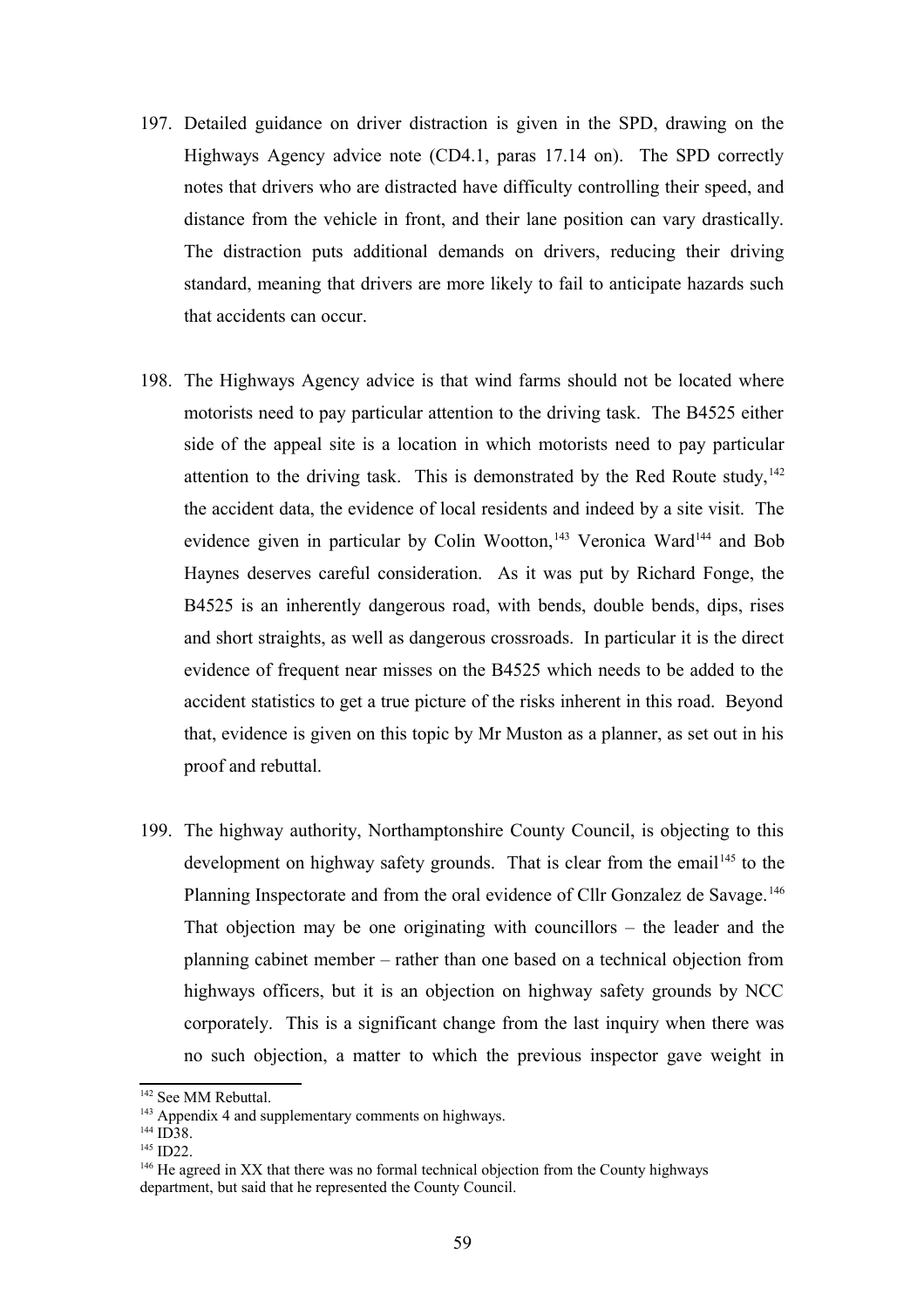favour of the Appellant. That position is reversed. NCC states in terms that it shares the concerns about the potential for driver distraction and that the B4525 "is not a route where any encouragement should be permitted in terms of distractions to road users". This is because of the speed of vehicles, the number of junctions and the record of accidents. The proposed speed limit of 50mph will not overcome this, as it does not touch upon the physical characteristics of the road and, when it is clear that the current national speed limit is frequently exceeded, there can be no confidence that the reduction in limit to 50mph would change things in the real world.

200. There is an existing highway safety issue on the B4525, as illustrated by the red route study by NCC and by the evidence from local residents. Mr Muston has considered the position as a planner and concluded that in his opinion there would be unacceptable and material harm to highway safety. This is a significant factor weighing against the grant of permission, in relation to both construction and operation of the development.

#### **Benefits**

- 201. There is no dispute in this case about energy policy. Mr Muston accepts the summary of the position appended to the SOCG and says that the current energy policy is an important material consideration in this case (para 4.51). He accepts that there is an urgent need for renewables and that this should be afforded great weight (para  $9.1$ ).<sup>[147](#page-59-0)</sup>
- 202. Whilst it is accepted that under paragraph 98 of the NPPF the Appellant should not be required "to demonstrate the overall need for renewable or low carbon energy", part of the exercise in assessing the planning balance in any case is assessing the weight to be given to the benefits arising from the particular wind farm scheme.

<span id="page-59-0"></span><sup>&</sup>lt;sup>147</sup> We should note Mr Bell's evidence that the national pipeline to 2020 is reasonably healthy (para 5.5.9), although it is accepted that there is no there is no lessening in the drive to increase onshore wind capacity (Treading IR para 69) and the urgent need remains (IR para 67).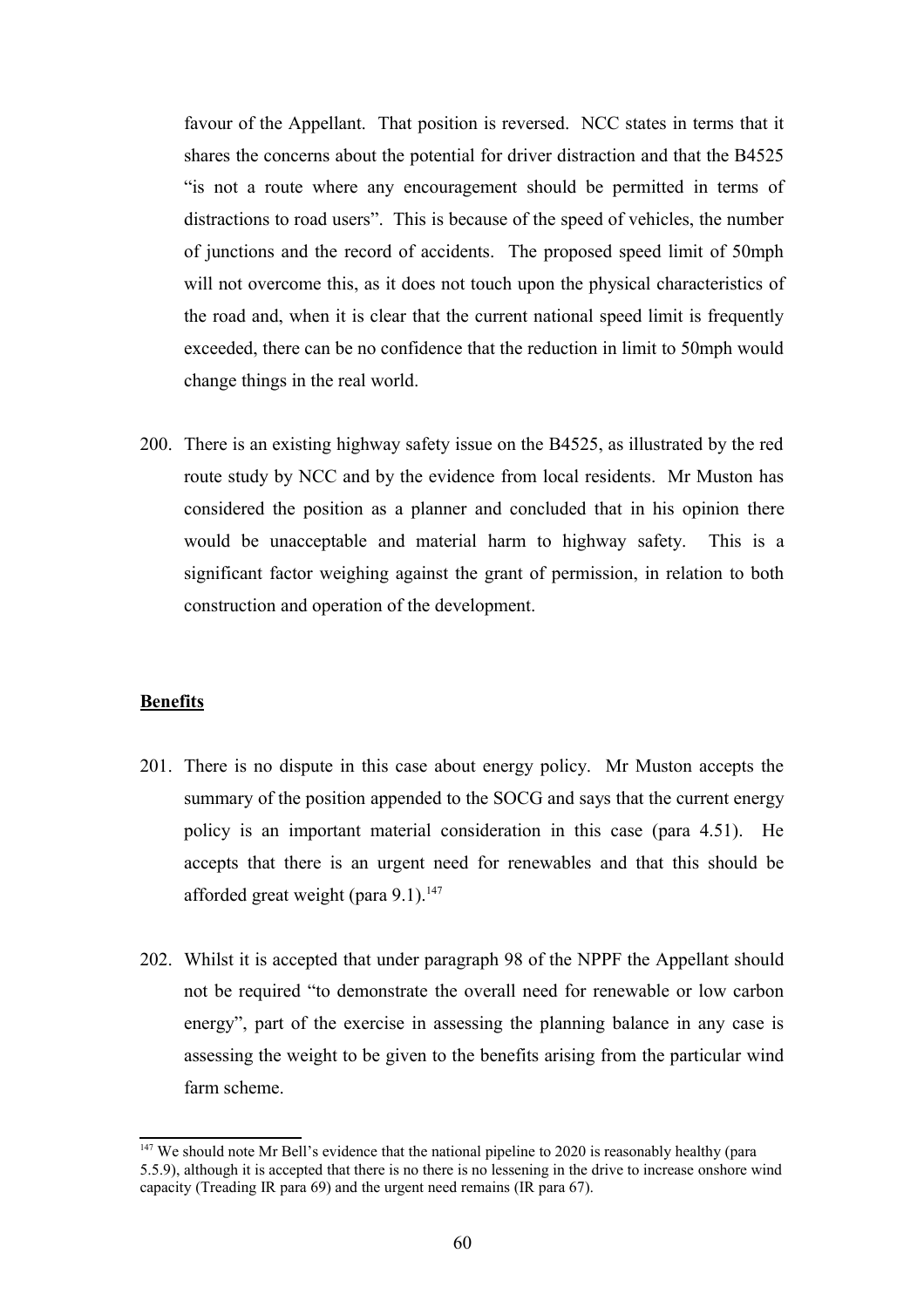- 203. As it was put recently in the case of *Bayliss v SSCLG* [2013] EWHC 1612 (Admin) (CD5.9), an inspector is "required to balance overall benefits and overall detriment, which in turn required him to assess the extent of benefit" (para 32). Moreover, paragraph 38 of the PPG confirms that the likely output of wind turbines can be particularly useful information in considering whether permission should be granted. And EN1 (CD2.7) also provides that the weight to be attributed to need in any particular case should be proportionate to the extent of the development's actual contribution (para 3.2.3).
- 204. In this case, despite the scale of its impact, the scheme will generate only relatively modest amounts of renewable electricity.<sup>[148](#page-60-0)</sup> Moreover, the benefits claimed are inherently uncertain as the installed capacity of the development could range between 10 MW and 15 MW. It is much more likely that the installed capacity would be 10 MW (ie 2 MW turbines) than 15 MW (ie 3 MW turbines). To ensure that the benefits are not improperly over-stated the bottom of the range should be assumed.
- 205. The Appellant's new report<sup>[149](#page-60-1)</sup> shows that the CO2 to be saved as a result of the development is less than half what was said by the Appellant at the time of the application and the previous inquiry. Whilst the impacts of the development have not reduced, the benefits in terms of CO2 savings are now said by the Appellant to be very much less than was previously said to be the case in absolute terms. Whilst this may be something which applies generally to calculations done today, it is undeniable that 200,000 tonnes odd of CO2 which was said to be saved at the time of the last inquiry is no longer said to be saved.
- 206. Mr Hardy asked some members of the public what this community was going to do to contribute to the need for renewable energy resources. In so doing he appeared to overlook the anaerobic digester plant very close to the appeal site,

<span id="page-60-0"></span><sup>&</sup>lt;sup>148</sup> See Mr Muston's evidence. Capacity factor is referred to in the PPG at para 38 but is inherently difficult to deal with, as DB said in XIC. For the V90 turbine the capacity factor of the development would be no better than the 5 year average taken from DUKES, which of course includes considerably older turbines, as explained by DC in RX.

<span id="page-60-1"></span> $149$  DB App 10.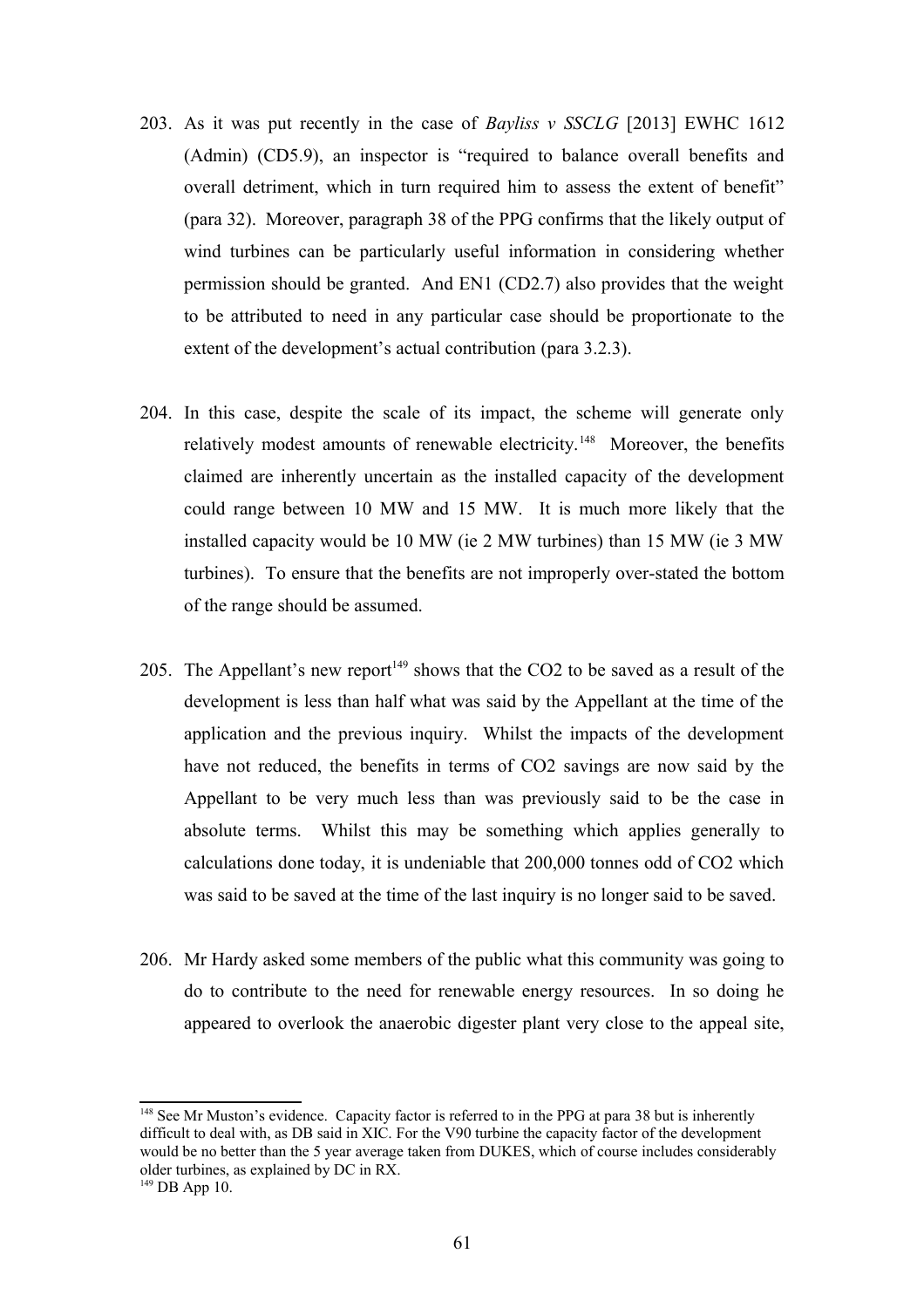constructed since the time of the last appeal,<sup>[150](#page-61-0)</sup> which is to be used for generating electricity. This community is doing its bit for renewable energy.

## **Conclusions**

- 207. The planning policy context cannot be avoided or sidelined in this case as the Appellant seeks. That policy must be applied to the appeal proposals. When that is done, the proposals fail.
- 208. The development would have a substantial and unacceptable impact on the character and amenity of the highly sensitive local landscape, the settings of a number of important historic assets, and the historic character of settlements and of the local landscape. The overall effect of the development on landscape character and amenity, and the historic landscape, including on the setting of heritage assets, is such that planning permission cannot be granted.
- 209. The impacts all coincide at Stuchbury Hall Farm, where so many planning interests are represented, because it is such a special place. Each interest is relevant and important and the impact on each must be taken into account. Each interest suffers very considerably as a result of the development. The landscape character and the amenity of the local landscape in this special location in the Helmdon valley would be destroyed for a generation. The setting and the significance of the deserted medieval village and fishponds would suffer in a similar way. The visual impacts would be suffered on the PROWs by the public and at the house and farm by the Tims family. Those impacts would be at their most acute at Stuchbury Hall Farm. To this there must be added the noise effects, again at their most serious here. The effects on the living conditions would make the farm an unacceptable place to live. The concentrated, focussed impacts at this one, special part of the local landscape in the Helmdon valley are enough to mean that this appeal must be rejected.

<span id="page-61-0"></span><sup>&</sup>lt;sup>150</sup> See the statement of Veronica Ward.